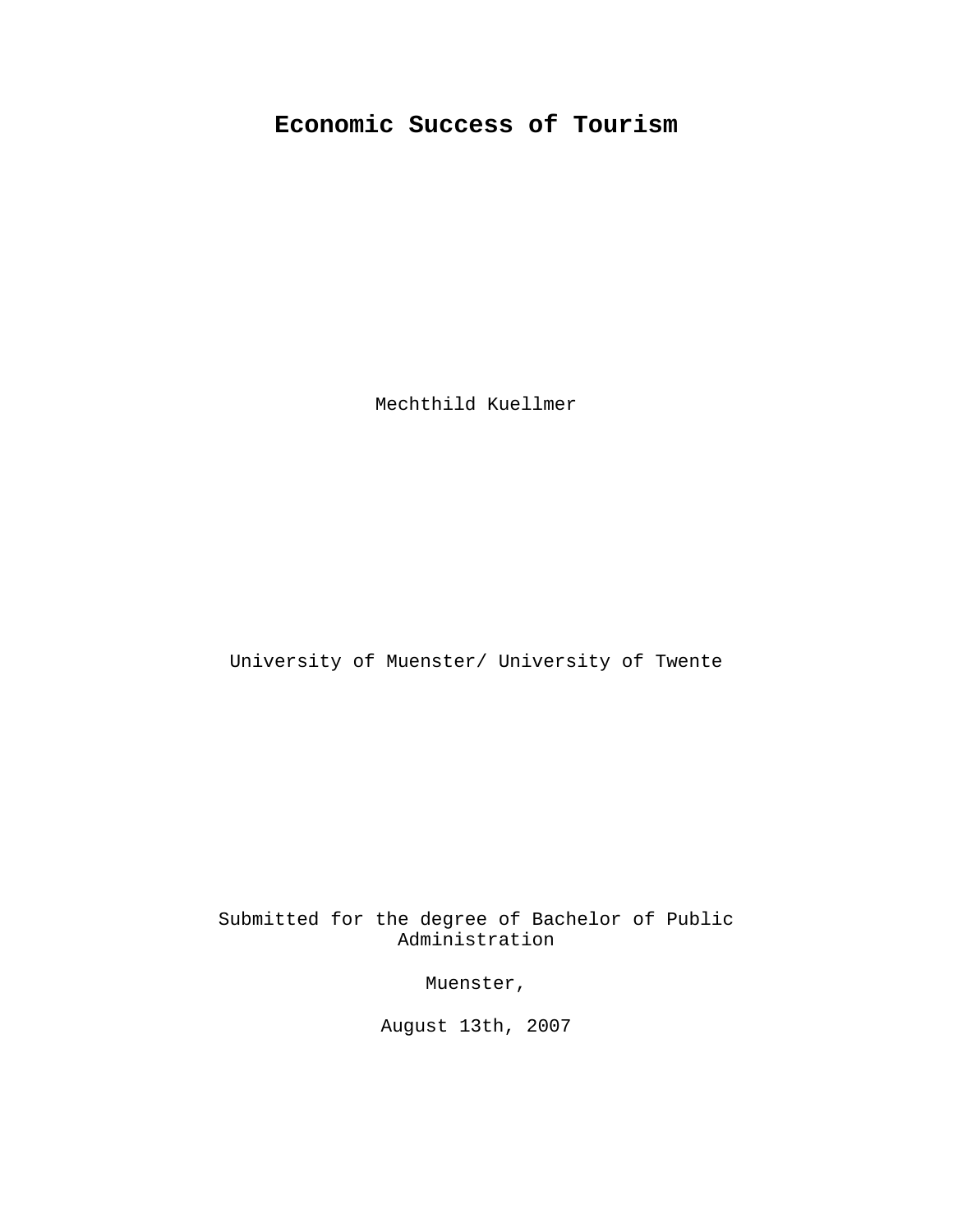# **Table of Contents**

|  | f. Tourism in Relation to Public Administration 23 |
|--|----------------------------------------------------|

| b. Economic Success of Tourism in Portugal 43 |  |
|-----------------------------------------------|--|
|                                               |  |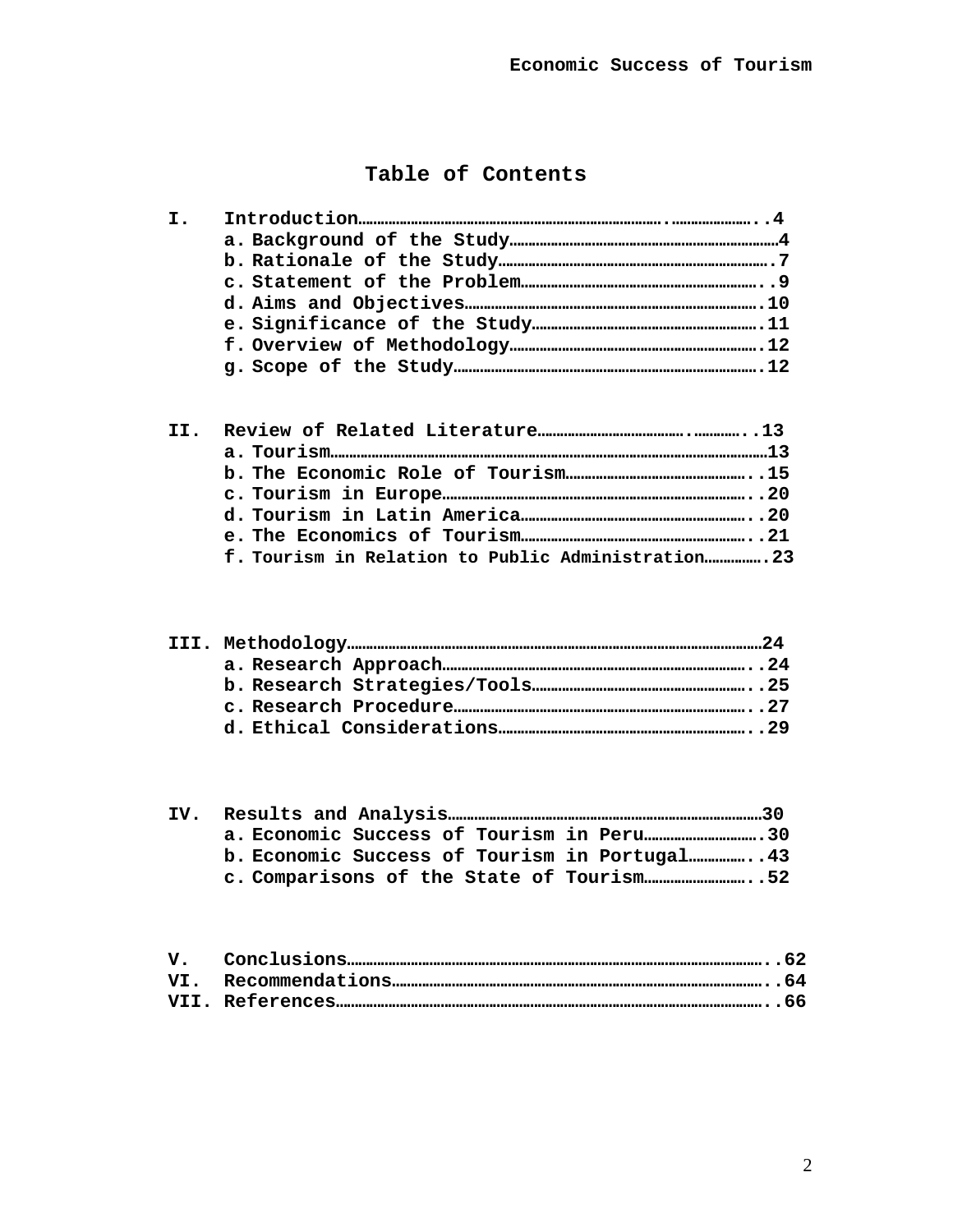## **Abstract**

Tourism is one of the fastest growing industries in the world today. This study investigates the economic success of tourism in two countries: Peru and Portugal. Tourism is subject to public administration, which is why it is an important recurring topic. The study's investigation includes tourism's contributions to the economy of the countries along with marketing strategies, as well as issues surrounding tourism. The study was conducted through desk research and fieldwork in Peru and Portugal, guided by the descriptive research approach. A comparative analysis is also presented in order to answer the research questions. The findings include the state of tourism in the countries, the evidences of economic success brought by tourism, and the prospects of tourism for further economic development. Recommendations center on the establishment and effective implementation of suitable strategies for the development of tourism.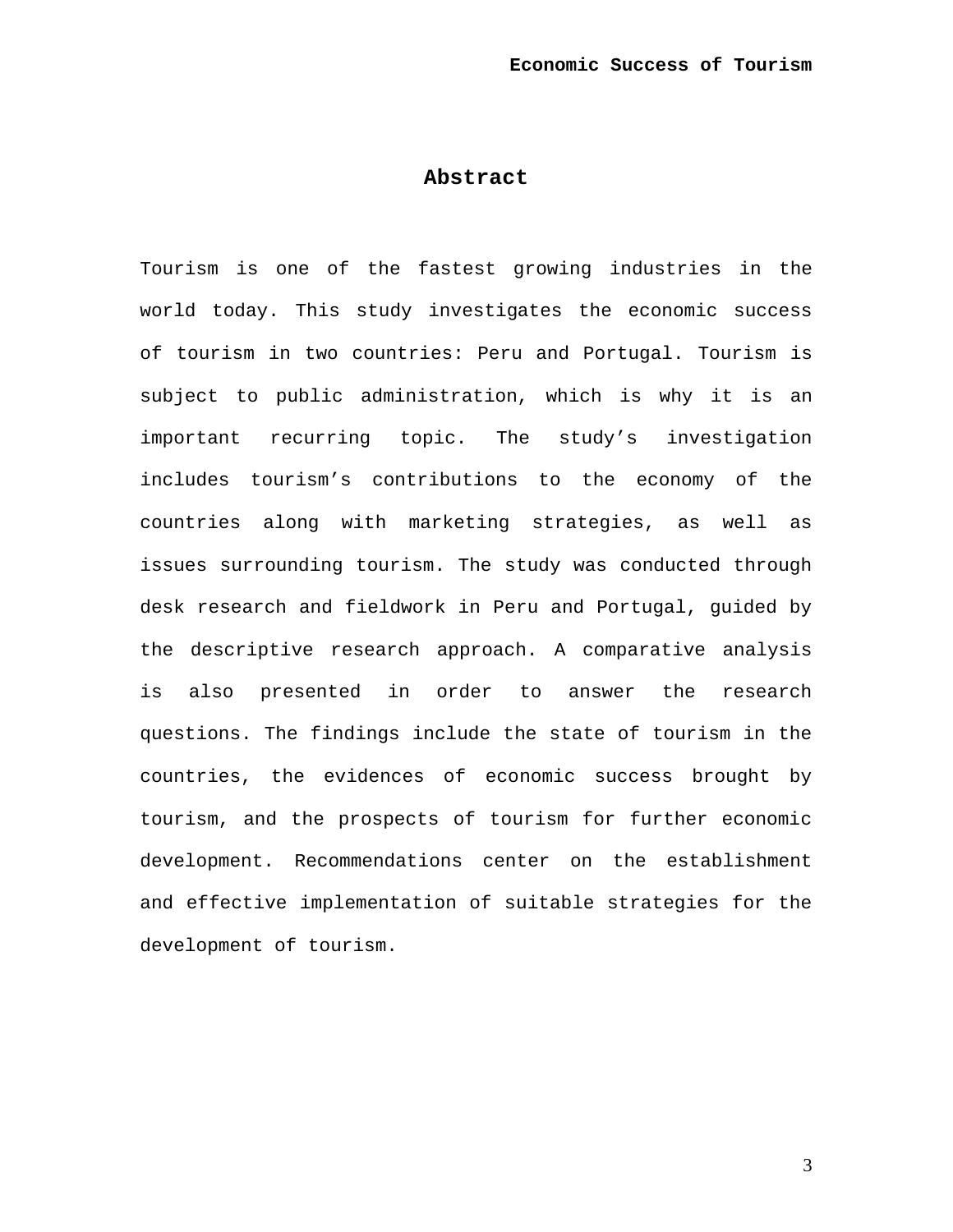# **I. Introduction**

## a. Background of the Study

Tourism has been the single economic sector that has gained considerable economic attention. People all over the globe are more anxious, more enthusiastic and more willing to spend on travelling. Thus, the global tourism industry has accumulated extravagant economic contributions evident in many countries in the world today.

The global tourism industry has been phenomenal. Tourism in general affects all other sectors of an economy. Every year, billions of dollars are paid to key individuals such as tour operators, hotel and lodging providers, and restaurateurs; in return satisfaction is generated among the millions of tourists who travel each year. As a result, this industry has maintained its distinction as one of the world's most important sectors of economic development, both for developing and developed countries. To elaborate further, it is fit to introduce global tourism trends and its economic role.

In 2006, revenues from global tourism were approximately \$455 billion, resulting from 657 million tourist arrivals (World Tourism Organization, 2006). It is expected that the size of the global tourism market will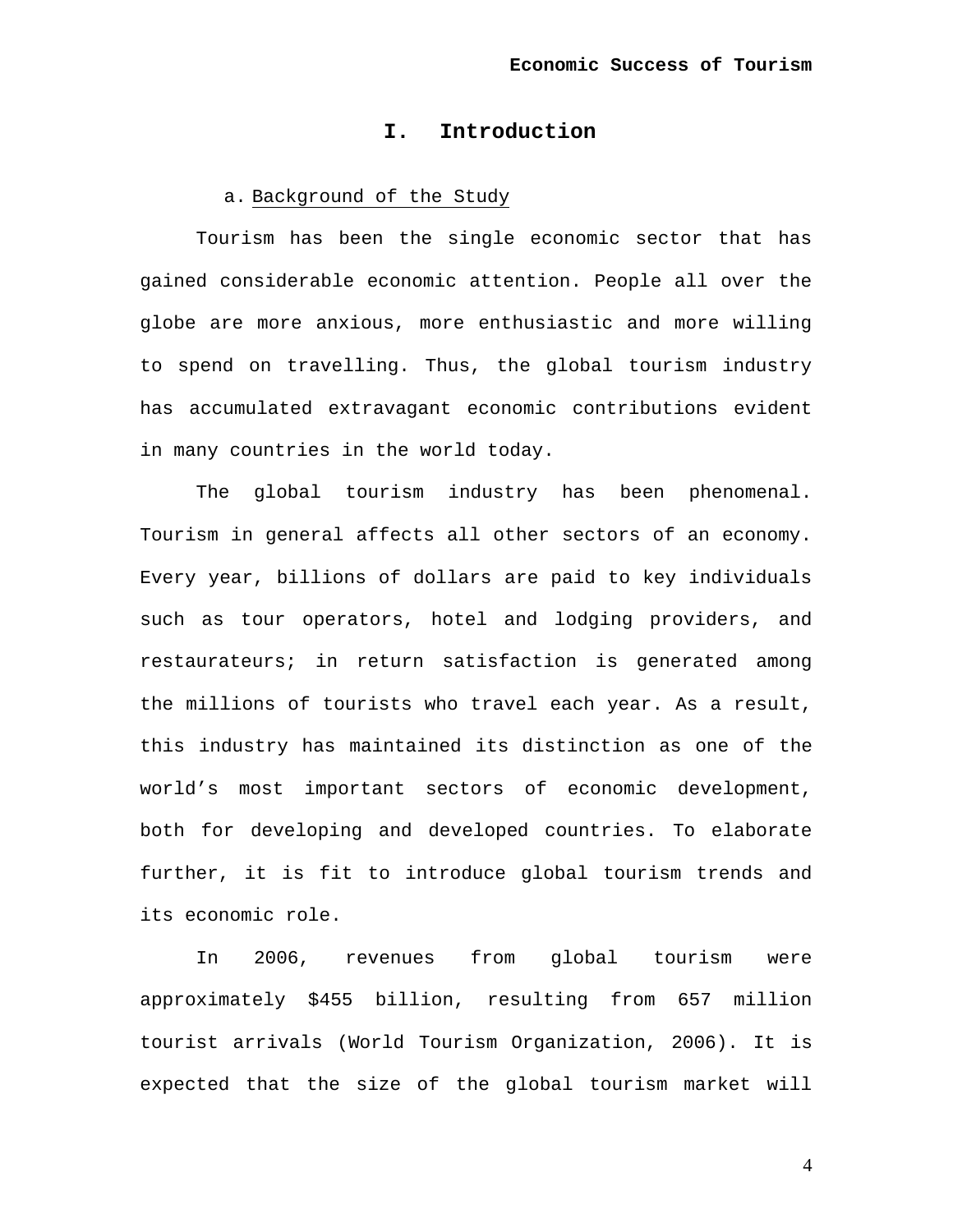reach 1,600 million people, which is equivalent to 20 per cent of the world population by the year 2020 (World Tourism Organization, 2006). The growth in global tourism presents attractive opportunities to countries that are willing to tailor their natural competitive advantages to the dynamic trends of the global tourism market place.

Since the 1950s, when global travel began to be more accessible to the general public, the number of tourists, worldwide, has been increasing at an average rate of 7.1 per cent per annum, reaching 657 million tourists in 2006. During the same period, the global industry's revenues have been growing at an average rate of 12.2 per cent per annum, reaching \$455 billion in 2006 (World Tourism Organization, 2006). This positive trend is not expected to slow down any time soon. In fact, in terms of number of tourists, according to the World Tourism Organization (2006), the global tourism industry is expected to grow at an annual rate of more than 6 per cent till 2020. At the receiving end of the global tourism market place France, the USA, Spain, and Italy have the lion's share of tourist arrivals with a combined share of 30 per cent of the global tourism market. These countries have succeeded in differentiating themselves as attractive destinations for the increasingly sophisticated global tourists.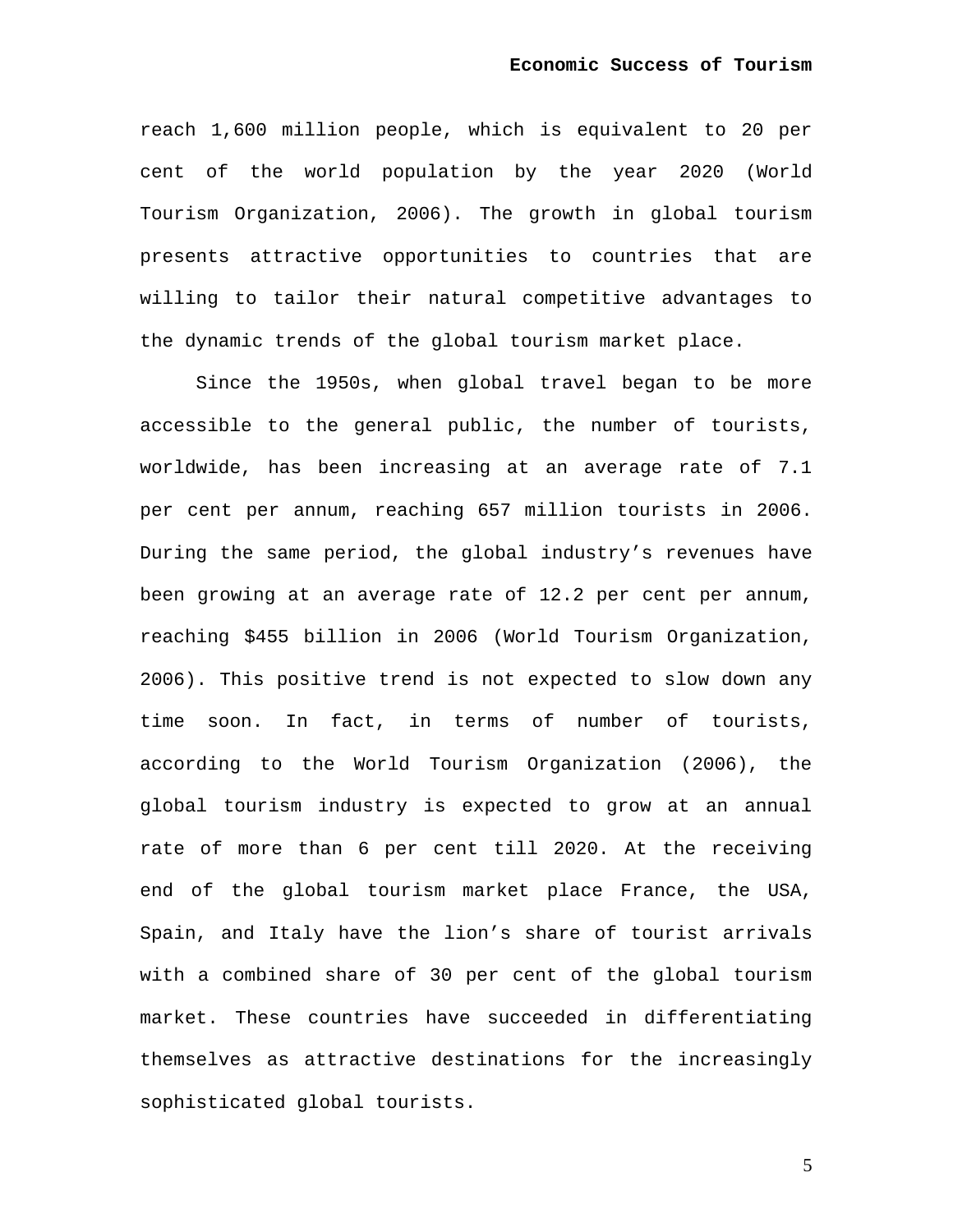Although seaside and business travel continue to be the two major segments of the global tourism market, there are some tourism niches that are growing at higher rates than the industry average due to a growing demand for the local genuine tourism experience. For instance, the adventure-tourism segment of the global tourism market is growing at an annual rate of 8 per cent (Freire, 2006, p.67). In 2006, adventure-tourism accounted for about 15 per cent of the total tourism market in the USA. However, in this context, adventure-tourism is not alone; ruraltourism and eco-tourism are also growing at rates higher than the industry average (Krippendorf, 1987, p.234).

Tourism development invariably causes change. These changes are the following: changes in the way of life of the people in tourism spot, environmental effect of the development in the destination, and economic transformations (Eadington and Smith, 1992, p.411). Considerably, some of the changes are good, while others are not. However, economic impact of tourism development seems to affect all other changes in the society (Sinclair and Stabler, 1997, p.145). It is important therefore to identify specific tourism economic impacts and its contributions to economic development.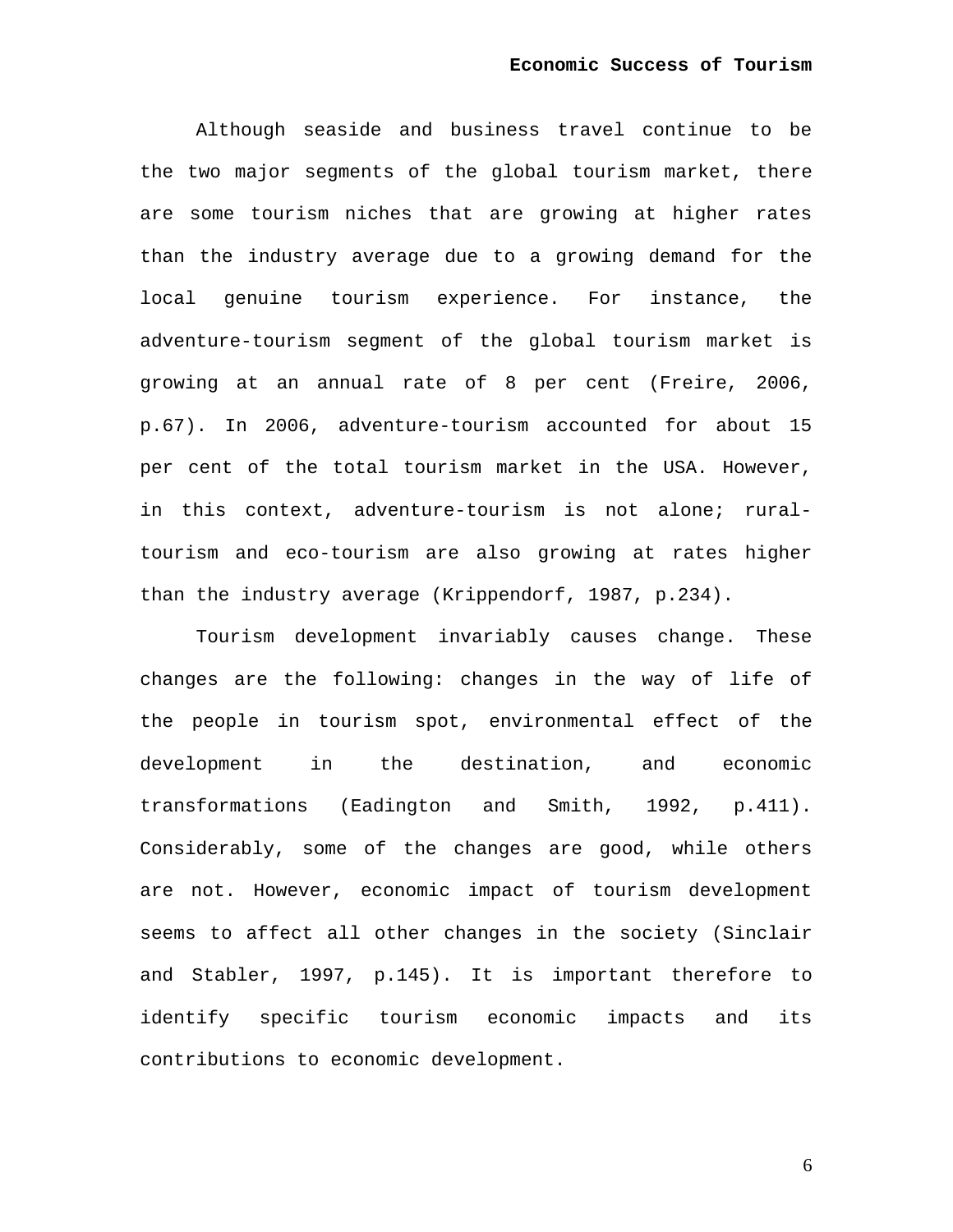Accordingly, the focus of the study is on tourism in general. Given the popular reputation of the economic success of tourism, this study attempts to prove that this is actually true through a series of study on two countries: Peru and Portugal. Tourism is tackled especially its effect and impact to the economy of the said countries.

## b. Rationale of the Study

In relation to the discipline of public administration, tourism is of prime interest to government agencies. In the first place, tourism consists of both public and private sectors working together as one entity. However, the harmony between the public and private sector seems to happen rarely. Still, the government make public policies regarding tourism are generally meant for compliance on both public and private sectors. This means that policies certainly play a great role on the success of tourism in a country.

The debate over the determinants of the type of policies adopted by governments to deal with macroeconomic imbalances, structural and industrial adjustment and declining competitiveness focuses on a variety of interrelated, overlapping and not mutually exclusive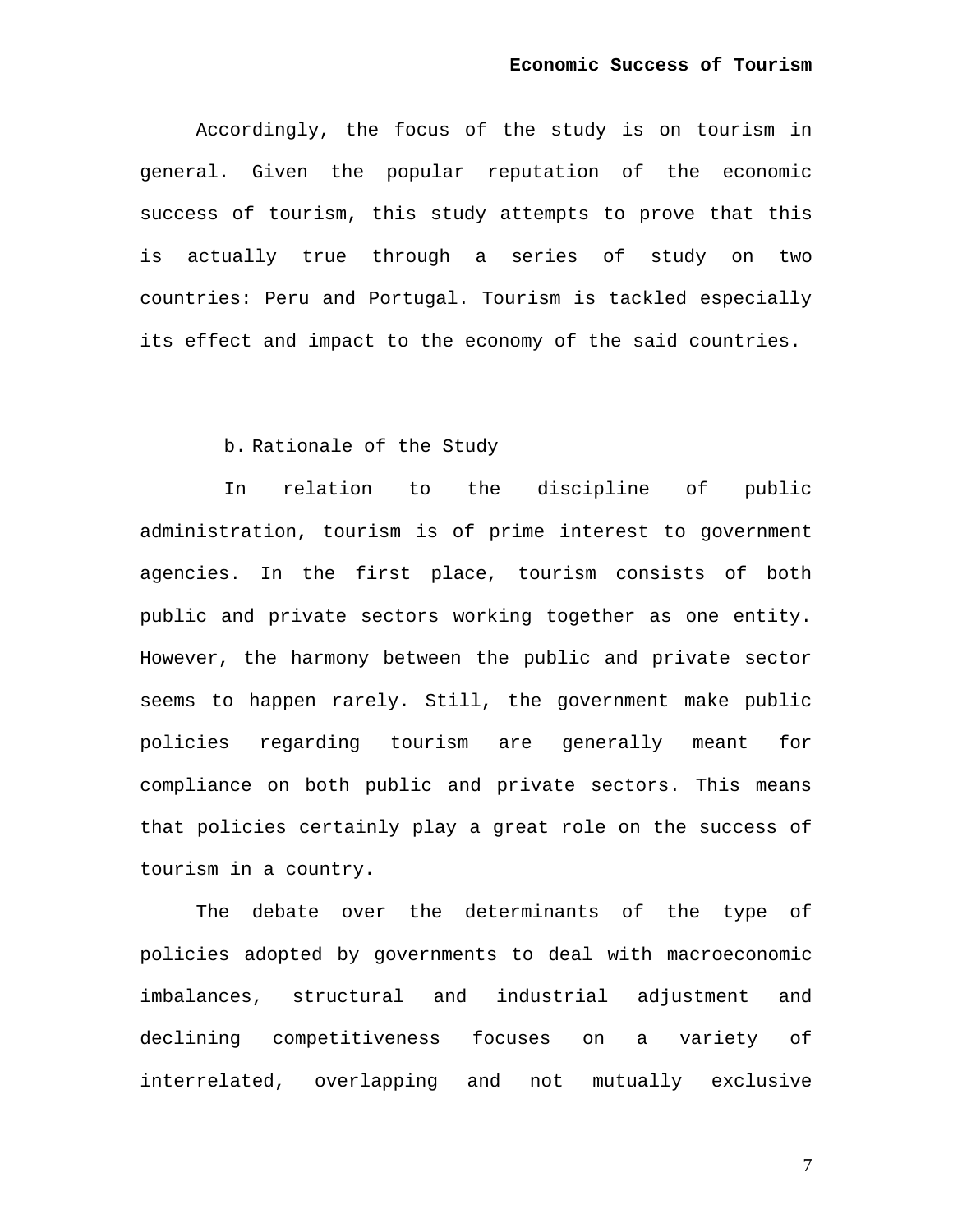issues. Thus, policies pursued by the government are of great interest to tourism as much as tourism is of great interest to the government as it is considered a prime key to further economic development. In particular, national specific characteristics, such as historical traditions and legacies and national institutional variables, deriving from the political and economic environment inherited by the government, to a great extent explain policy choice and outcome. In addition, not only the prevailing views regarding the state of the economy but also the actual state and structure of the economy, are among the factors in shaping policy options (e.g. the existence of "economic crisis" and the availability of foreign aid) that affects tourism. The influence of international factors and trends seem to play a crucial role in determining policy options in the longer-run time horizon. Furthermore, the government exercises direct control of factors, such as the timing of policy actions (e.g. reform initiative), the composition of policymaking team, the comprehensiveness of adjustment programmes regarding tourism. It is noticeable that public administration has as significant role in the economic success of tourism. It is important to note that the role of public administration in the economic success of tourism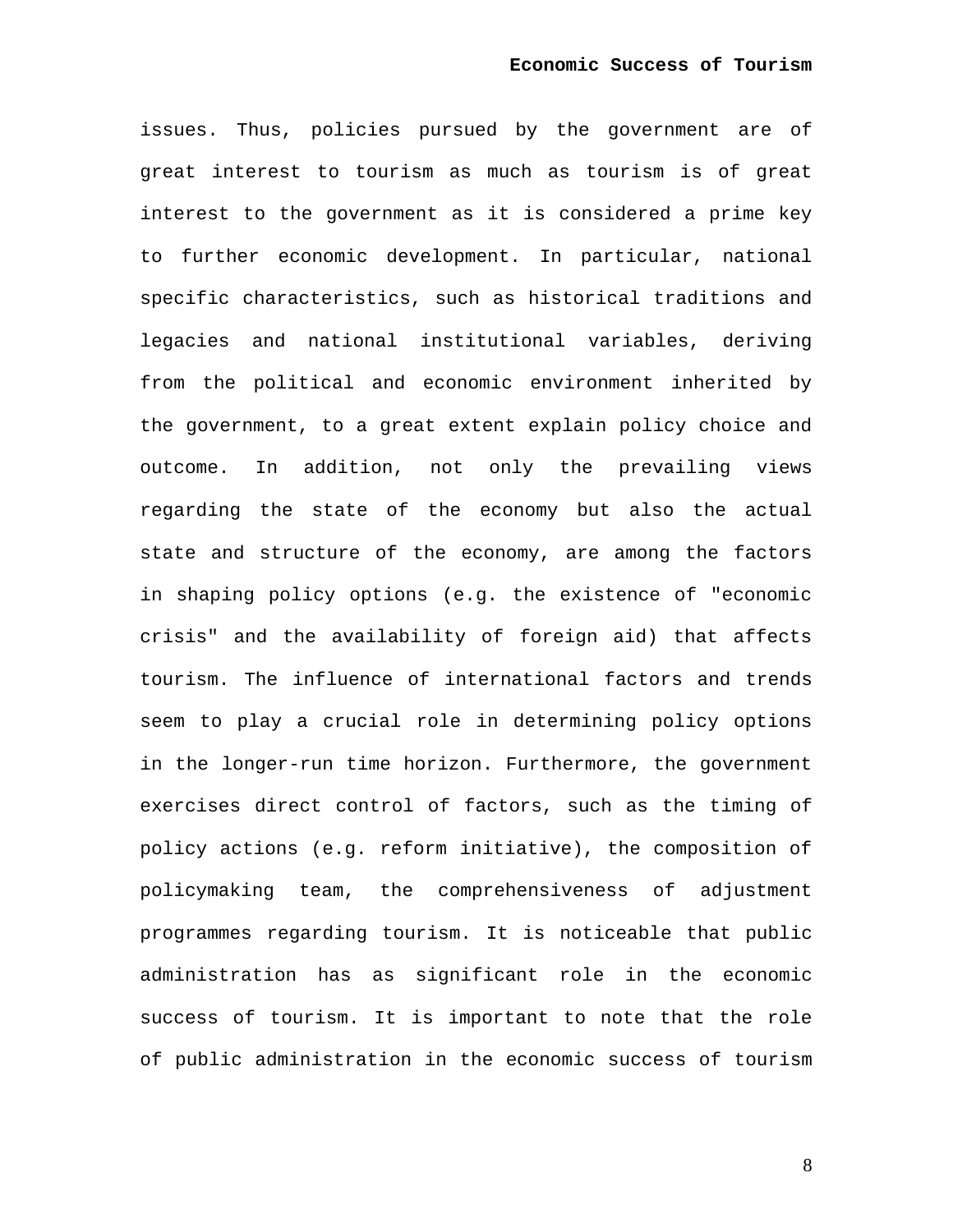is briefly tackled in this study as one of the factors that affects its essence.

## c. Statement of the Problem

The economic success of tourism is investigated in this study. Although the economic success of tourism is widely acknowledged, the issue is on how tourism leads to economic success. In other words, the economic success of tourism must be investigated thoroughly through conducting studies on countries which have benefited from tourism. The researcher opted to conduct studies on countries that experienced the growth of tourism progressively. The particular choice is on Peru and Portugal basically because of the similarities on the experiences of the two countries in terms of economic history.

Over the two last decades both countries embarked on an effort at modernizing their productive structures, reducing the macroeconomic imbalances and enhancing their position in view of an increasingly internationalized economy. For the achievement of these objectives Peru and Portugal have been following more or less similar directions but their economic performance has been rather different. With that, the research questions are established.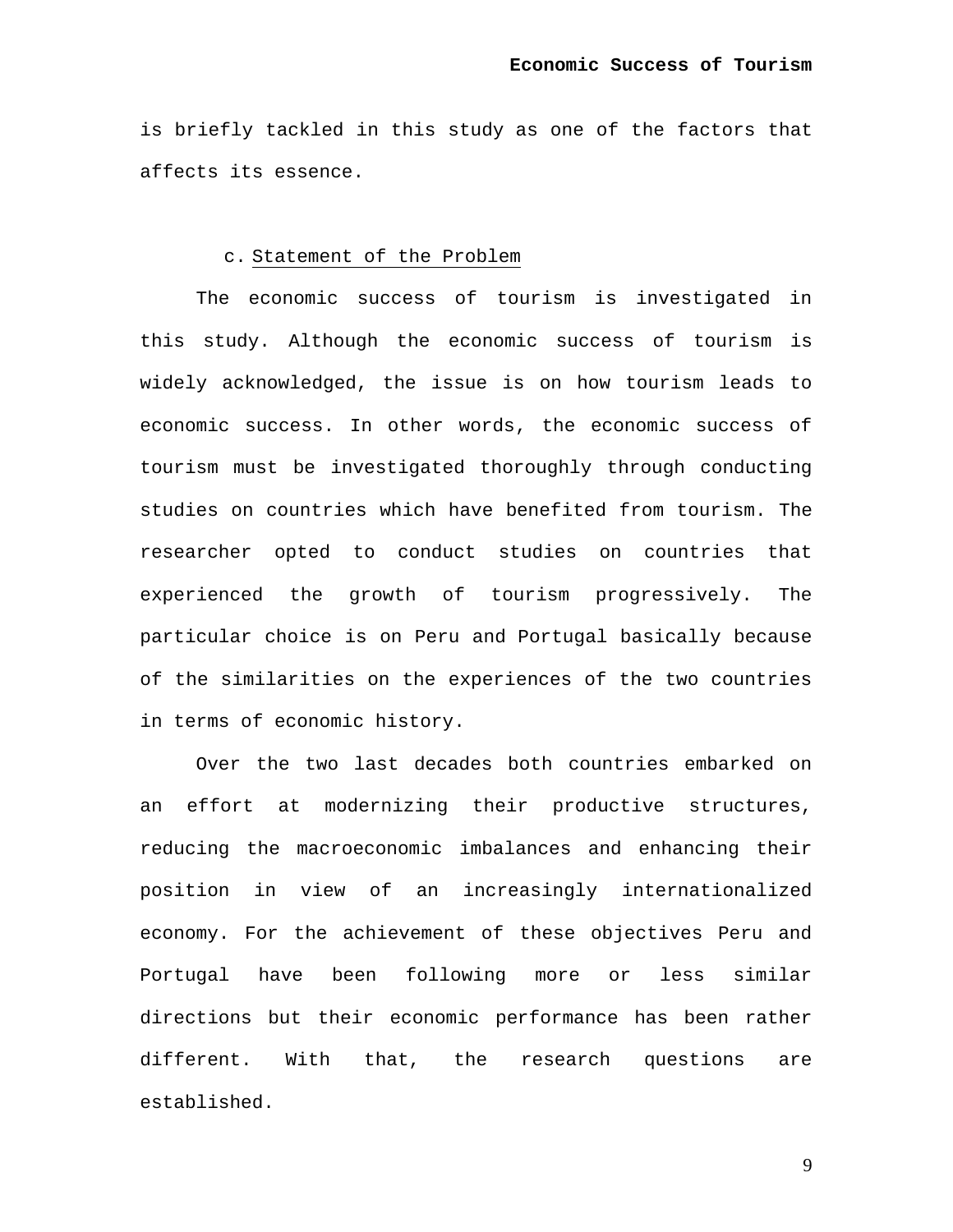The main question of this research is to what extent does tourism contribute to the overall economy of a country? Along with that, specific questions are established:

- 1. Based on the experiences of Peru and Portugal, does tourism really contribute to economic success?
- 2. How does the economic success of tourism in the countries come about?
- 3. What are the factors that lead to the success of tourism?
- 4. Based on Peru's and Portugal's experiences, what are the issues resolved and the recurring issues on tourism that affect its economic success and economic contribution to each country?
- 5. What are the similarities and differences of the economic success of Peru and Portugal?

### d. Aims and Objectives

The main objective of the study is to evaluate the economic success of tourism through probing the tourism industry of Peru and Portugal. The following specific objectives are considered: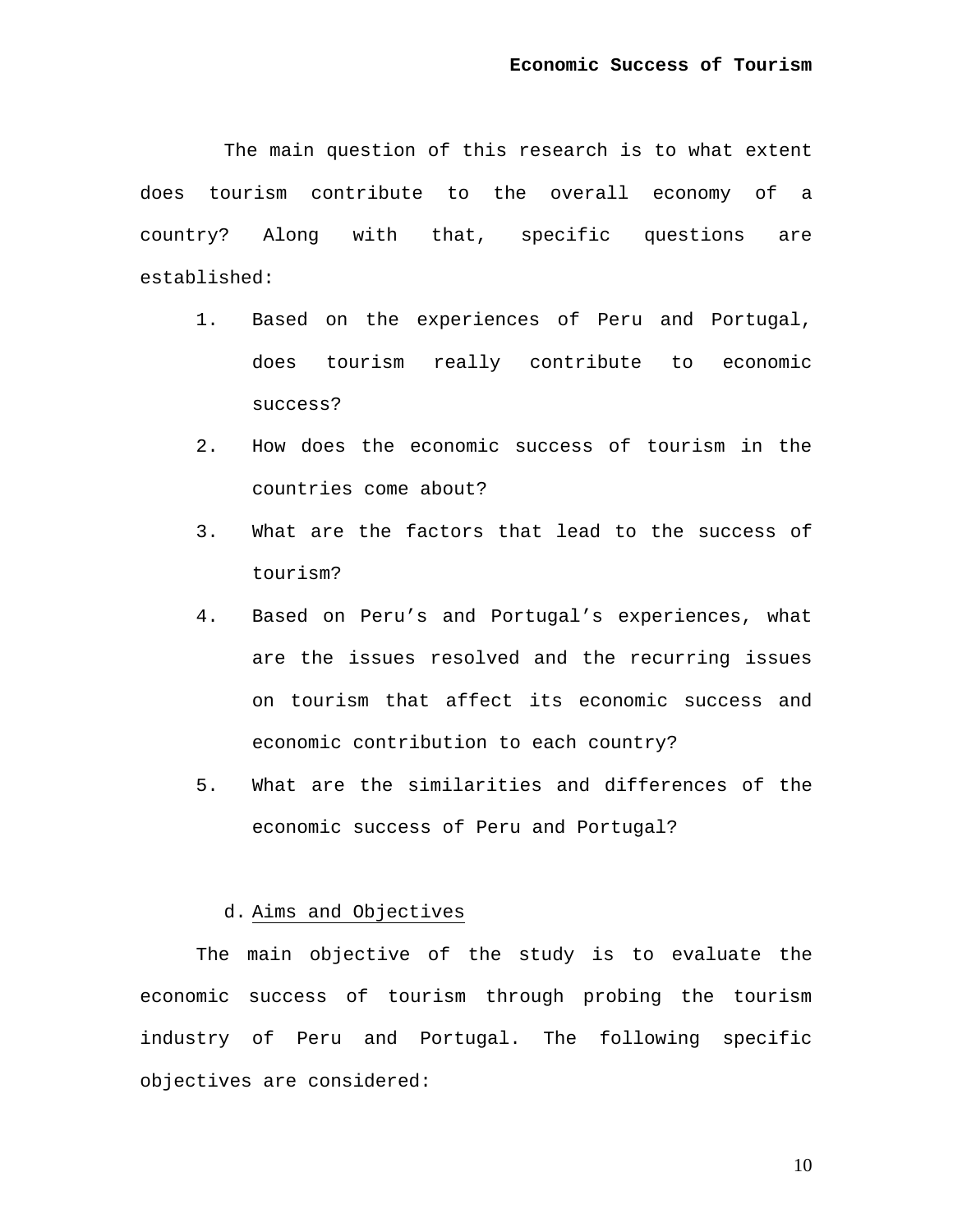- 1. To assess tourism in Peru and Portugal including the strategies, policies (pertaining to the government's role), issues, and economic contributions.
- 2. To evaluate the process of the economic success of tourism in the countries.
- 3. To determine the factors that affect or influence the economic success of tourism.
- 4. To identify the issues affecting tourism in the countries.
- 5. To compare and contrast tourism in Peru and Portugal.
- 6. To draw conclusions on the economic success of tourism based on the experiences of Peru and Portugal.

## e. Significance of the Study

The study is significant in public administration as tourism is subject to government scrutiny and management. Tourism is an important example of public administration as it involves several industry sectors. Thus, the experiences of the tourism sector, as its scope is both public and private, could be helpful in solving problems in other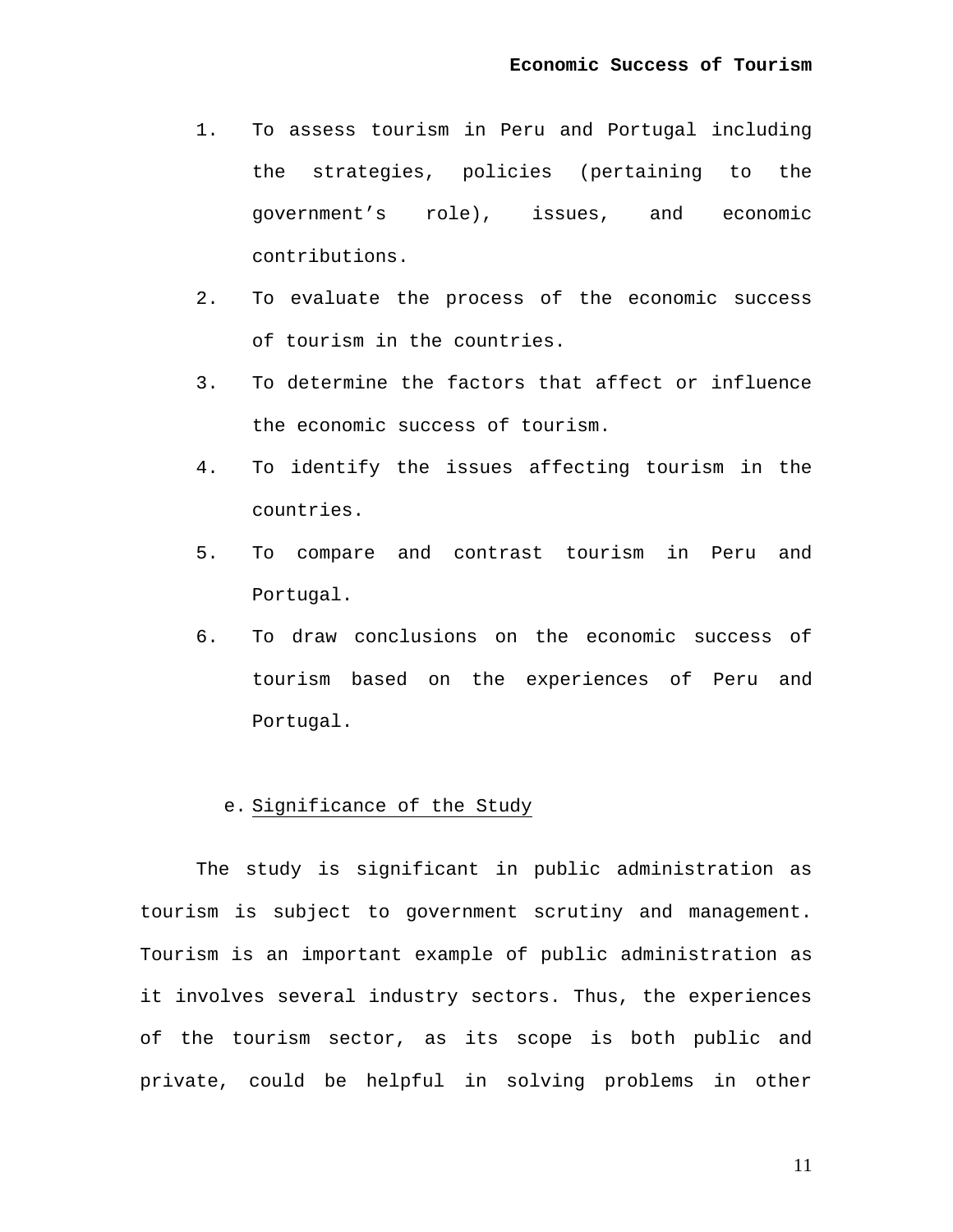sectors of the economy. Successful tourism could be a model of successful public administration and thus, the investigation of this study could contribute to the modern aspects of public administration.

### f. Overview of Methodology

In brief, the study employs the descriptive method of research, which is a type of qualitative approach. The research tools used are the following: desk research or the survey of literatures, field studies and in-depth interviews. The suitability of the method as well as the procedures of the research is elaborated in the third chapter.

### g. Scope of the Study

The scope of the study is global tourism related to tourism in Peru and Portugal. In other words, the study tackles global tourism in the light of tourism in the two countries. Accordingly, the aspects of tourism are covered specifically, marketing, government policies, environmental issues as well as other issues, and of course, economic contribution.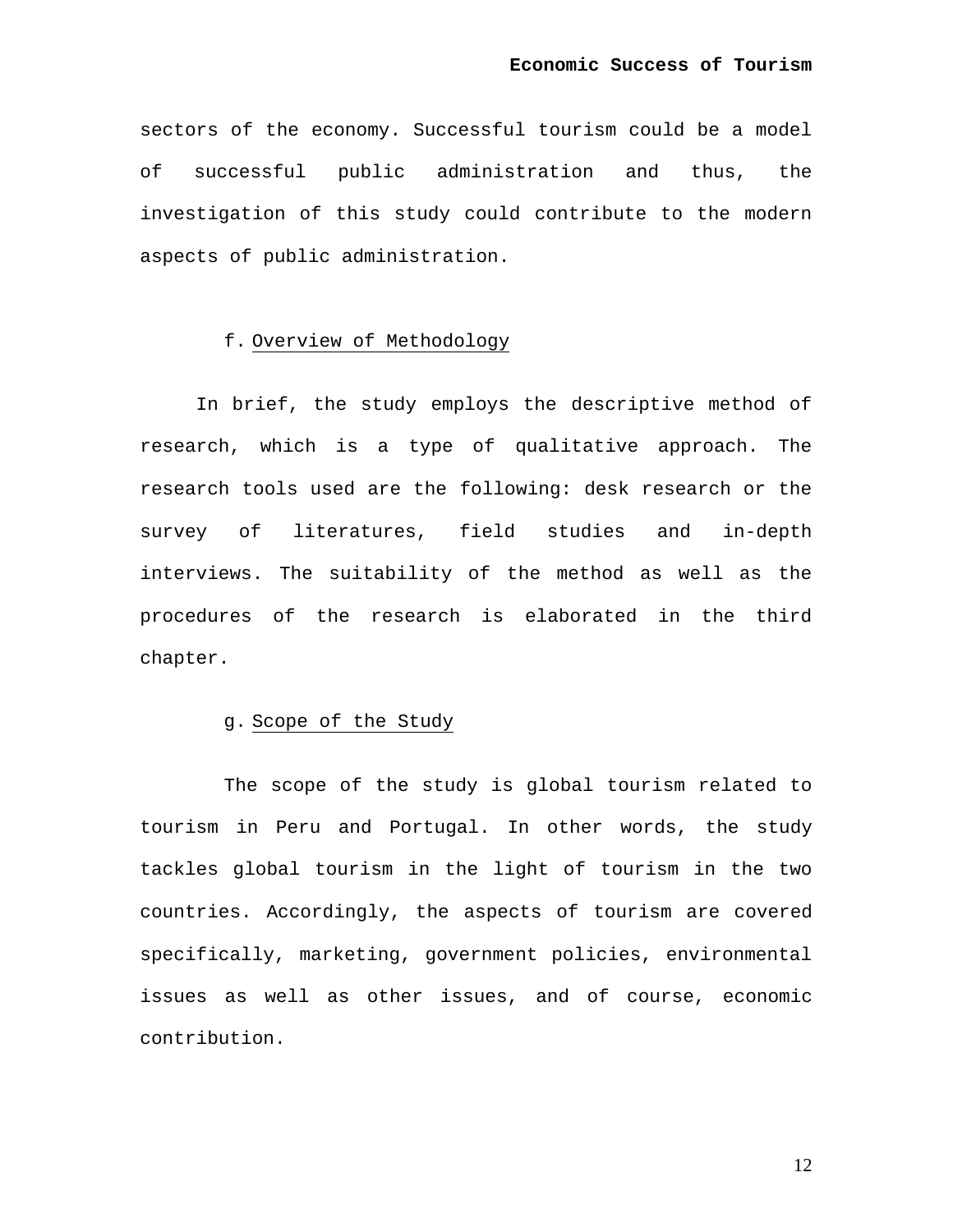# **II. Review of Relevant Literature**

### a. Tourism

In order to understand tourism as an economic sector, it is crucial to understand the meaning of tourism, its history, and its state in the world today. The studies of C.T. Williams (1998), S. Williams (1998) and Cooper and Wahab (2001) are related works that provide understanding of tourism in general and tourism in today's business environment particularly, tourism's economic importance.

The meaning of the word "tourism" has been somehow vague due to the existence of a plethora of notions about it. It is important to revisit the real meaning of tourism, as it is used in this study. Ideally, tourism is an ideological framework of history, nature and tradition, which has the capacity to reshape culture and nature as needed (MacCannell 1992,p.87). Pertaining to this study, the meaning of tourism is stated concisely by Cooper and Wahab (2001, p. 5): "Tourism is not a clear-cut sector but an all-embracing and pervasive domain of service and industrial activities." Accordingly, in this study, tourism is treated as an all-embracing sector touching most if not all aspects of the economy.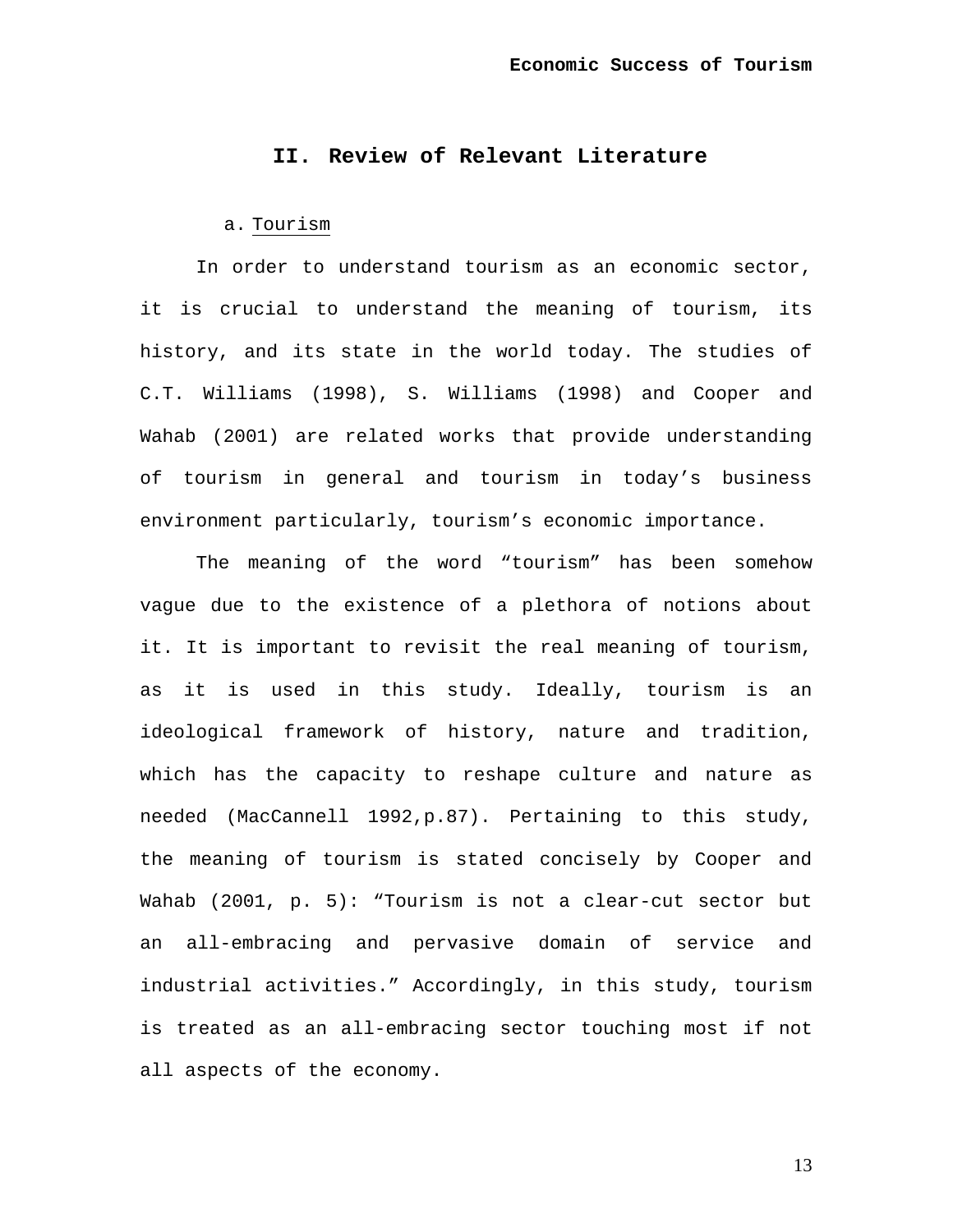In view of that, as Cooper and Wahab (2001,p.13) implied, tourism is a very delicate activity that consists of activities, as it involves several aspects of business. C.T. Williams (1998,p.271) provides the explanation on the economic activity of tourism through the presentation of articles about what makes people travel to a destination. The study is a compilation of different views about tourism specifically: the origins of sightseeing, disciplinary perspectives on traveling, and other essays about tourism.

The popularization of tourism is important information for this study. The study of S. Williams (1998) provides the geography of tourism that tackles useful evidences on the economic success of tourism. S. Williams documented the physical and economic development of tourism in general, which is very relevant to this study. S. Williams stated that tourism is heralded as the world's largest industry that is worthy of attention and research.

Tourism in the twenty-first century has taken a pivotal turn due to the developments on travel and communication. Cooper and Wahab (2001) provide several articles regarding tourism in the age of globalization, which is equally important as related reading: tourism and economic integration, tourism and global consumers, tourism and global competition, and tourism and sustainability. The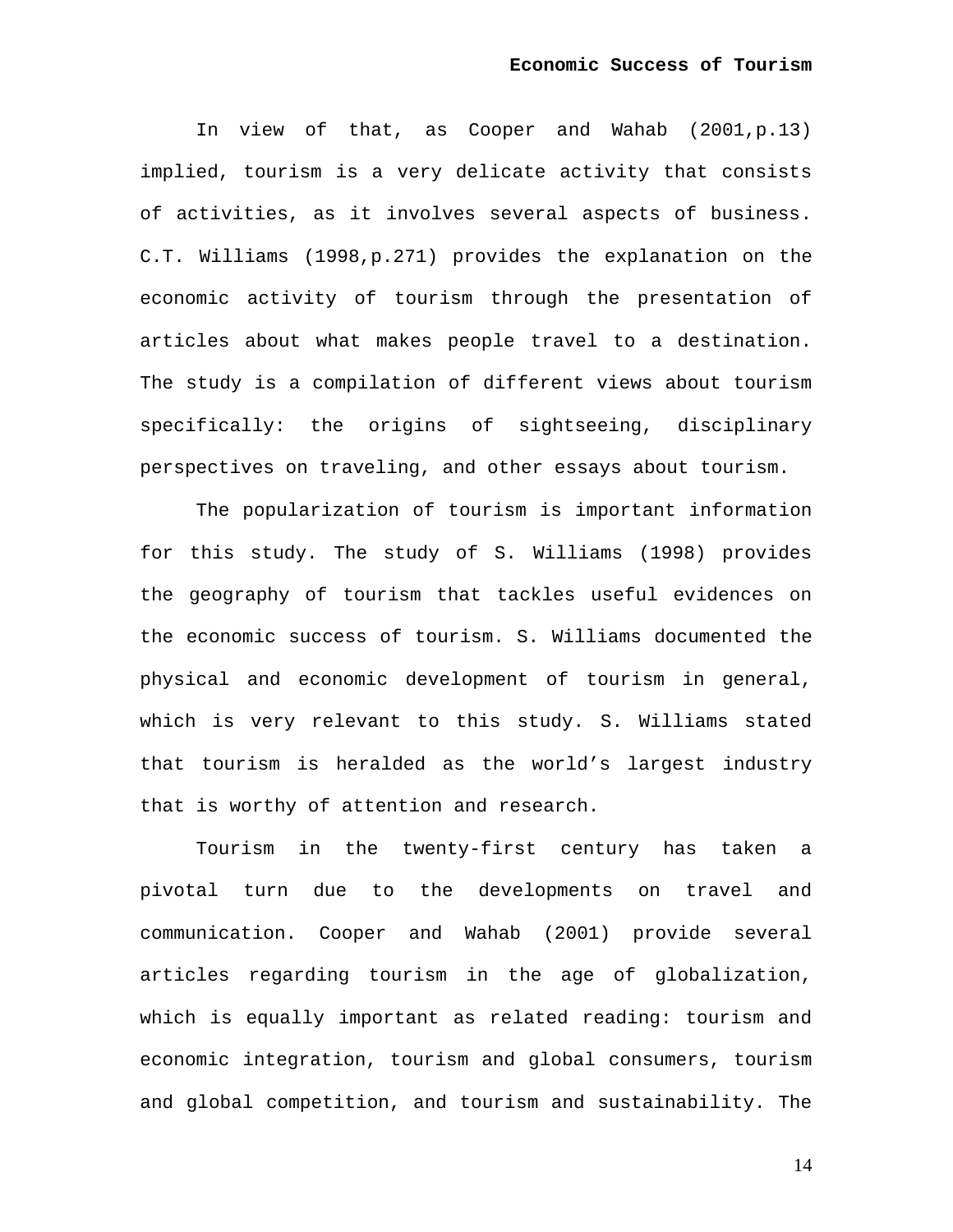articles came from diverse authors in the field of tourism covering the realm of business and economics and politics and culture.

## b. The Economic Role Of Tourism

As already mentioned, almost all sectors of an economy benefit from tourism given that the process of tourism engages several types of services. Among those that benefits are transportation, food and beverages, hotel and accommodation, and even manufacturing industries. To explain briefly, more travellers means more use of transportation, more food and beverages consumption, more expenses on hotel and accommodation, and in turn, more demand for manufacturing goods as the sectors that have been primarily affected demand more manufacturing goods for the maintenance of their services.

The literature on the economic role of tourism includes information from the World Travel and Tourism Council (2000), Sheldon (2005), Holloway (2006), Baretje, (2005), and Bull (2006). The literature confirms the economic benefits of tourism that includes mainly employment for the local people as well as other business activities.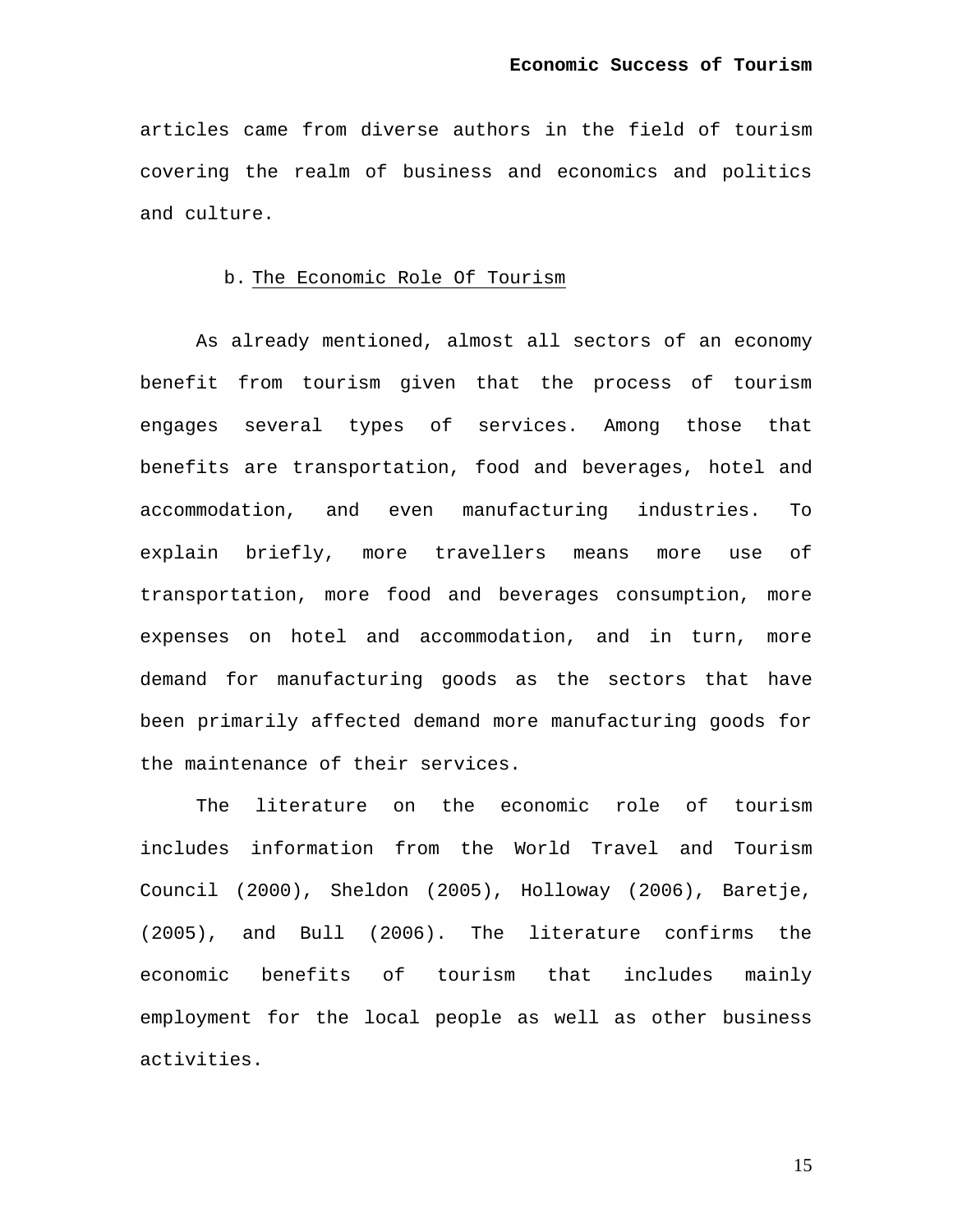Tourism affects the economy of regions, countries or continents. International business and holiday tourism movements in early 2000 are expected to have grown at an annual rate of around 4.2 per cent (WTTC, 2000).

Governments and other institutions realize the contribution which tourism makes to the economy in terms of income generation, employment, balance of payments and investment. The comparison of tourism performance of different countries proves that tourism has an important role to play in the economy.

Tourism organisations, whether in the public or private sector, recognize the need for information on tourism trends as it could enable them to forecast future events. This means identifying trends in the market, patterns of growth and other variables. It is important to ensure that the variable selected relates directly to the forecast data needed (Sheldon, 2005, p.158). The government, the public sector and other institutions have the responsibility regarding the infrastructure and superstructure needed to support tourism data.

## *1. Income*

Income is generated from wages and salaries, interest rates, rent and profits. In a labour-intensive industry such as tourism, the greatest proportion is likely to be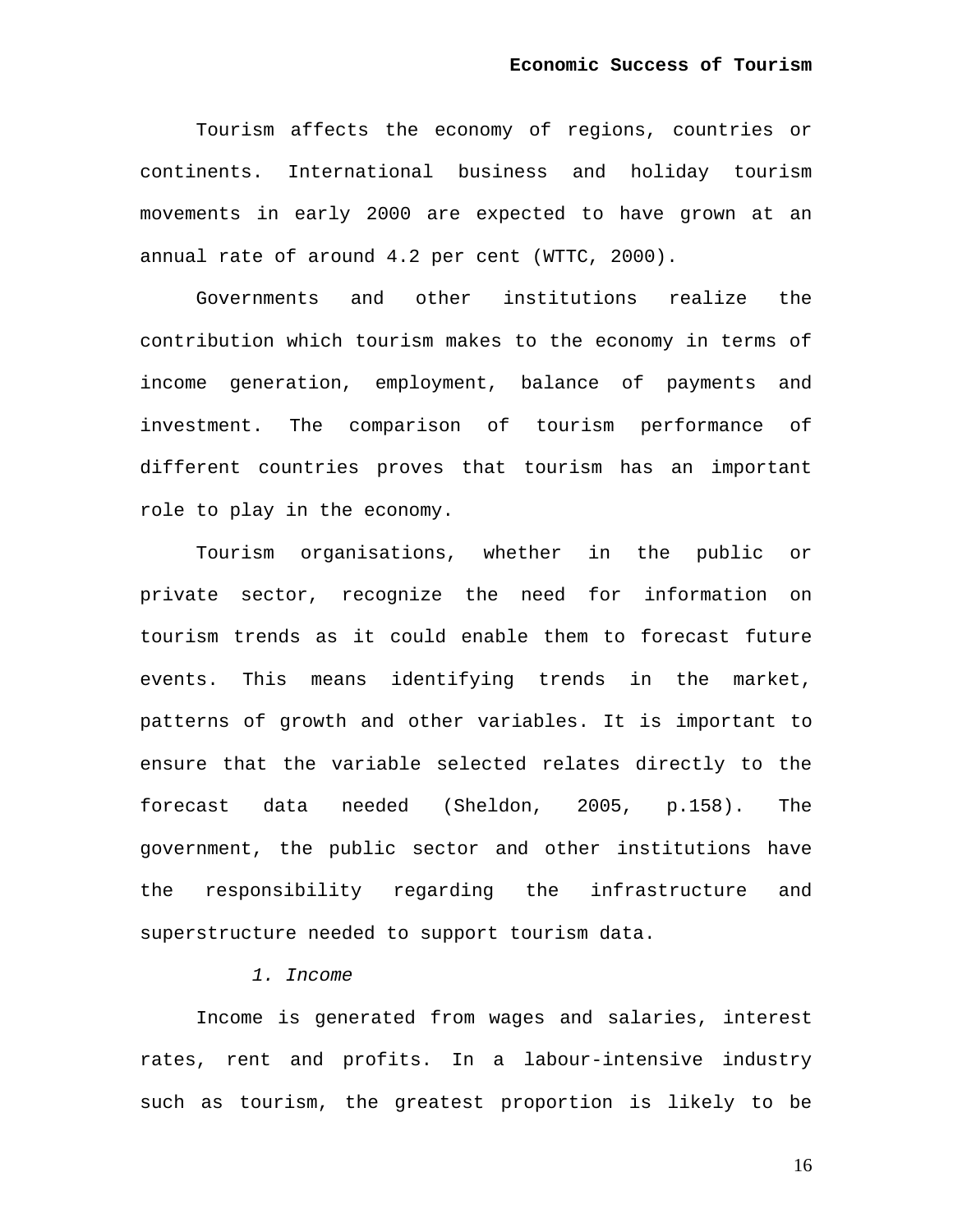derived from wages and salaries paid to those working in jobs either directly serving the needs of tourists or benefiting indirectly from the tourists' expenditure. Income is also generated from interest rates, rent and profits on tourism businesses. This could include the interest paid on loans or a rent paid. VAT on hotel bills must also take into account taxation on tourism activities.

The sum of all income in a country and the importance of tourism to a country's economy can be measured by looking at the proportion of national income created by tourism.

As with any other productive activity, tourism consumes resources. In fact it is one of the major economic activities in the world, contributing about 10.8 per cent of the global income in 2000, and 11.6 per cent in 2010 as estimated by the World Travel & Tourism Council (2000).

## *2. Employment*

Tourism is also important to an economy because it generates employment. The tourism sector is often criticised for providing only low-wage, seasonal employment, but it should be made clear that if there were to be no tourism many workers in the sector would be unemployed.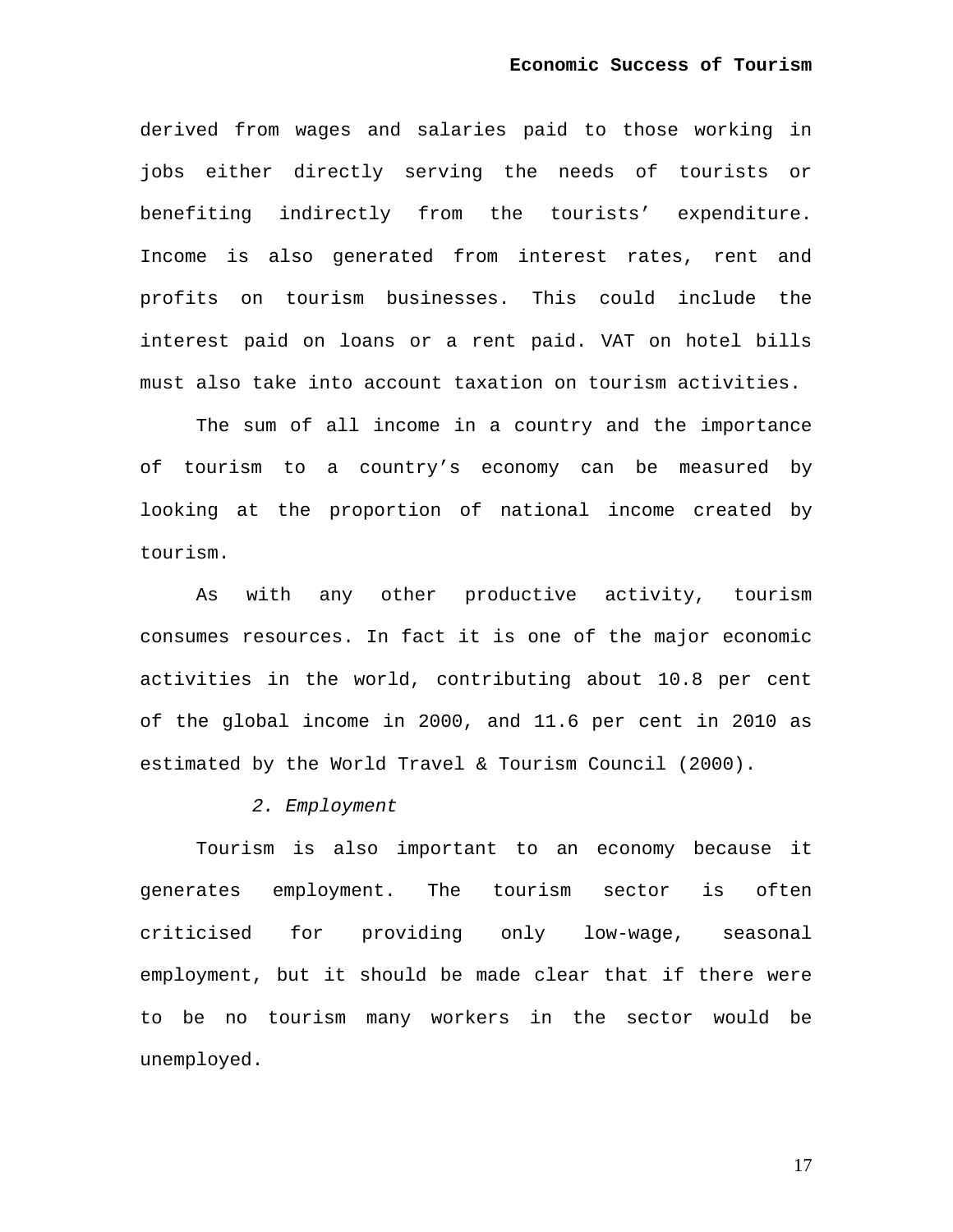On balance, tourism as a form of employment is economically beneficial, although efforts must be made to create more full-time jobs in the sector. In 2000, travel and tourism economy employment is estimated at 192.2 million jobs or 8 per cent of total employment, which is one in every 12.4 jobs. By the year 2010 an additional 18.8 million jobs will be created worldwide (WTTC, 2000). According to estimates from the World Travel & Tourism Council (2000), tourism generates 4.1 per cent of the Gross Domestic Product (GDP) on countries where tourism is prevalent, representing about US\$1,359 billion. Another estimate from the World Tourism Organisation suggests that tourism will account for 8 per cent of the world gross product by 2010 (WTO, 2005), which may well make it the world's largest industry.

## *3. Balance Of Payments*

In a national context, tourism may have a significant influence on a country's balance of payments. International tourists are buying tourist services in another country, and these payments are noted in countries' accounts as "invisibles". The total value of receipts minus the total payments during a year represents a country's *balance of payments on the tourism account*, which will include other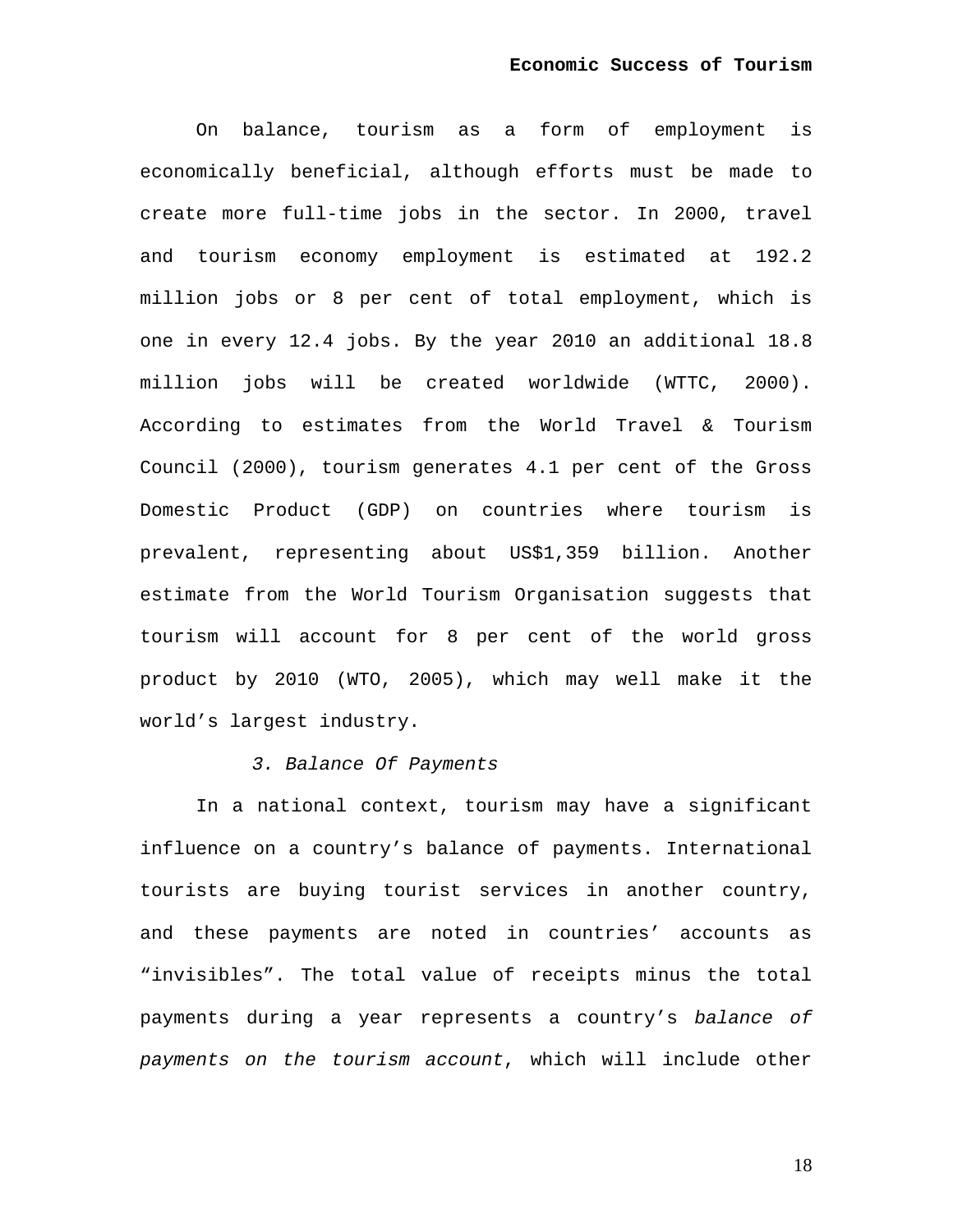services such as banking, insurance and transport (Holloway, 2006,p.572).

To find out what tourism is really worth to a country, or it's real cost, we should include *all* international transactions, which are a result of tourism (Baretje, 2005,p.32). These include not only final tourism payments and travel payments, but also international payments for goods and services needed for investment in, and operation of, tourism industries. The result can be termed the *travel and tourism external account* (Bull, 2006,p.91).

## *4. Investment and Development*

The level of investment is another factor helping to determine the success of a region. As tourism developments in destinations have become less sporadic and more organised, so their implications for national economies have became clearer and more important. According to estimates and forecasts by the World Travel & Tourism Council (2000), capital investment in tourism is estimated at US\$701 billion or 9.4 per cent of total investment in 2000 while by 2010, this should reach US\$1,404 billion or 10.6 per cent of total investment.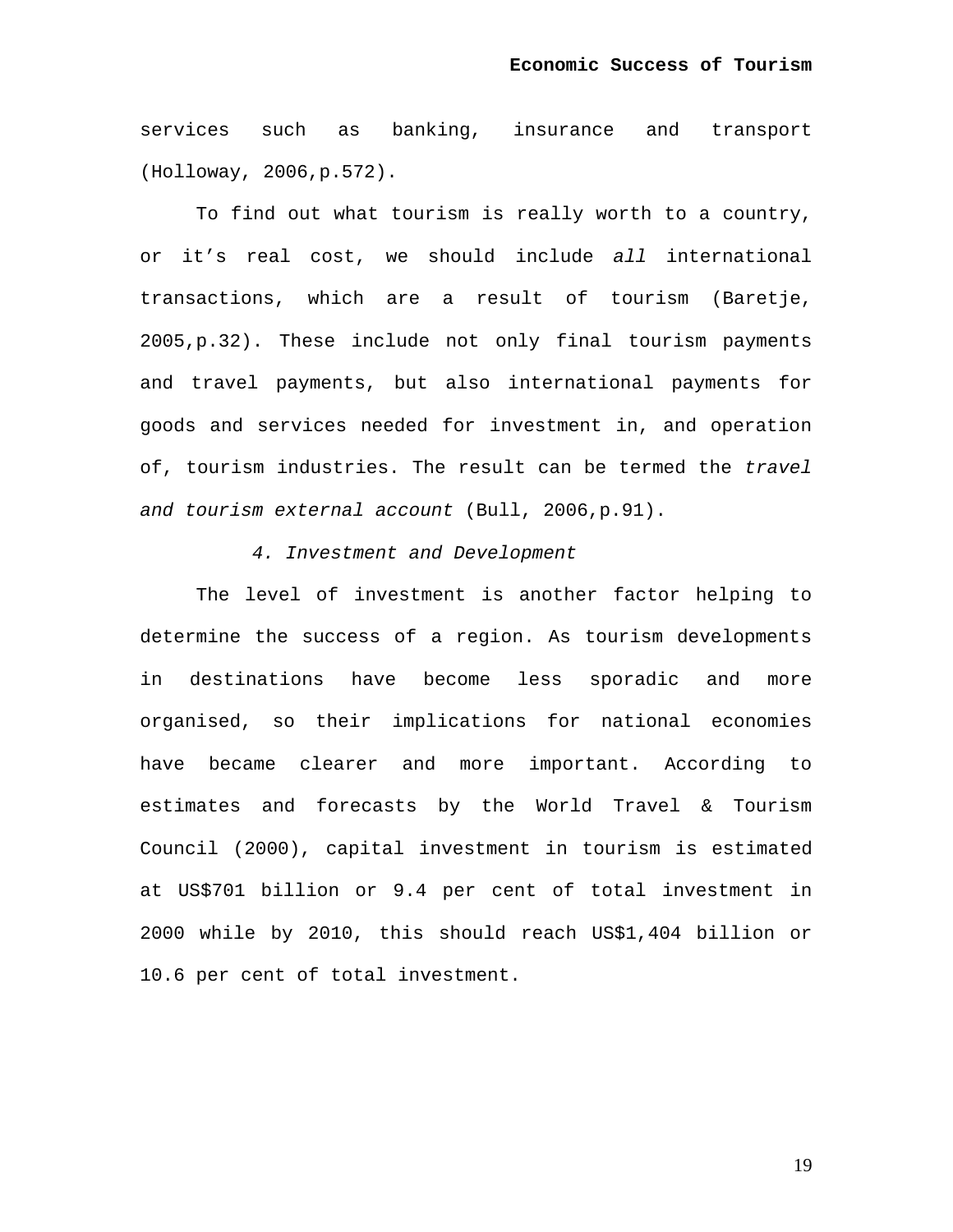c. Tourism in Europe

In order to have the basis on tourism in Portugal, which is part of Europe, it is crucial to review literature on tourism in Europe. Tourism in Europe has been as old as tourism itself given that Europe is first and foremost the centre of attraction among tourists due to its historical places that shapes world history in general. Europe was central to the mass tourism in the 1960's, which has been important to the socio-economic fabric of Europe (Williams & Shaw, 1994,p.86). Williams and Shaw's study is relevant to the study as it provides evidences on the economic contribution of tourism in Europe. Boissevain (1996,p.51) provides case studies on the socio-cultural effect of tourism in Europe focusing on the effect of mass tourism on key areas. Although socio-cultural aspect of tourism is not the focus of this study, the relevance of Boissevain's study is on providing the evidence that tourism in Europe is a key economic activity. Accordingly, the trend of tourism in Europe needs to be examined as it also affects tourism in Portugal. According to Cabrini (2003,p.26), although Europe is still the largest tourist receiver in the world, tourism arrival in Europe is forecasted to decline due to the increasing number of tourist destinations. Thus, Cabrini's presentation is featured as a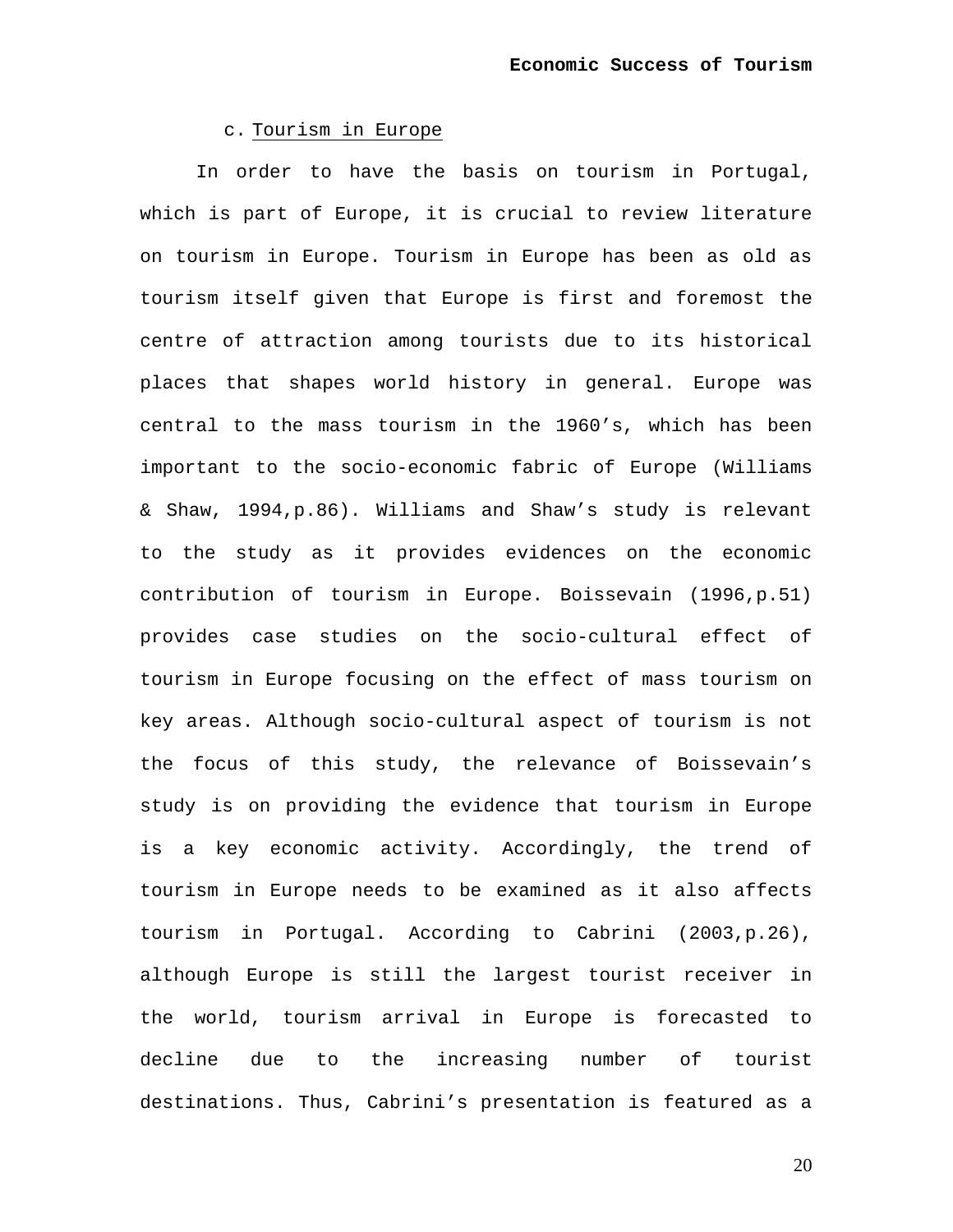question on the in-depth interviews in order to identify Peru and Portugal's awareness on the matter.

## d. Tourism in Latin America

In order to have the basis of tourism in Peru, studies on tourism in Latin America is significant in this study. One important study is that of Jorge, Salazar-Carrillo, and West (2000) investigating on the economic development in Latin America. The role of tourism is discussed in detail as it the industry has been important in the overall economic development of Latin American countries. Another study is that of Tamborini (2005) who investigates on Peruvian and Chilean tourism industry. The study is helpful in presenting details about the Latin American tourism industry specifically in Peru and Chile. It also contains statistics that aids this study on providing statistical evidences of the impact of tourism in Peru.

## e. The Economics of Tourism

The economics of tourism consists of relative studies that focus on the treatment of tourism as an economic sector. This includes the study of Smith and Eadington (1992), and Sinclair and Stabler (1997).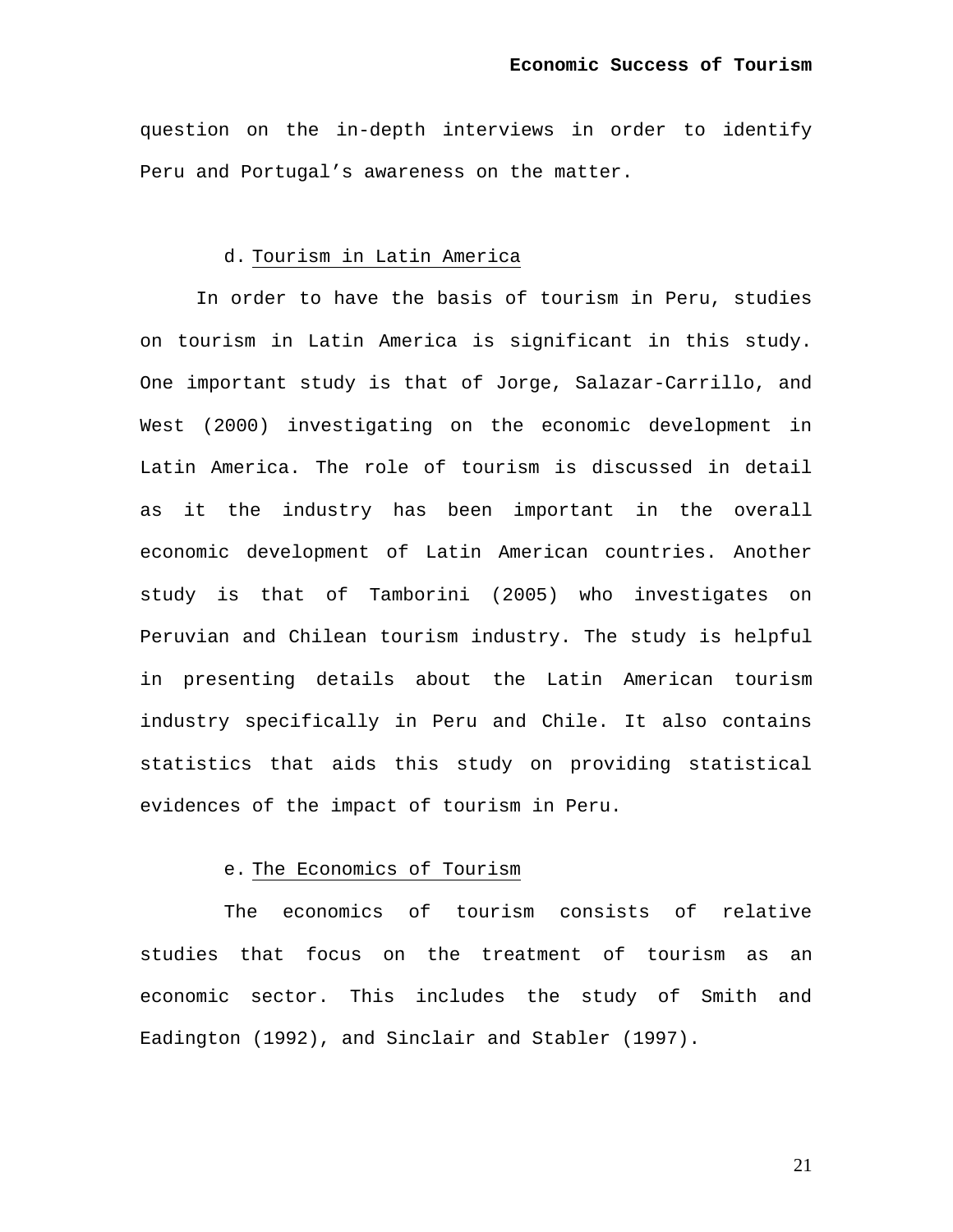Tourism as an economic activity has only been established in the last half of the twentieth century (Smith &. Eadington,1992). Thus, the economics of tourism is perceived to be still in its formative years as it heightened in the advent of the twentieth century. Smith and Eadington give account on the issues surrounding the development of tourism in the latter years of the previous century. They stated:

Tourism has become a major economic force in many countries and regions throughout the world, altering work patterns, living standards, and income distributions. The expansion of tourist activities has coincided with the significant cultural, political, and environmental changes identified with postindustrial technology of the past few decades. The effects of tourism development have been particularly conspicuous both in the cities and countries from which large numbers of tourists emanate, where tour operators, governments, and other economic interests compete through advertising and image creation to attract tourism customers, and in the destinations to which the tourists travel, where they -- and the facilities built to service them -- make a visible impact. (Smith &. Eadington, 1992, p. xiii)

The statement only confirms the reality of the economics of tourism where several sectors of the economy benefit from. Smith and Eadignton's study is relatively significant especially in the topic of economic issues surrounding the economic development of tourism.

The study of Sinclair and Stabler (1997,p.154) provides a comprehensive discourse on the economic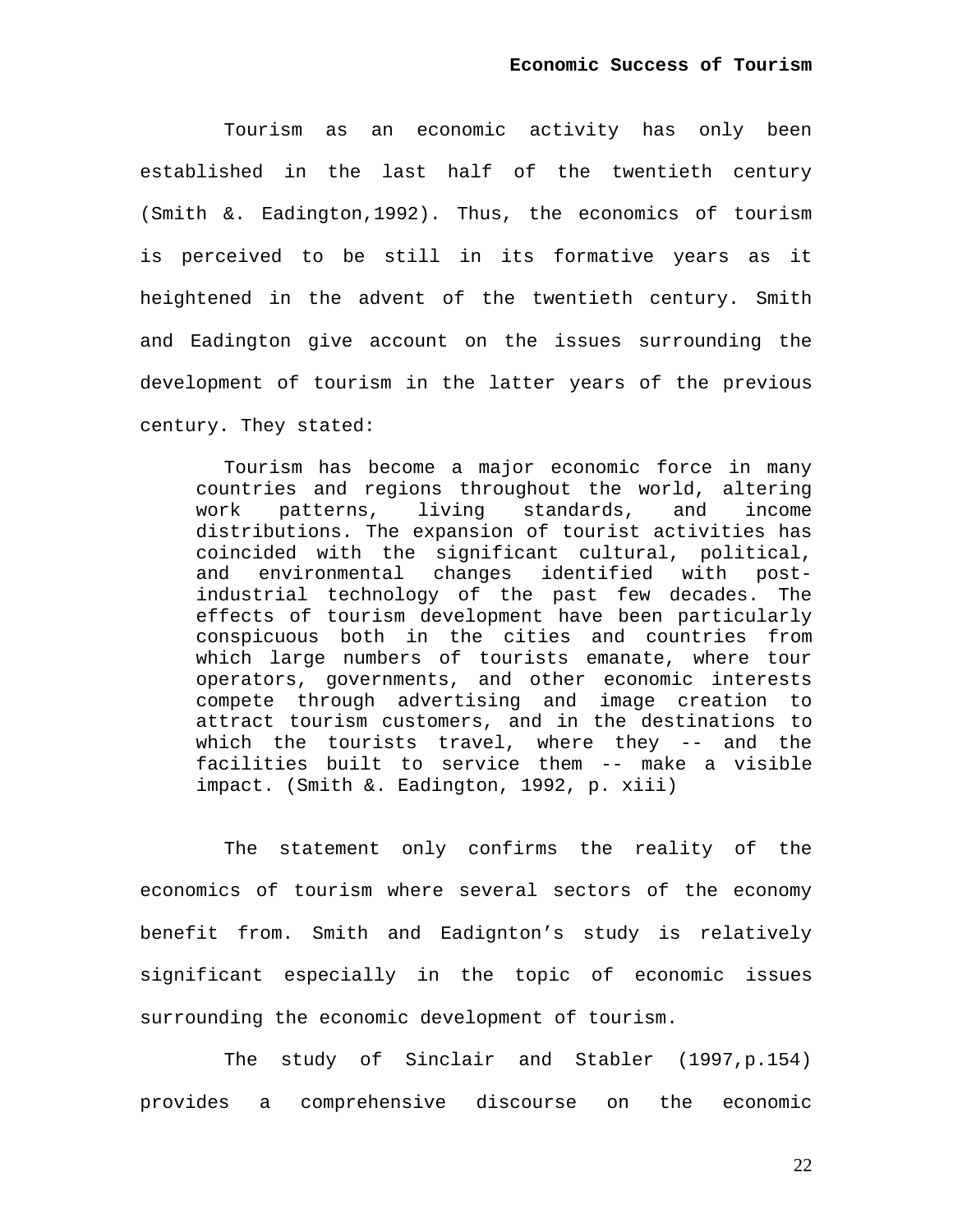processes of tourism, which is central to this study. It is crucial to provide qualitative evidences on the economic reality of tourism of which, Sinclair and Stabler provides. Economic activity of tourism pertains to the following: supply and demand of tourism, strategies of tourism firms, and issues on tourism especially on environmental issues.

### f. Tourism in Relation to Public Administration

Tourism is subject to public administration, which is why the researcher chose the topic on tourism, focusing on its economic contributions. Elliot (1997) provides the critical analysis on the role of the public sector or the government in the management of tourism. The argument of the study is that tourism is either managed or mismanaged by the government, contributing to its economic failure.

Elliot stated that the main tool of the government in administering tourism is public sector management (PSM) that includes all types of public organizations ranging from national government departments to small tourism units managed by local governments. As mentioned in the rationale of the study, tourism is of great interest to public administration given that it is proven to further economic development.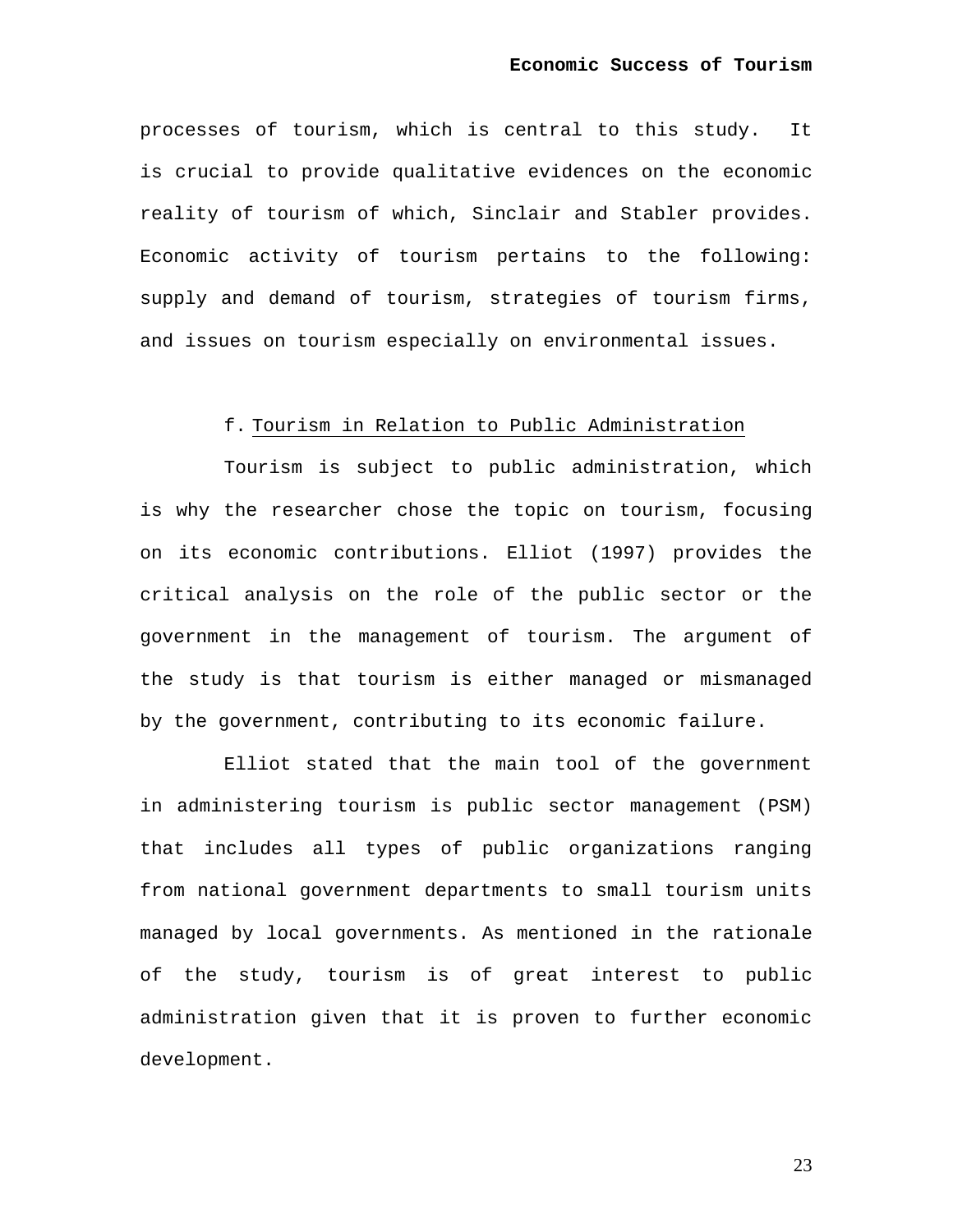The study also tackles policies on public administration regarding the activities of tourism. In brief, Elliot's study provides the single discipline on how governments treat tourism as not only a socio-cultural activity but much more as an economic activity deserving of administrative attention.

## **III. Methodology**

This chapter discusses the research methods available for the study and what is applicable for it to use. Likewise, the chapter presents how the research was implemented and how it came up with pertinent findings.

## a. Research Approach

The descriptive method of research proves appropriate in the type of data needed in this study. The method consists of gathering, presenting, and analyzing qualitative data necessary to answer the research questions. Creswell (1994,p.47) stated concisely that the descriptive method is appropriate on investigating the existing condition of the topic, which is the economic success of tourism in Peru and Portugal. The method also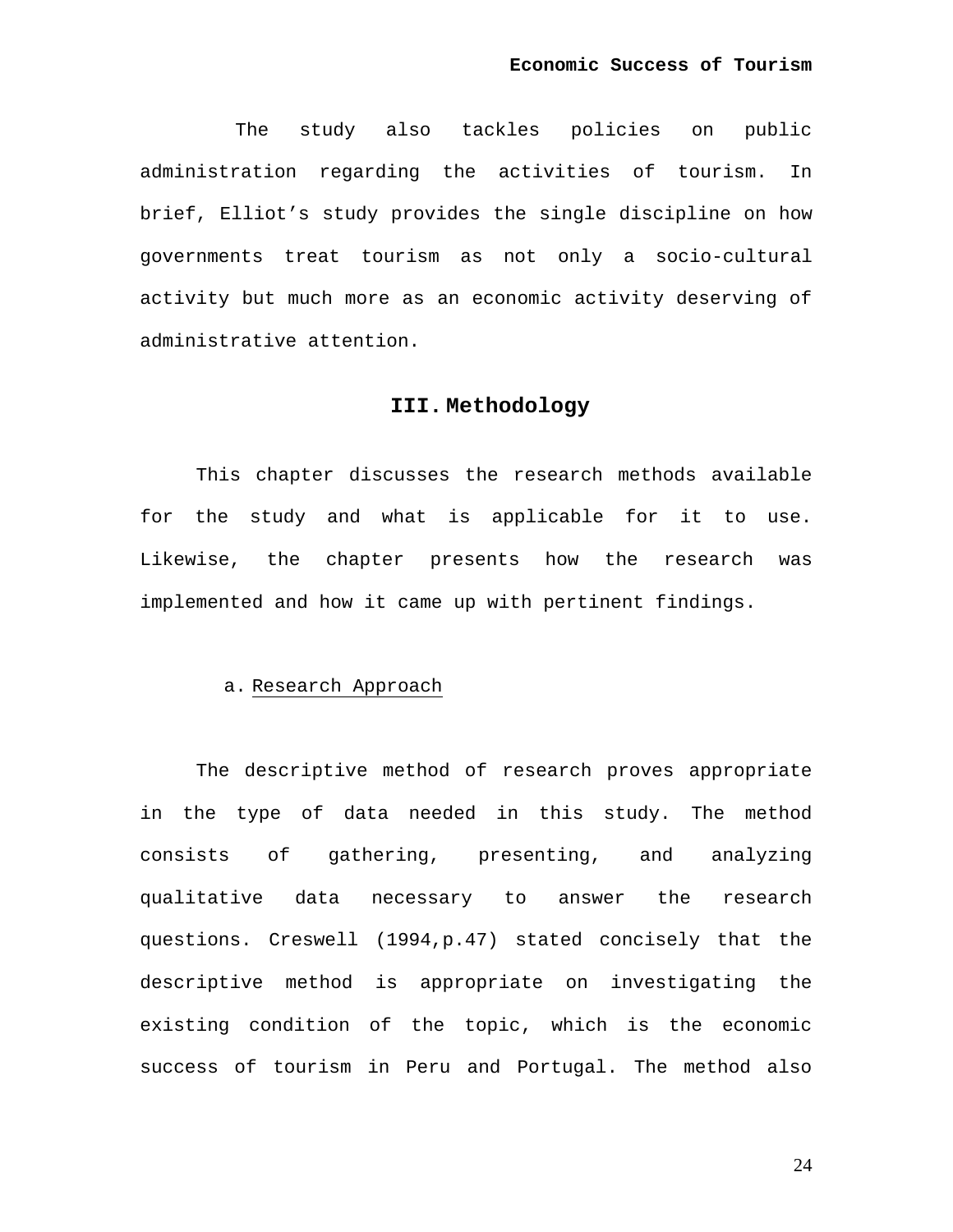provides for the identification of the causes, factors, and other issues regarding the topic at hand. Thus, the descriptive method is appropriate in this study as it could materialize the gathering of evidences for the purpose of answering the research questions.

The desired data came from primary and secondary sources. Primary sources are those of the WTO data and other statistical data in particular including the data obtained from the interviews. Secondary sources are those that are included in the review of related literature. It is necessary to state that the scarcity of secondary sources relating to tourism in Peru and Portugal is the difficulty of this study. However, the other research strategies enabled the ability to gather the necessary data, which is further explored in the next section.

### b. Research Strategies/Tools

## *1. Desk Research*

Desk research is cost-efficient and time-efficient as it only involves the gathering of sources that already contain necessary data useful for the study. However, as mentioned earlier desk research is not enough as it only includes the gathering of secondary sources, and some primary sources, if fortunate. The approach was employed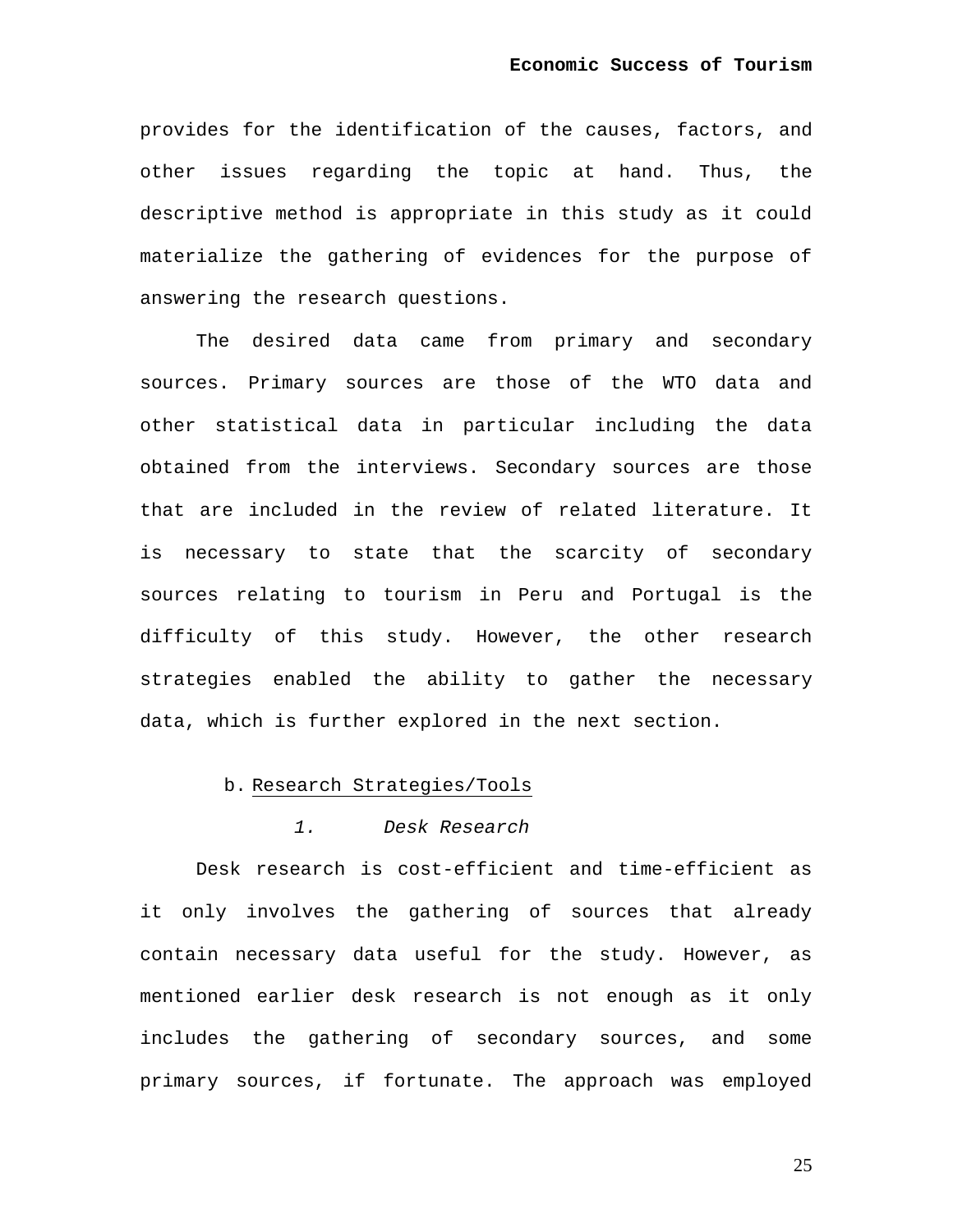because it is suitable in supporting the information gathered in the interview.

Secondary sources are already elaborated in the review of related literature. This includes the studies on the field of tourism in general, and economics. Accordingly, the desk research proves vital on answering the research questions or strengthening the answers to the questions.

## 2. Field Study

Field study is employed in order to gather first-hand or primary data regarding tourism. The field study consists of interviews of appropriate people on the topic of tourism. The interview provides qualitative insights on tourism pertaining to the country of operation. Also included in the field study is the visitation on local libraries in Peru and Portugal with the hopes of finding information regarding their tourism industry as well as for finding the right people to interview.

In particular, semi-structured interviews were carried out. Unlike structured interviews which are standardised and do not allow the interviewer to deviate from the questions (Saunders, Lewis, and Thornhill, 2003,p.169), semi-structured interview does not limit response of the interviewees. This involves open-ended questions that gives enables the researcher to challenge the interviewee.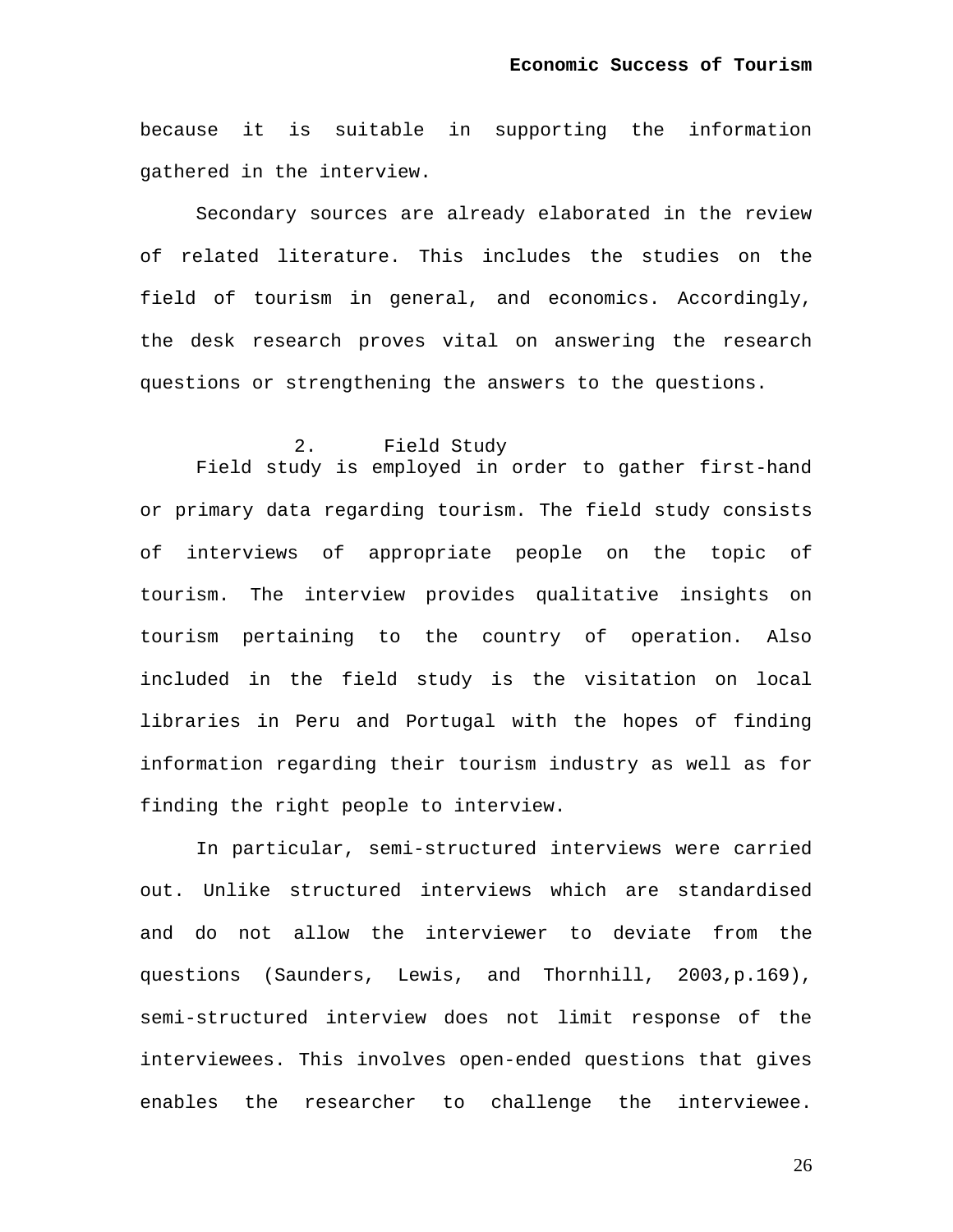Accordingly, interviewees were encouraged to clarify vague statements and to further elaborate on brief comments. The researcher was careful not to influence the interviewee's opinion, which means the practice of refusal to share his own beliefs and opinions. This is in order to valid and reliable answers free of any biases.

### c. Research Procedure

#### *1. On Desk Research*

The desk researcher is the first activity on carrying out this study. The researcher engaged in visiting libraries, including online libraries searching for the topic on tourism and its associated topics. Upon the completion of the allotted time for desk research, the researcher had had enough secondary sources to aid the research. However, the gathered sources are not enough to answer the specific research questions pertaining to the experiences of Peru and Portugal. This is why the researcher opted to gather primary information through the interview.

#### 2. On the Field Study

There were two studies that were carried out, first in Evora in Portugal and then in Peru. On the first selforganised field study, the researcher was able to collect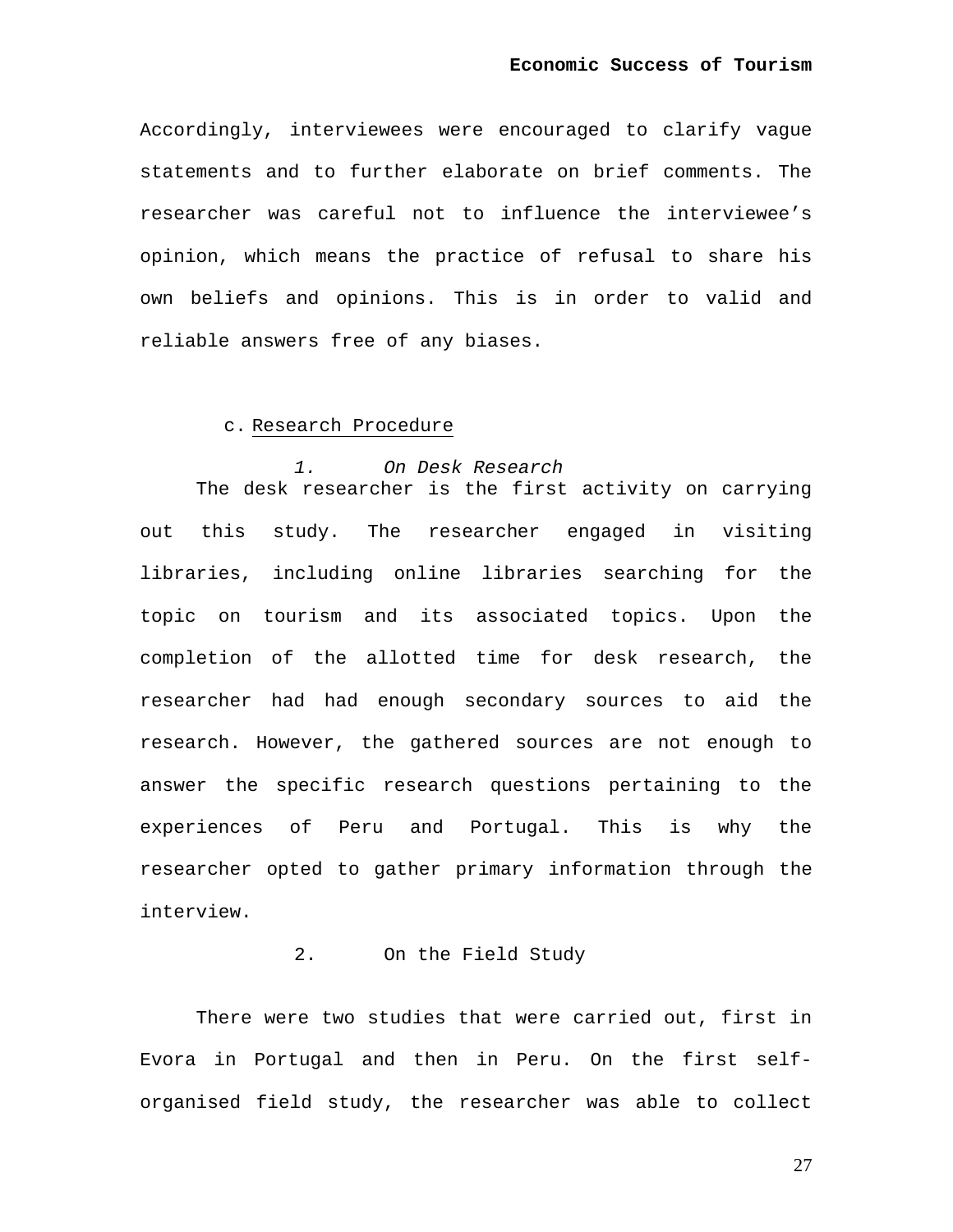primary impressions and material in the form of interviews, anecdotal information and literature in local libraries. The aim is to investigate which target groups were aimed at, what are the forms of tourism in the area and the marketing strategies being employed in tourism.

The same was performed on the field study in Peru. Information gathered during interviews was voice-recorded, as well as notes made during the interviews and shortly after the interview while information was fresh in mind.

 In Portugal the researcher conducted interviews with tourists. In Peru the researcher conducted people who are active in the tourism business as well as with the tourists. The interview on the people active in tourism business consisted of questions regarding the economic contributions of tourism.

For the interviews with tourists, the selection is done based on random selection on tourists who are in the area at the time of the field study. With the people who were working in the tourism sector the researcher asked for appointments for the interviews, and in some cases I organised a second meeting to get information about new emerged questions and also to verify the results, which gives more complex research possibility.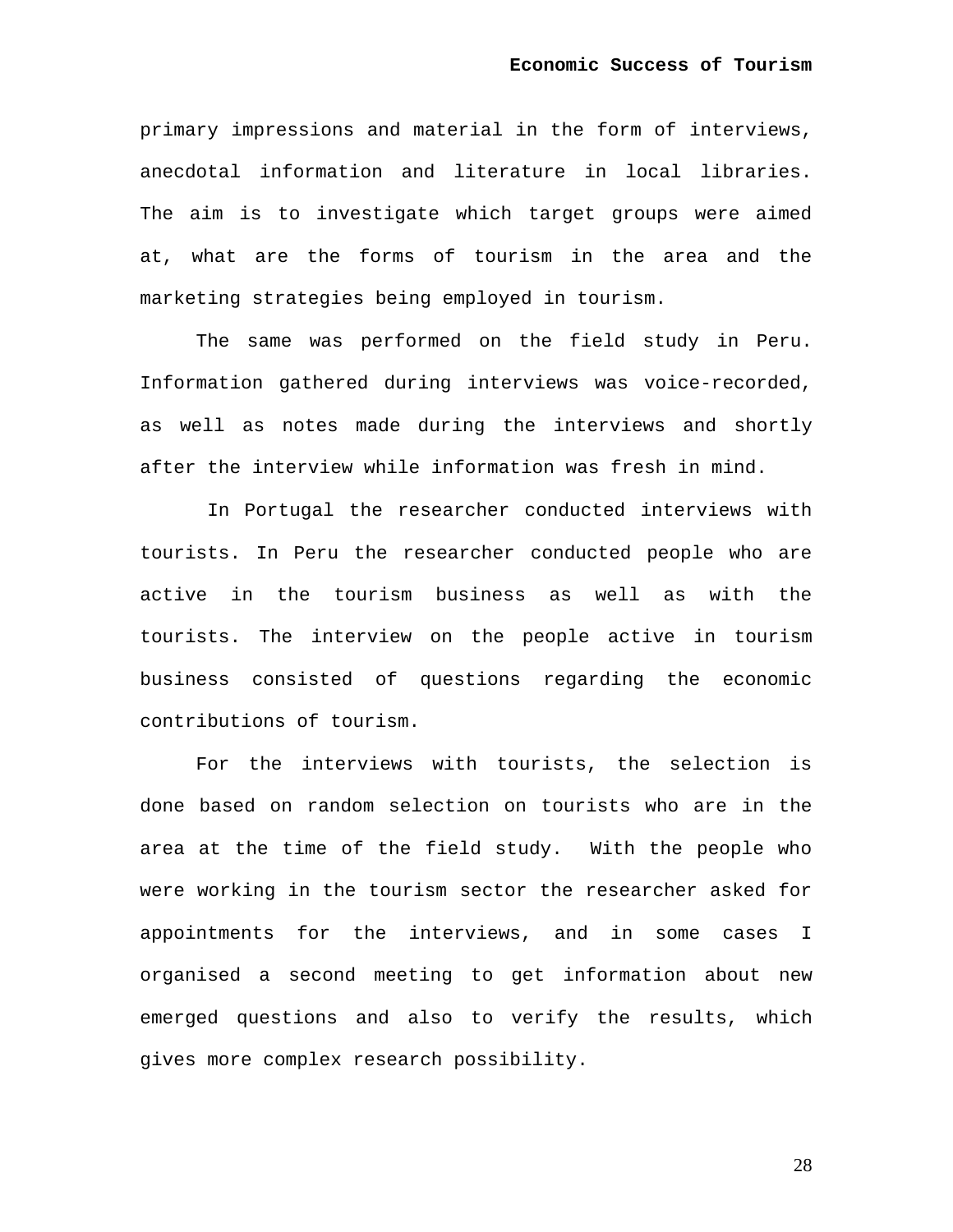The questionnaires and interviews were helpful on demonstrating how the management of tourism is practiced and the extent to which native traditions are marketed and designed to fit the ideas of the tourist.

The researcher also engaged on conversations during bus trips, bicycle trips and organised tours in Evora, Portugal and Cuzco, Peru, and around the countryside of the surrounding areas. The researcher was able to collect impressions of the tourism attractions and practices on offer and how the natives market them to the tourists.

#### d. Ethical Considerations

The researcher considers that doing field study is difficult especially the part of the conduct of the interview. Some people are sensitive enough to not engage or participate in the interview, which is why the researcher needed to impose some ethical considerations.

In view of that, the respondents were given a waiver regarding the confidentiality of their identity and the information that they did not wish to disclose. The respondents' cooperation was eagerly sought after, and they were assured that the data gathered from them would be treated with the strictest confidence, so that they would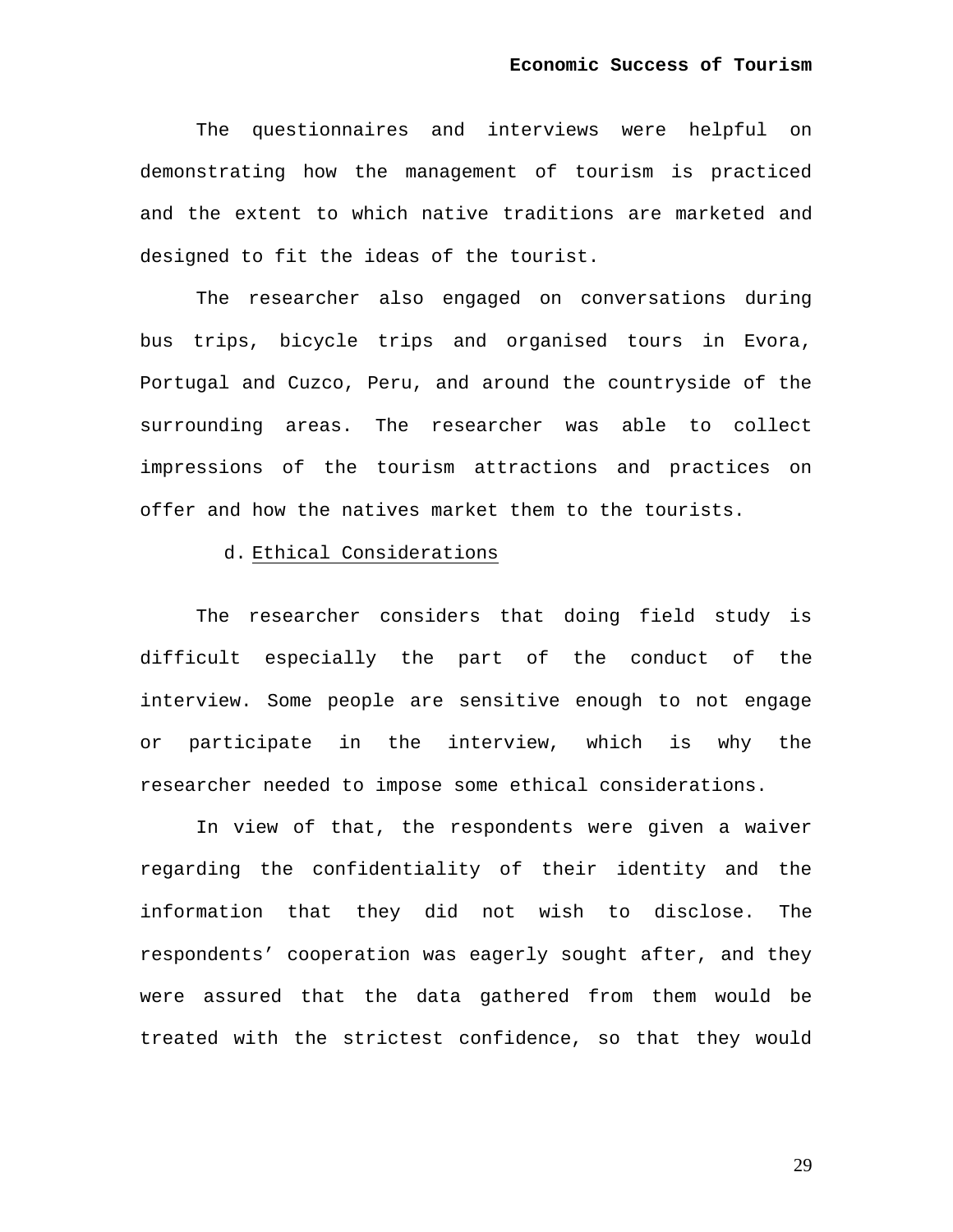be more open. This was done with the hope that this would promote trust between the researcher and the respondents.

**IV. Results & Analysis** 

## **a. Economic Success of Tourism in Peru**

### **1. Tourism in Cuzco**

The region of Cuzco has been popularized by tourism as the capital of the pre-Hispanic Inca Empire. The tourism boom enabled the expansion of small-scale urban commerce, and agrarian reform. This in turn led to gradual economic development of the region.

According to De La Cadena (2000,p.24), tourism in Cuzco begun in the 1960s and was on its height in the 1970s. The tourism boost opened a plethora of commercial or economic opportunities. The tourism opportunities benefited both the elite in the region as well as the working classes.

Commerce expanded greatly throughout the region affecting the agricultural industry through the existence of better roads that enabled peasants to commute more intensely. Thus, that was just the beginning of the tourism industry in Cuzco yet it has yielded positive effects on the region.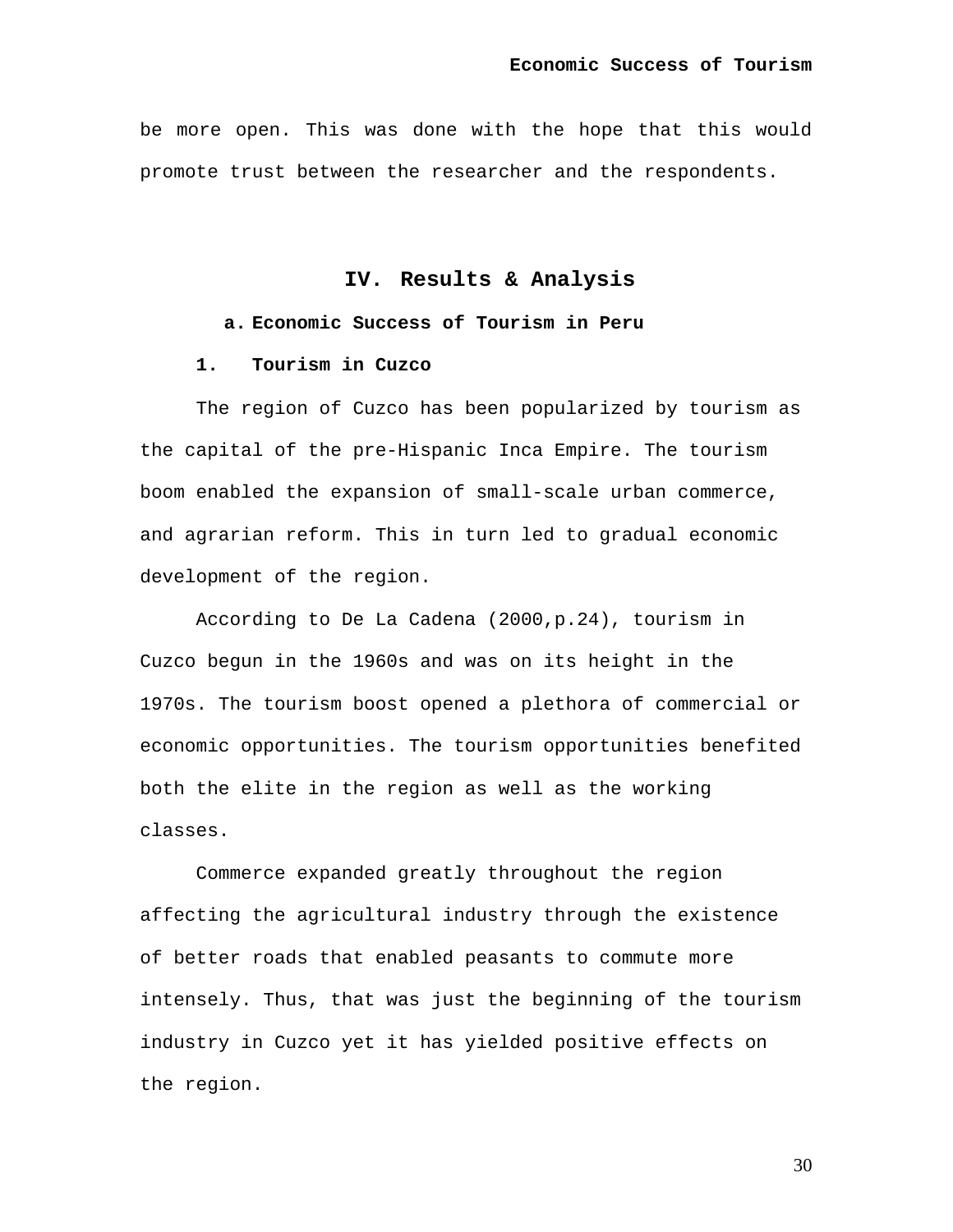In 2005, Peru's tourism and the broader category of adventure travel had captured almost 10 per cent of the tourist market and were growing at a rate of 30 per cent a year. By one estimate, nature tourism estimates ranged between \$2 and \$12 billion of the \$55 billion of tourism generated in developing countries in 2005 (Whelan, 2005,p.68). Today, the tourism market is estimated to be in excess of \$300 billion dollars - much of this revenue is generated in developing countries, which perceive tourism as a lucrative and environmentally benign and sustainable alternative to mass tourism.

The majority of tourism consumers in Peru come from inside the country. Studies illustrate that tourists in Peru are wealthier, better educated, more mature and more environmentally focused in comparison with other types of tourists. Tourists take longer trips and spend more money per day than travellers. Further, most of these tourists are college educated, and are between the ages of 35 and 54, and travel as couples (Eagles, 2005).

# **2. Economic Contribution of Tourism in Peru**

The impact of tourism on local and national economies can be profound; the Deputy Secretary of the Peru Ministry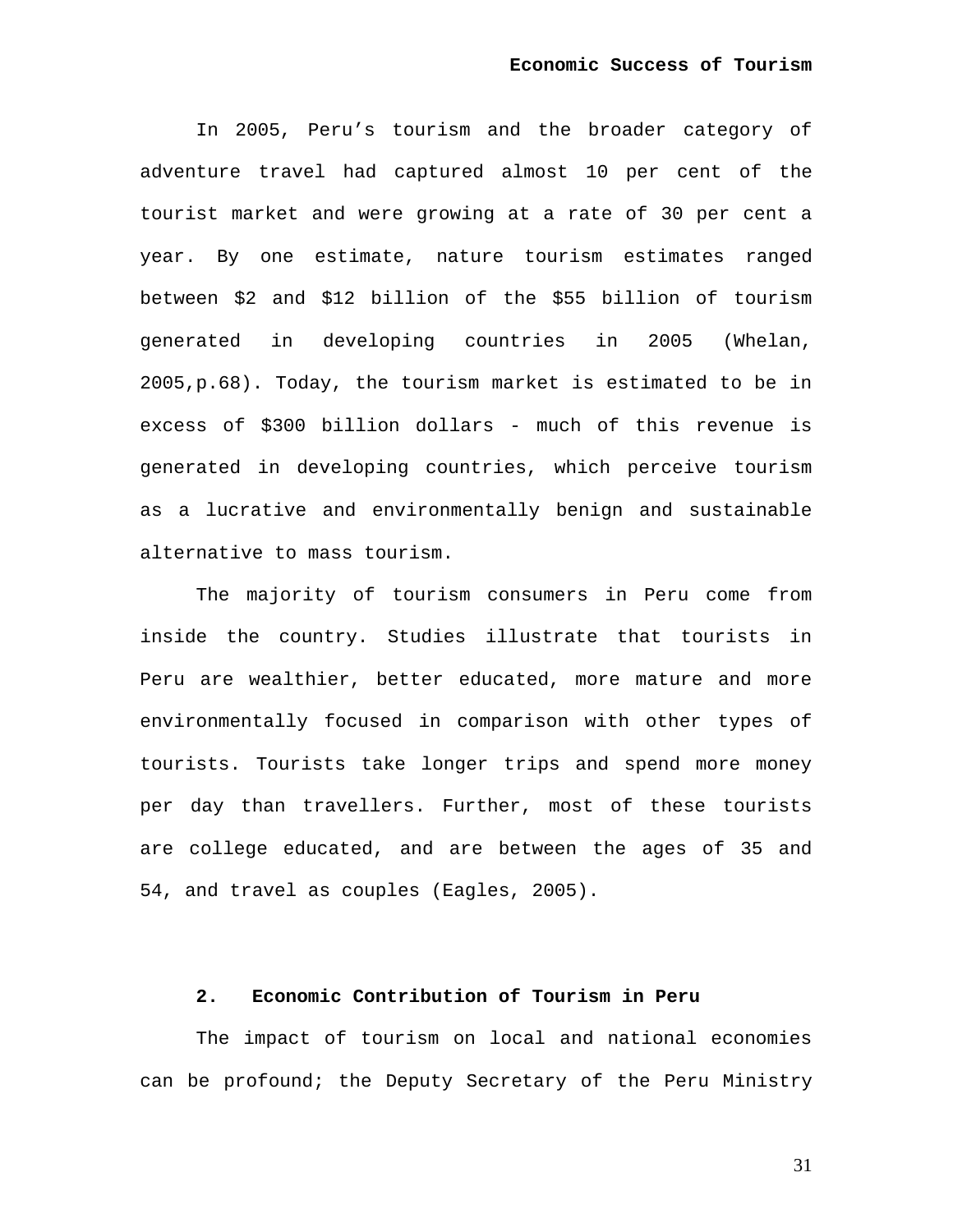of the Environment recently reported that nature and culture visits to Peru are growing at a rate of 30 per cent, or eight times faster than the growth rate of traditional tourism (Peru Tourism and Publicity Department, 2005). Understandably, this is expected to have a significant impact on that economy. In Peru, officials recognize the importance of tourism in that country; they have targeted one million tourists per year by 2006. This expected level of tourism will generate 6 per cent of Peru's GDP and will create more than 150,000 new jobs (Sheridan, 2006,p.44).

For countries such as Peru, the benefits of tourism include the following:

• economic diversification, particularly in rural regions;

- long-term stability; and
- an increase in foreign exchange earnings.

Thus for many, tourism represents a significant industry with allotted opportunities for other economic sectors.

Although the economic experiences in Peru associated with tourism are varied, many see this activity as having an overall positive impact on the economy. Peru presents an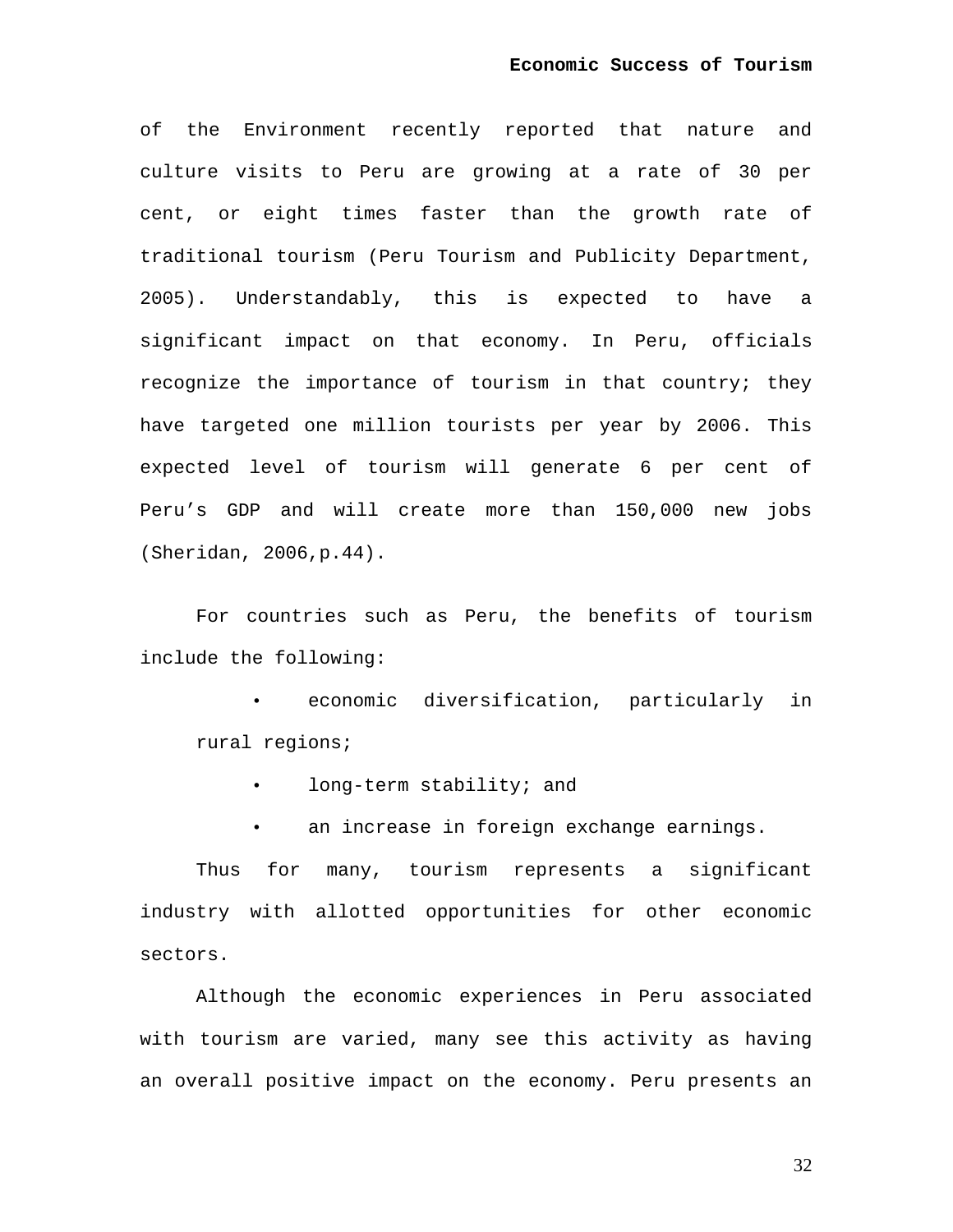excellent example in this regard, as officials expect that tourism will become a leading industry in the near future. Its effects will be felt throughout the country by providing employment and other benefits (Jusko, 2006,p.57). The graph below shows the statistics of tourist arrivals in Latin America from the period of 2000-2006:



**Source:** Latin American Marketing Data and Statistics 2007/2008 [http://www.euromonitor.com/pdf/lamdas\\_samples.pdf](http://www.euromonitor.com/pdf/lamdas_samples.pdf)

The graph shows that Peru is the leading country in terms of tourist arrivals from the year 2000 to 2006. With that, tourism is one of the major industries in the country to date. The situation in the country right now according to the field study is that tourism has generated jobs and small-scale businesses citizens in the tourism destinations in the country (Jusko, 2006,p.59). Also, tourism ranks at number 82 on the 2006 overall tourism competitiveness index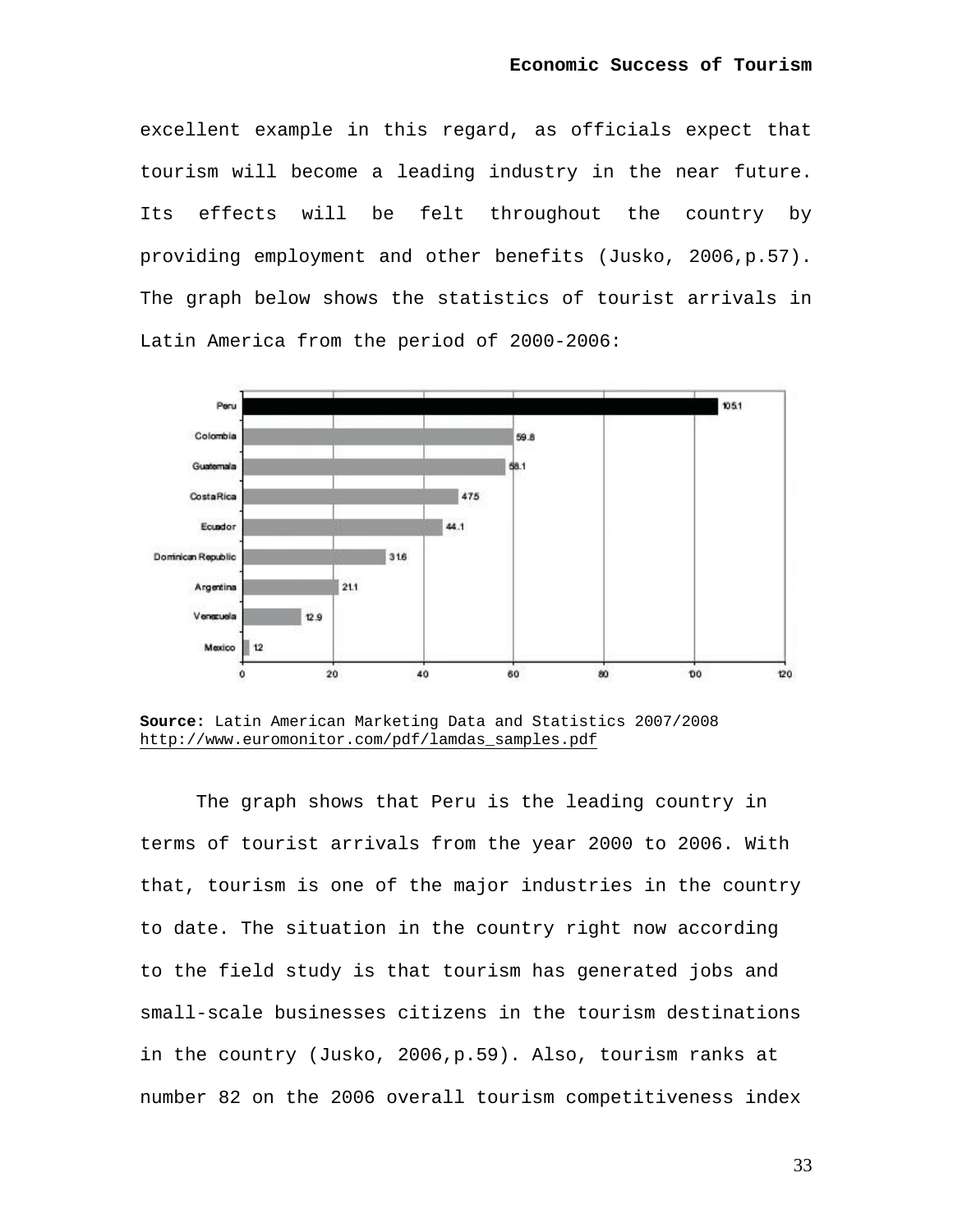(Blank and Chiesa, 2007,p.122). Moreover, tourism also accounts for the a significant portion on Peru's foreign exchange earnings as the figure shows (in Tamborini, 2005, p. 134):



SOURCES: Banco Central de Reserva del Peru (2001); PROMPERU (2001) and Talavera (2003: Chart #7, 305).

The figure shows that tourism accounts for the third foreign exchange earner while mining is the first followed by fishing. Thus, it is safe to say that tourism in Peru is a top foreign exchange earner.

### **3. Issues on Tourism in Peru**

Unlike other goods and services that are marketed, the developer and marketer of tourism packages in Peru stated that tourism must not only be sensitive to the needs of the final consumer - the tourist - but it must be sensitive to the needs of the local or host area, and aware of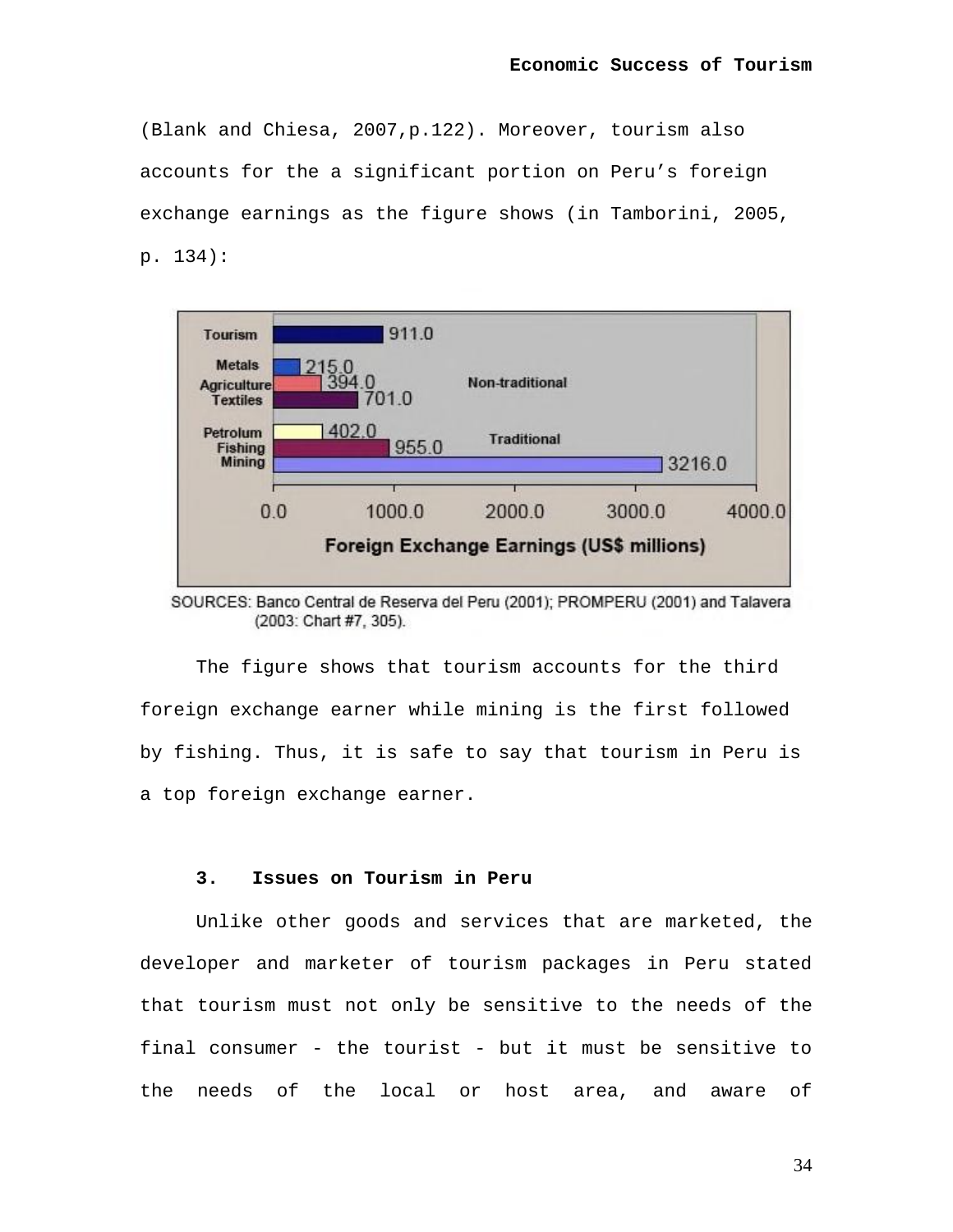practising good environmental management. In this regard, marketers appreciate the diverse economic, social, and environmental impacts that tourism can generate.

According to the interviewees from Peru, environmental issues must not be taken for granted. Planners and developers in Peru are quickly finding that tourism can provide an economic rationale for natural resource conservation and wildlife protection policies. In many countries, this rationale may be the only broadly accepted means of countering efforts to develop these resources for short-term profits; economic value must be assigned to ecological resources if these are to be conserved.

There is no question that the marketplace of Peru is becoming more environmentally sensitive. The popular press regularly reports that a growing number of citizens believe the environment to be a high priority public policy issue. For example, an Angus-Reed poll in 2005 found that 76% of people in Peru believe that environmental protection should remain a government priority even during times of economic downturn (Wright, 2005,p.55).

However, tourism in the country still faces environmental issues. In fact, one village has had to cut down a hectare of virgin rhododendron forest each year in order to heat the meals on baths of tourist. This, in turn,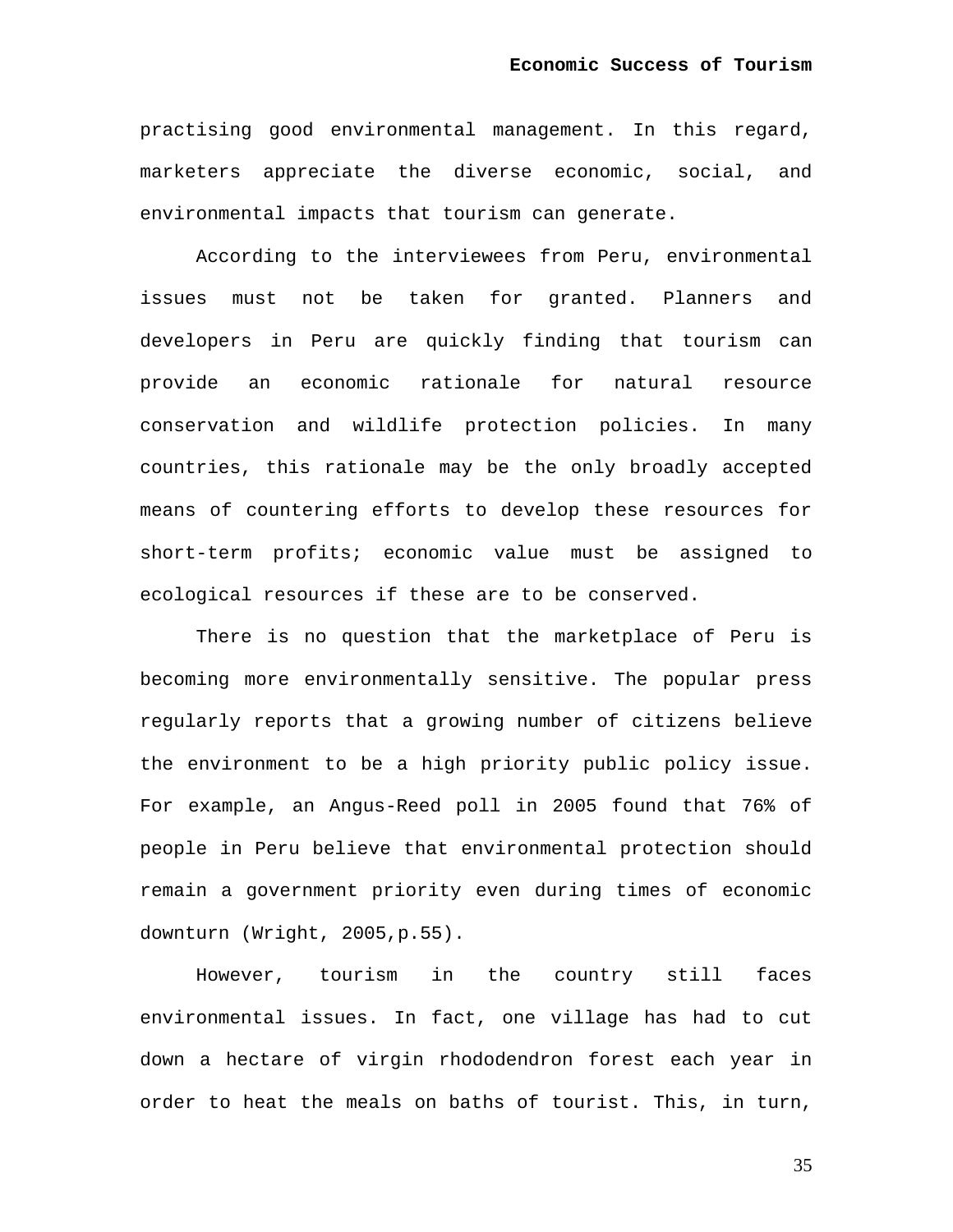has caused soil erosion, landslides, and floods. In another incident, a ship carrying 300 tourists ran aground off Antarctica; as it was deemed too expensive to salvage it was abandoned. Unfortunately, it spilled 250,000 gallons of oil in an area where some 20,000 penguins nest (Freedman, 2006). Other problems have included the disruption of tropical birds in Peru where tourists holler to get photos and the mangling of manatees by speedboats off the beaches of Peru (Padgett and Begley, 2006,p.99). Thus, despite the positive environmental intentions associated with most tourism ventures, some negative environmental fallout still persists. Minimizing or eliminating these occurrences is important if the appeal of these vacations is to continue.

Consequently, tourism is perceived to be an important part of a more comprehensive conservation and development strategy on the role of building a constituency necessary for effective policy and action. When first-hand contacts with a wild area and its inhabitants increase, the group of advocates for its protection typically grows (Wright, 2005).

Another issue at hand in Peru is that tourism may deprive indigenous people of access to the resource areas they traditionally have used for hunting, fishing, and foraging. This may drive them further into vulnerable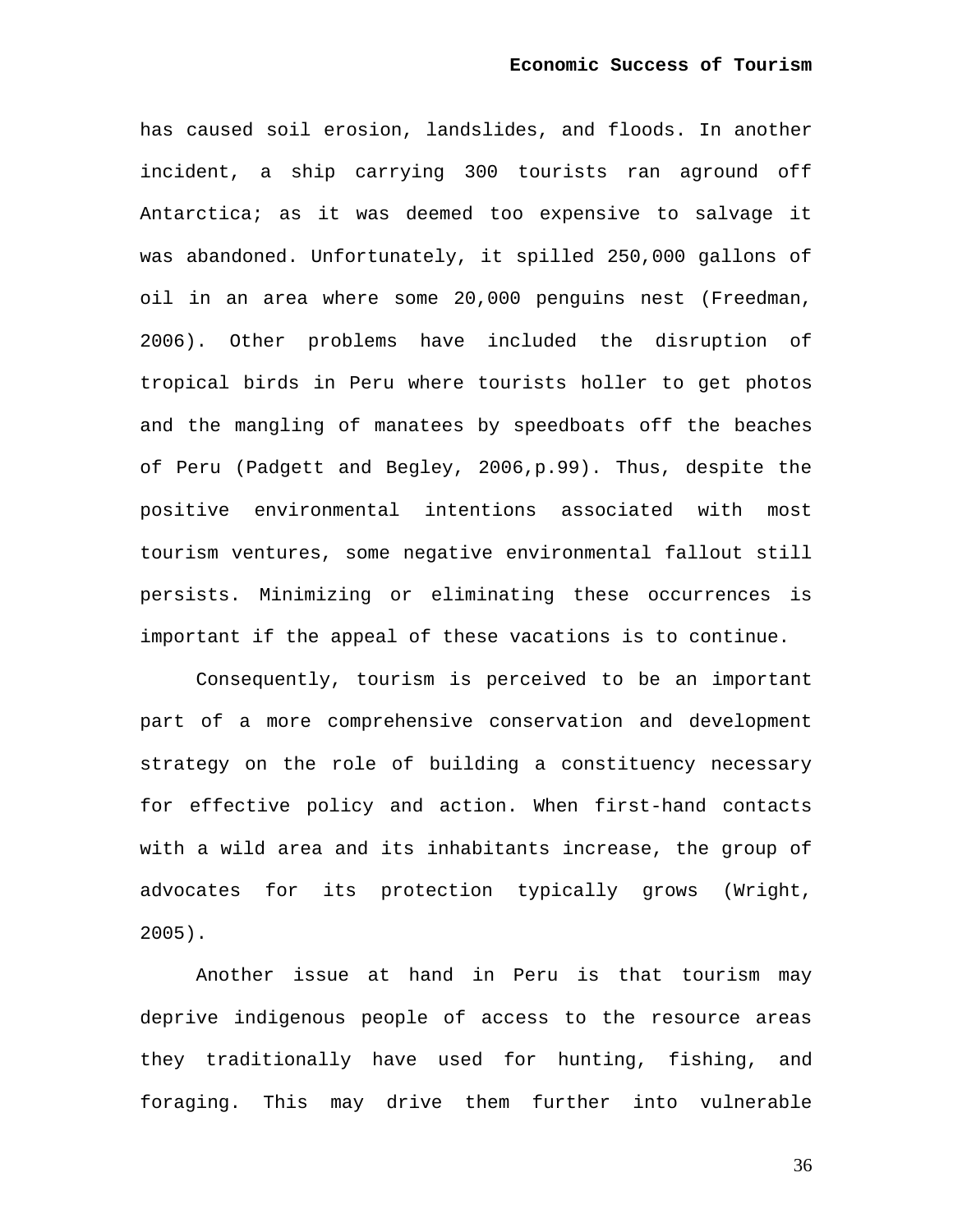ecosystems or into resource degrading employment. According to the interview, tourism organizations are taking steps to ensure that the economic success of tourism will continue without the casualties of depriving its local citizens of the right of access to livelihood. The steps include implementing programs for sustainable development, and the assurance that policies are established for the best interest of citizens in the tourism destination.

In addition, tourism marketers also deal with the cultural issue blamed on tourism in the country. For many, tourism evokes negative feelings in the people in Peru in that it results in the commercialization of indigenous culture. Although it is true that culture constantly evolves despite the advent of tourism and will continue to change in response to other forces of modernization (Mathieson and Wall, 1982,p.71), many perceive that this process is accelerated by tourism. This is an issue that tourist developers may have to contend with - an issue, which requires considerable monitoring and planning on the part of the marketer and government officials alike.

Related to the cultural impact of tourism in Peru is its effect on the social system. Research shows that tourism can have positive social impact on surrounding communities. In a study conducted on Peru (one tourism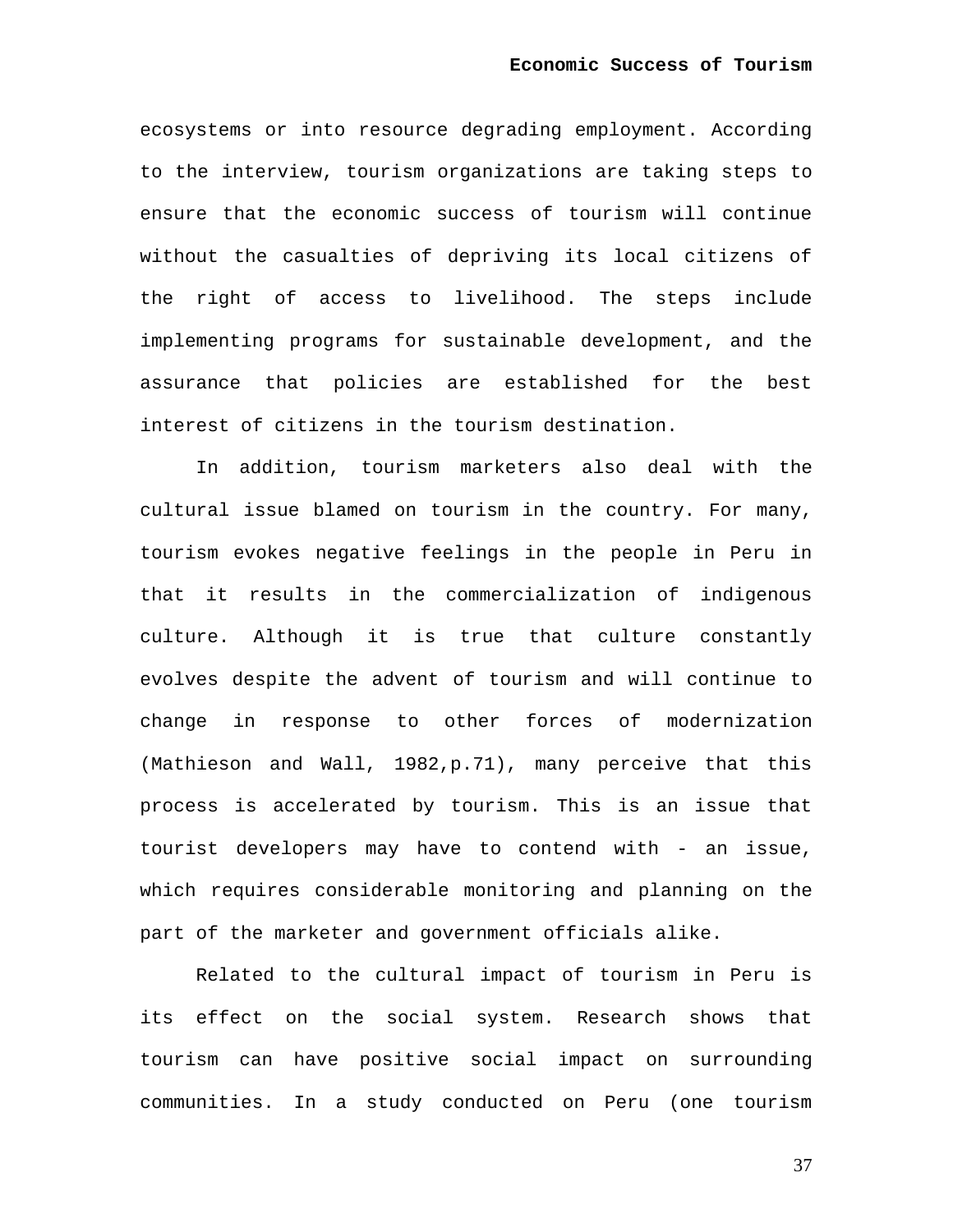dependent, the other not) it was found that education and income levels were higher in the village, which was impacted by tourism. These villagers were also seen to have higher or changed expectations with regard to their future. To be expected, increased disposable incomes had accrued to these individuals who were spent on imported goods including clothing, appliances, food, and drink. However, on the negative side, the tourism dependent village experienced a rise in alcohol related disturbances. This was not a problem before the tourism effort became part of the community (Eagles, 2005,p.15). This example also demonstrates that the collective effects of tourism may contribute to the homogenization of societies (Mathieson and Wall, 1982,p.31).

In sum, the societal impacts of tourism present a mixed bag of results. Although an improved standard of living may occur for individuals in communities dependent on tourism, the overall effect on culture and language may not be in the best interests of local constituents.

Even though tourism promises job opportunities, it can nevertheless, be an unstable source of income for many, as it is subject to widely fluctuating demand scenarios. Local economies relying heavily on tourist dollars can be severely disrupted by a sudden decline in tourist arrivals.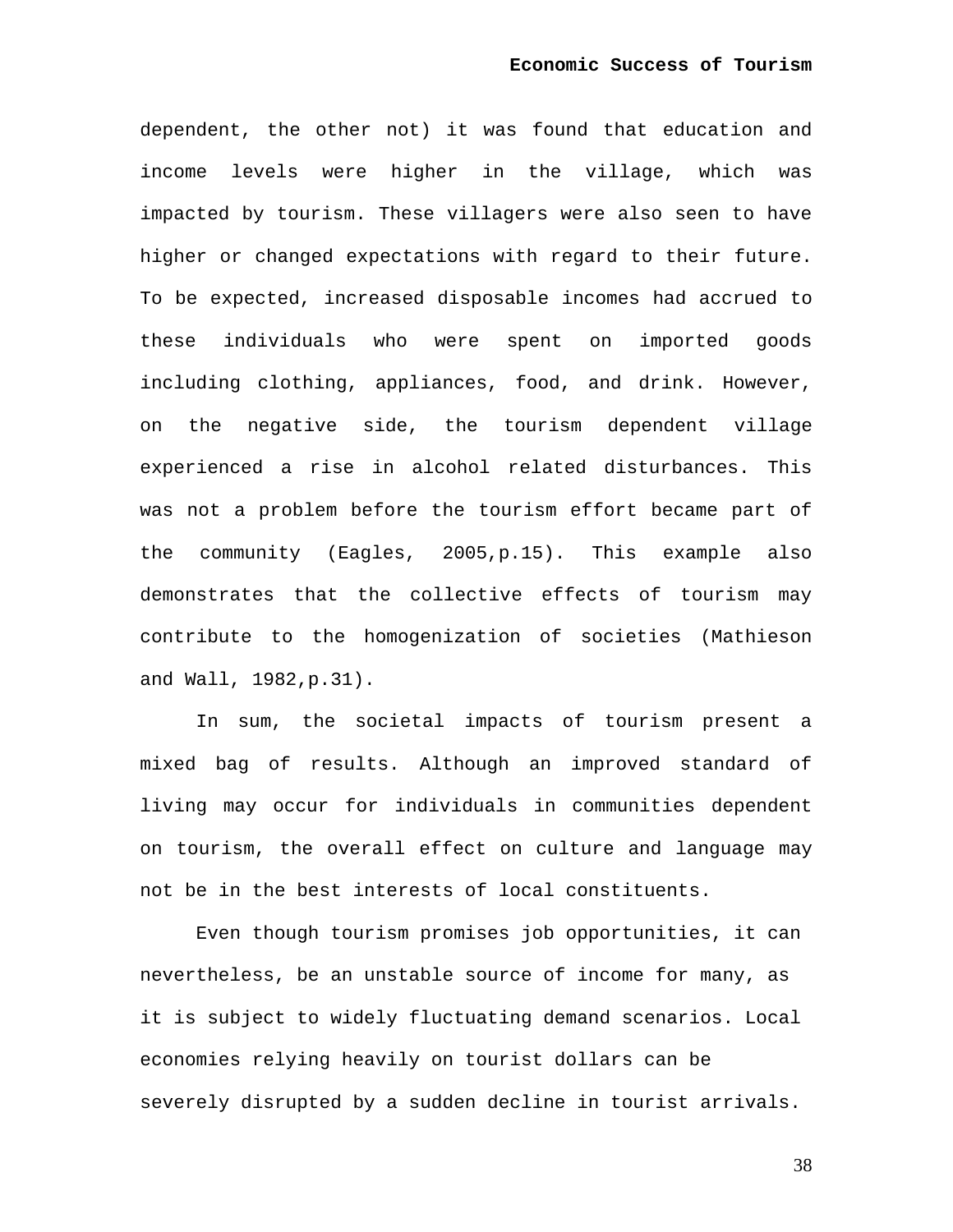Peru's drop in tourism of more than 80 per cent caused 43 of the area's 128 officially registered hotels to close while remaining hotels operated at less than 30 per cent occupancy rates (Speer, 2005). According to Speer (2005), the drop of tourists arrival is due to the emerging tourist destinations elsewhere. Accordingly, that is not the first time tourist arrivals dropped in Peru for instance records shows that between the period from 1978 to 1992 tourists arrivals in the country were unstable with the numbers of tourists going up and down like a wave as the table shows:

| Year | International<br>Tourist<br><b>Arrivals</b> | Foreign Exchange<br>Earnings from<br>International Tourism<br>(in US\$ millions) |  |
|------|---------------------------------------------|----------------------------------------------------------------------------------|--|
| 1978 | 293,447                                     | 169                                                                              |  |
| 1979 | 338,468                                     | 202                                                                              |  |
| 1985 | 299,958                                     | 189                                                                              |  |
| 1990 | 316,871                                     | 217                                                                              |  |
| 1991 | 229,965                                     | 225                                                                              |  |
| 1992 | 216,534                                     | 156                                                                              |  |

SOURCE: Talavera (2003), Tables 3 & 4: 298-300

The table above is from Tamborini (2005, p. 149) showing that tourist arrivals in the year 1992 are lower than that of 1978. However, the drop is not equal to 80% in 2005 as Speers (2005,p.19) confirmed. One explanation is that according to the interviews, the emergence of other tourism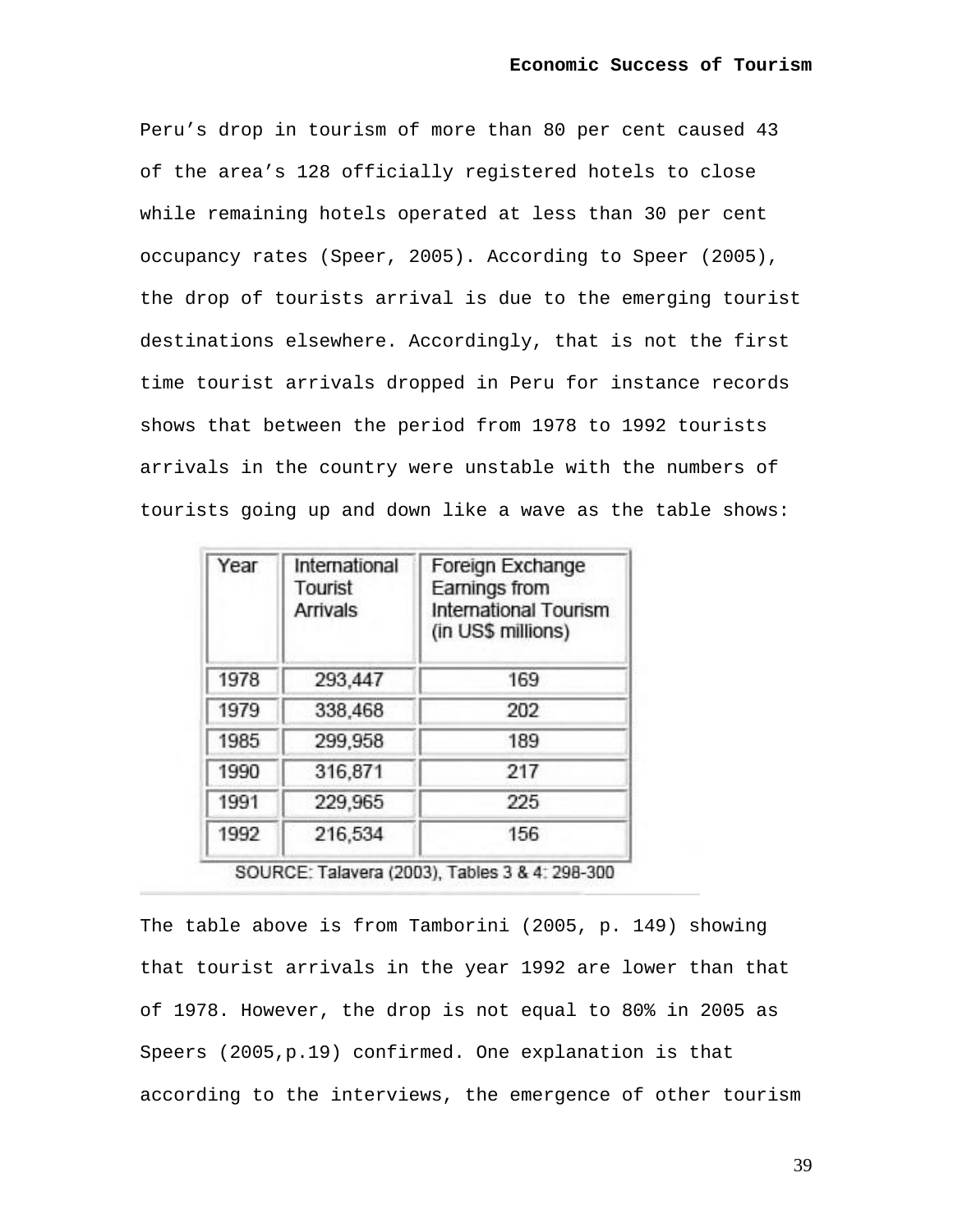spots throughout the world, such as in Asia is a major challenge to Peru's tourism industry. Accordingly, statistical evidences show that tourism arrivals growth in the Asia Pacific and Middle East Region are high:



Growth in international tourist arrivals by region, 2004 and 2005<sup>a</sup> (% change over previous year)

Although the growth in the Americas, Latin America included is also high, it lags behind the growth in Asia meaning Asia Pacific and the Middle East from 2004-2005. Accordingly, the major problem of Peru is that tourist arrivals in other destination grew more than the tourist arrival in their region.

## **4. Marketing Strategies for Tourism in Peru**

The growing numbers of tourists' sites throughout the world proves as great challenge for Peru along with the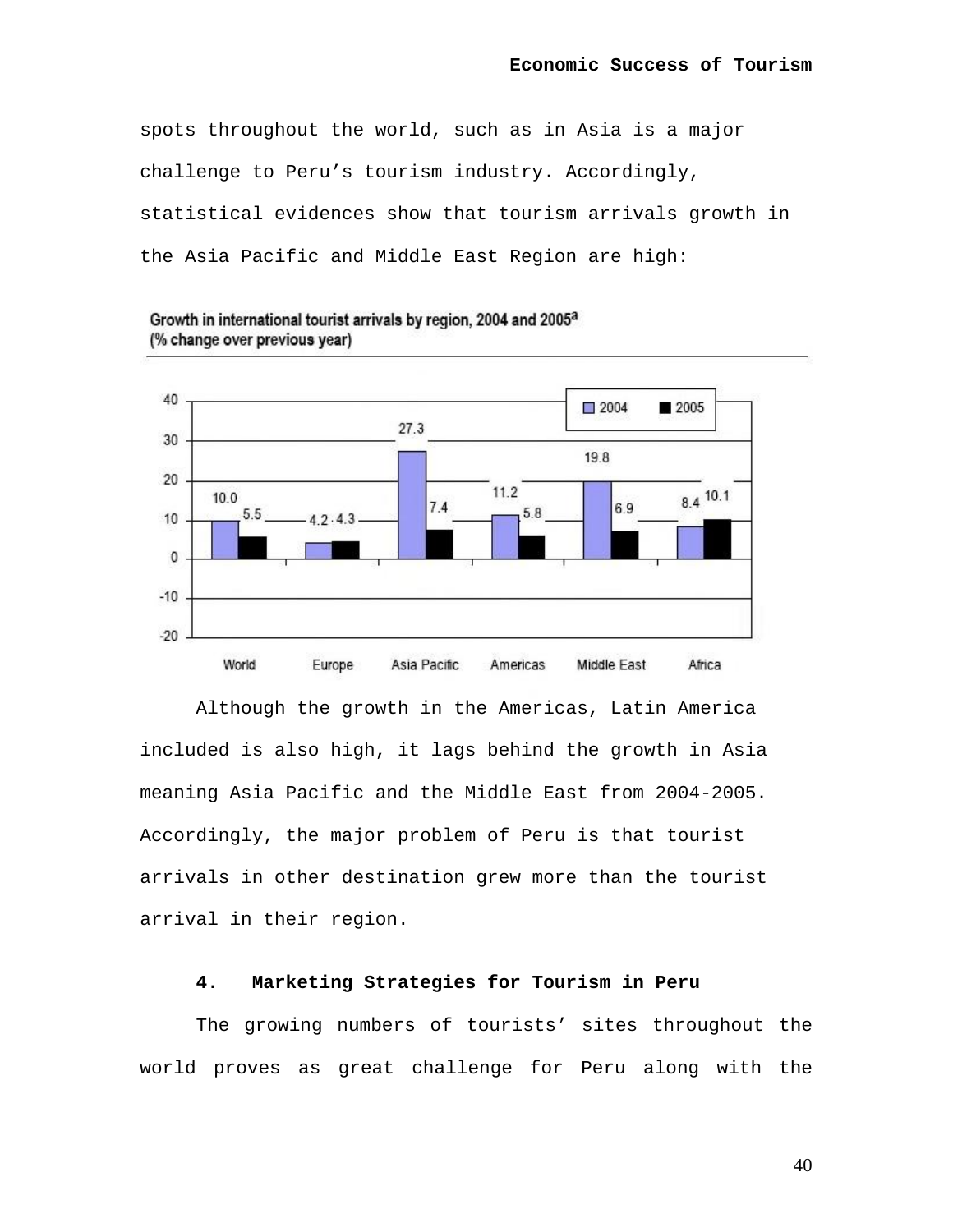already mentioned tourism issues that consist of environmental and social issues. Thus, the interviewees yielded some strategies for Peru.

The cultural aspect of tourism is greatly valued and marketed, as this is one of the primary reasons why tourists visit a destination. In other words, for many tourists it is the cultural components, which are of interest; however, those that have been preserved or rejuvenated may not necessarily be those, which are highly valued by the local culture. The revival of ancient festivals and the restoration of cultural landmarks, in some cases, have emerged in ways, which pose long-term threats to the existence of some cultures in their original form. In Peru, this form of cultural awakening has sometimes made host populations more aware of the historical and cultural continuity of their communities. Consequently, the focus on cultural marketing created an enriching experience for tourists (Wright, 2005,p.24).

In attempting to maximize the economic benefits for local people of Peru, it is important for tourism operators to impress that economy and ecology go hand-in-hand. The equalization of these different, yet interrelated domains will assist in providing benefits to many parties (Wright 2005). At the local level, those individuals who provide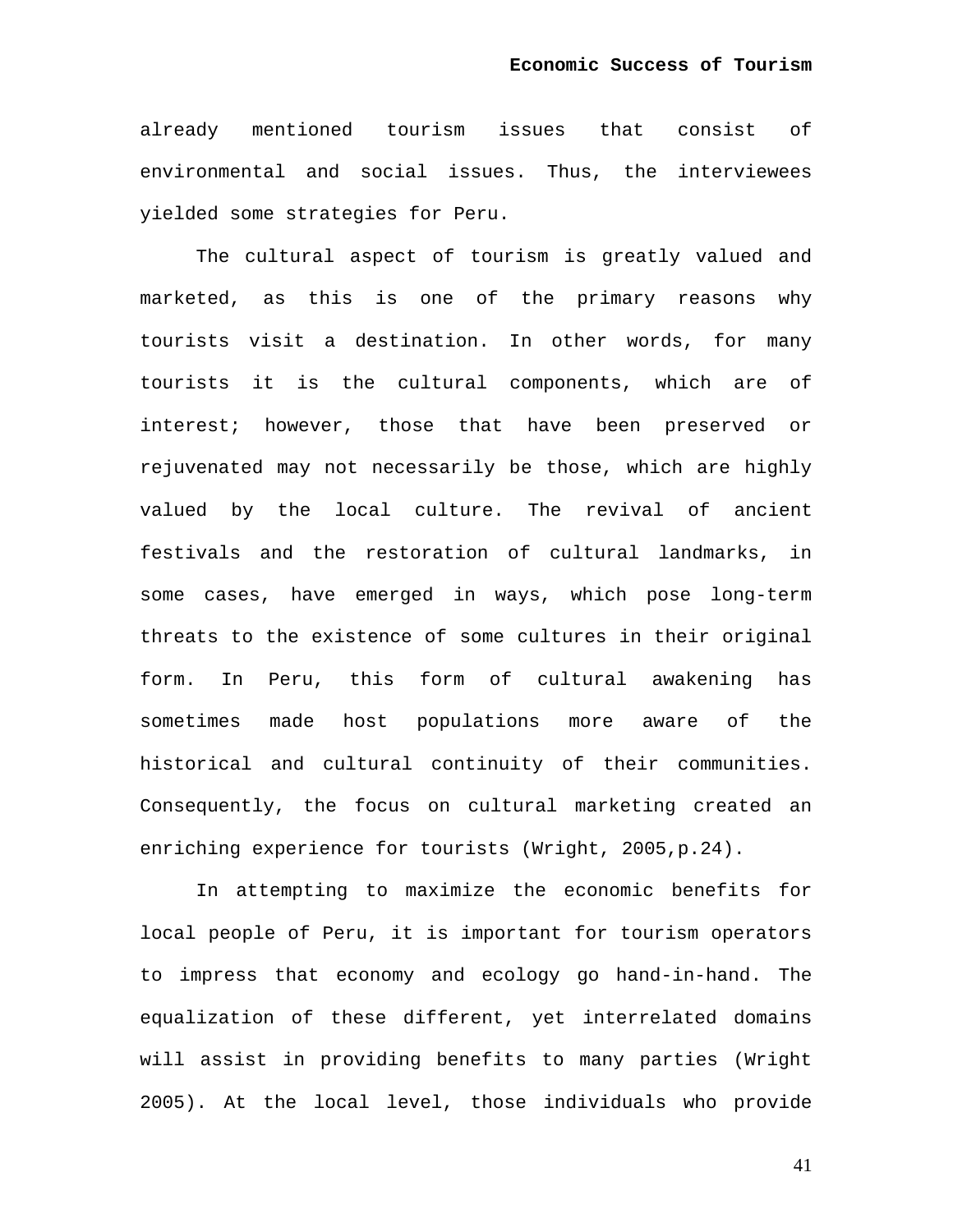services such as food, accommodation, and souvenirs can attain direct financial rewards. On the national level, foreign currency levels can be enhanced which will be of benefit to all - especially if these funds are reinvested in the protection of parks and reserves.

Essential fundamentals such as the preservation of Peru's cultural heritage, appreciation for the customs and traditions of native people, and the respect for privacy and dignity of those people are some of the most important elements in succeeding as a tourism operator. Educating the tourist about local traditions and related issues becomes essential. For example, tourists should realize that trade with local inhabitants is an opportunity to learn the traditions and creative skills of another culture and not just an opportunity to get a good bargain. Further, developing sensitivity as to what is considered to be private in the local community is important. It would not be proper for the visitor to stop and stare at something considered to be strange or different when this behaviour may be part of everyday life in the host community and/or may be deemed to be private. An awareness of differences such as these is critical to avoid misunderstandings.

Tourism has proven to be a very lucrative market and continues to grow at phenomenal rates in Peru. Despite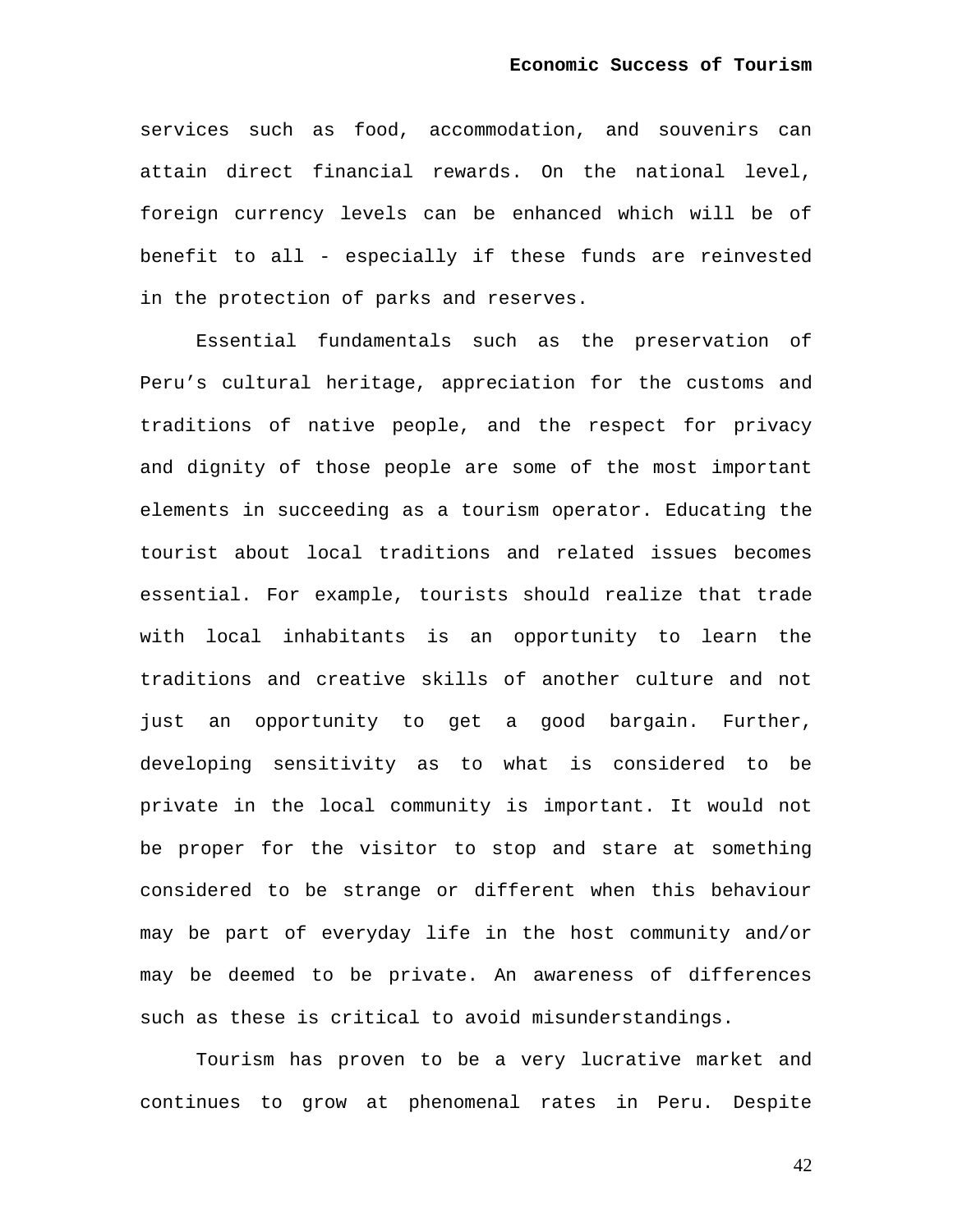enviable statistics, the growing body of literature on the social, economic, environmental, and cultural impacts of tourism recognizes that tourist developments of this type are not always beneficial to host areas (Arlen, 2006,p.32) as they may accentuate existing problems and/or create new ones.

## **b. Economic Success of Tourism in Portugal**

## **1. Tourism in Portugal**

Tourism is an important, a developed sector of the Portuguese economy. According to Proenca and Soukiazis (2005), tourism accounts for about 8% of the national product while 10% of the total labor force. Freire (2006) reveals that Portuguese tourism market has been mostly attracting the lower-end of the global tourism visitors due to the decrease in average daily spending by a tourist visiting Portugal from \$10 in 2005 to less than \$7 in 2006. In this context, it is also important to underscore the high dependency of Portuguese tourism on a few European countries. In 2006, five European countries were responsible for 83.5 per cent of total tourist arrivals to Portugal – Spain with 48.9 per cent, the UK 14.4 per cent, Germany 9.2 per cent, France 6.6 per cent and The Netherlands 4.4 per cent (UN, 2006). In addition, Portugal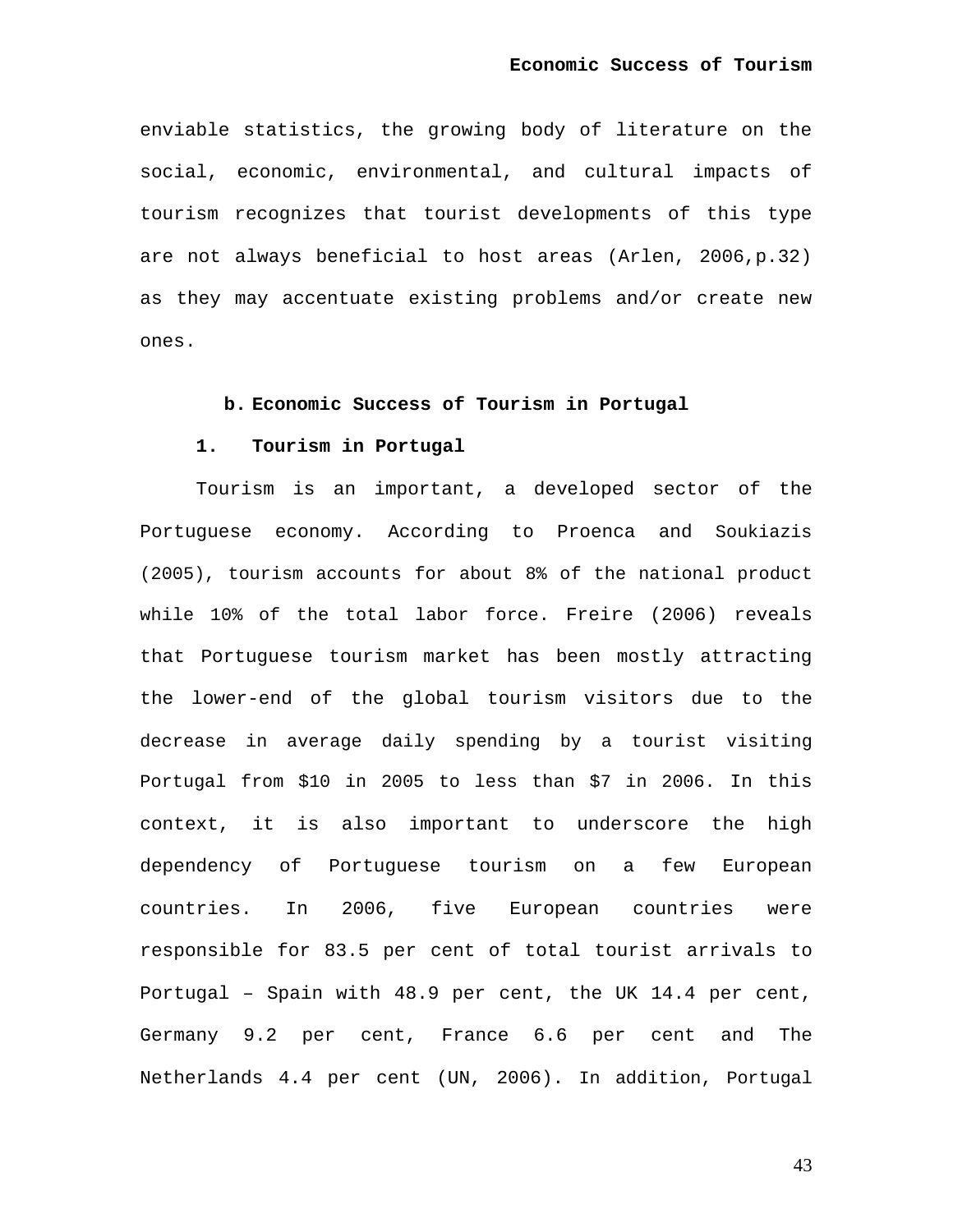ranked number 22 in the 2007 overall tourism competitiveness index (Blank and Chiesa, 2007).

Through the years, tourists to Portugal have made the Algarve the major Portuguese tourism destination. The significance of the Algarve in terms of nights spent has increased through the years from 52.5 per cent of total nights spent by tourists to Portugal in 2005 to 55.4 per cent in 2006.

Two studies were conducted to assess the image of a group of countries including Portugal as tourism destinations. The first study was survey-based conducted by Baloglu and Brinberg in 2006 to study the image of 11 Mediterranean countries as tourism destinations. In this study image is defined based on how tourists feel about various destinations in terms of the travel benefits they seek.

Most European Mediterranean destinations such as Spain, Italy, France and Peru were perceived as exciting and pleasant destinations. On the other hand, Turkey, Israel and Algeria were perceived as unpleasant and distressing destinations. Alternatively, Egypt and Morocco were perceived as arousing and exciting, while Tunisia was perceived as sleepy and gloomy. On the other hand, Portugal was perceived as a relaxing destination. Another study was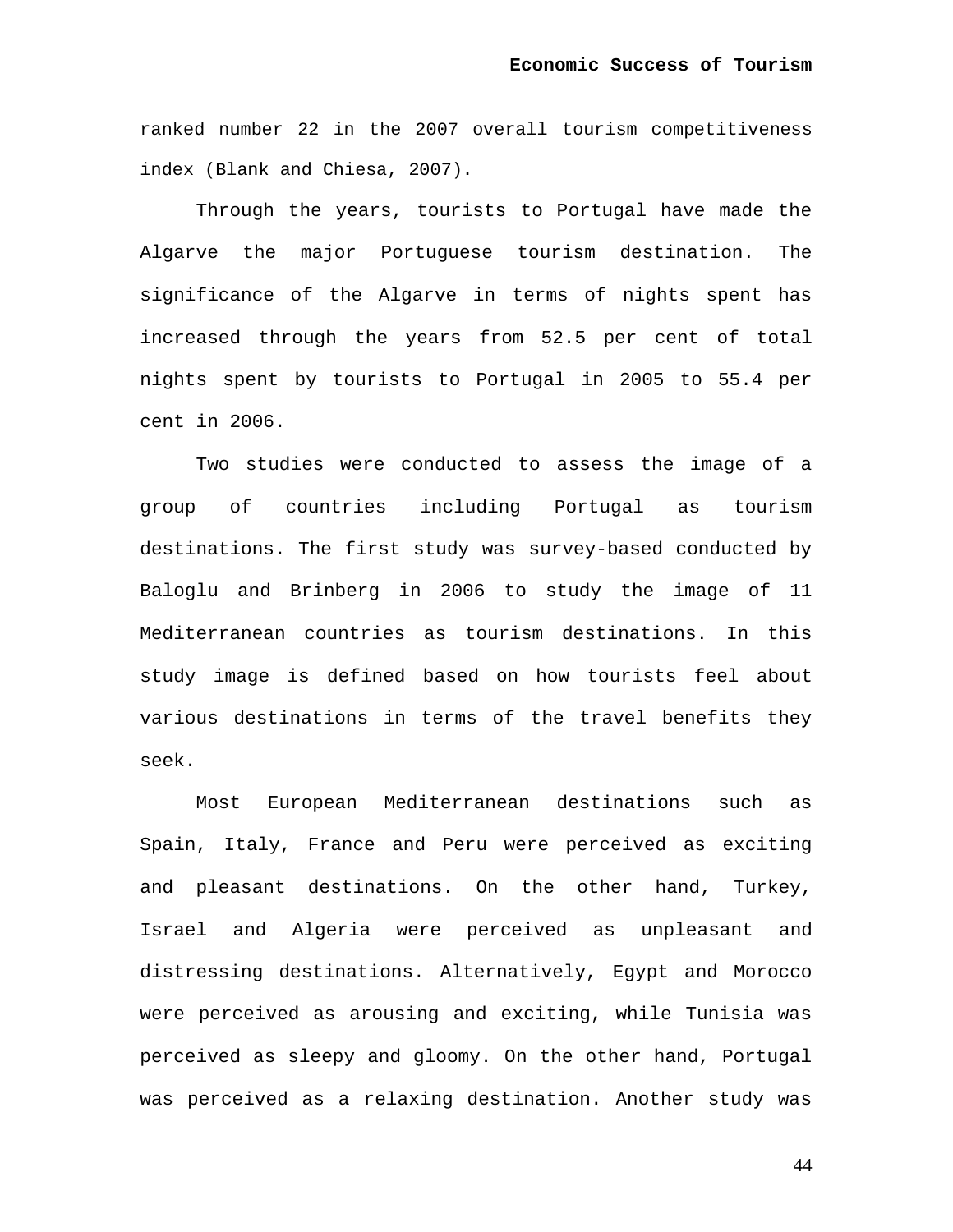conducted to determine the effectiveness of tourism marketing effects of several countries aimed at the US tourism market. The study concluded that for the most part, the results of tourism promotion efforts that several countries such as Peru, Switzerland, Italy, Portugal and Australia have directed toward the US market were less than effective. In this context, the results of these efforts for Portugal were worse than its competitors such as Italy and Peru. This reflects Portugal's failure to reach the high-end of the global tourism market owing to an ineffective overall marketing strategy.

The popularity of Portugal as a tourism destination continues to be based on its affordability, accessibility and the friendliness of its people. Recently, however, the European Commission has channelled significant amounts of money into projects to strengthen the Portuguese economy. As a result, prices in Portugal have gone up, edging ever closer to the European average. In the process, Portugal almost lost its major competitive affordability advantage. This fact, coupled with Portugal's stereotypical sun and beach image is making matters even worse for the Portuguese tourism industry despite its great potential. Thus a systematic approach to deal with problems facing the Portuguese tourism industry is needed.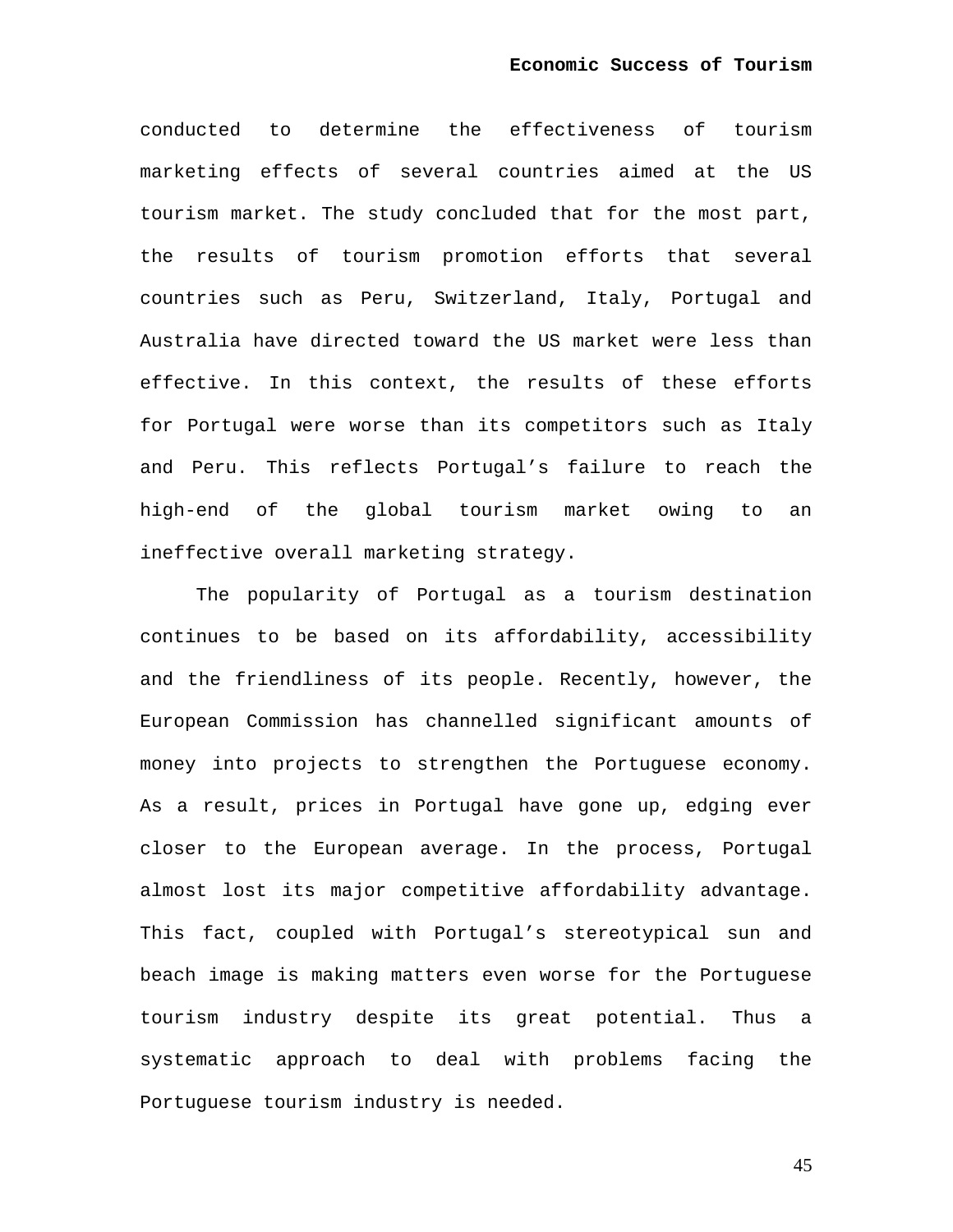## **2. Economic Contribution of Tourism in Portugal**

Membership of the European Community and the challenge of integration into the huge European single market allied to the traditional openness of the Portuguese economy have all contributed significantly to Portugal's economic growth. Since the integration of Portugal in the European Community in 1986, the country always received the EU structural funds for the economic development and to help reduce economic disparities between regions. The tourism sector was not an exception and many programmes have been developed to support the growth and the competitiveness of the sector.

According to the World Travel & Tourism Council (WTTC, 2000), travel and tourism are expected to generate PTE 5,120.1 billion (US\$29.1 billion) of economic activity (total demand) in the year 2000, growing to PTE9, 843.3 billion (US\$60.4 billion) by 2010. Accordingly, Portugal ranked number 11 in the 2000 tourism arrival index, meaning it is on the top 20 international destination (Roe et. al. 2004). Thus, Portugal being in the top 20 destinations in the world in the year 2000, means that the prediction of World Travel Tourism Council was achieved.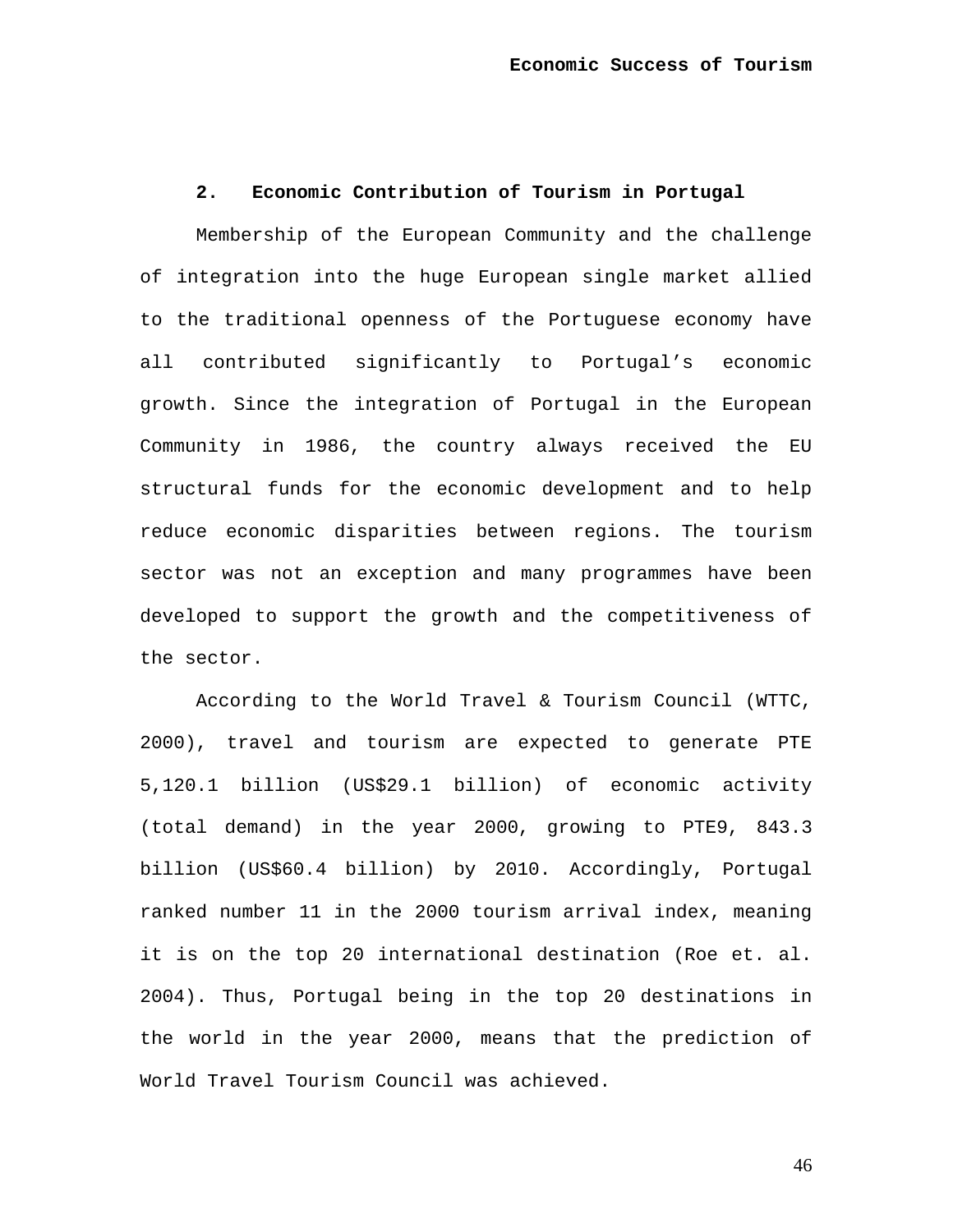In 2003, tourism receipts accounted for 4.5% of GDP in Portugal (Essner, 2003). When an economic industry acquires more than 3 percent of shared in the GDP, it can be considered an important sector of the economy. Accordingly, the 4.5% share in GDP of tourism receipts is evidence that tourism has a great economic impact in the country.

The economic integration concept is a process through which a group of sovereign nations have been increasing their economic and political interdependence. With the EU, economic integration has reached a significant degree in its development. The EU has already adopted a common market and is currently involved in efforts to consolidate the Economic Monetary Union. The development of the European integration has certainly had significant impacts of various dimensions on the tourism sector.

The effects and challenges derived from the widening, deepening and enlargement of the EU, and those actions relating to free circulation of people, capital, service and goods, transport liberalization, competition, environment, employment, consumer protection, fiscal and regional development have clear implications for the tourism sector. In analyzing these issues the most significant challenges resulting from the deepening of European integration, covering different dimensions, e.g.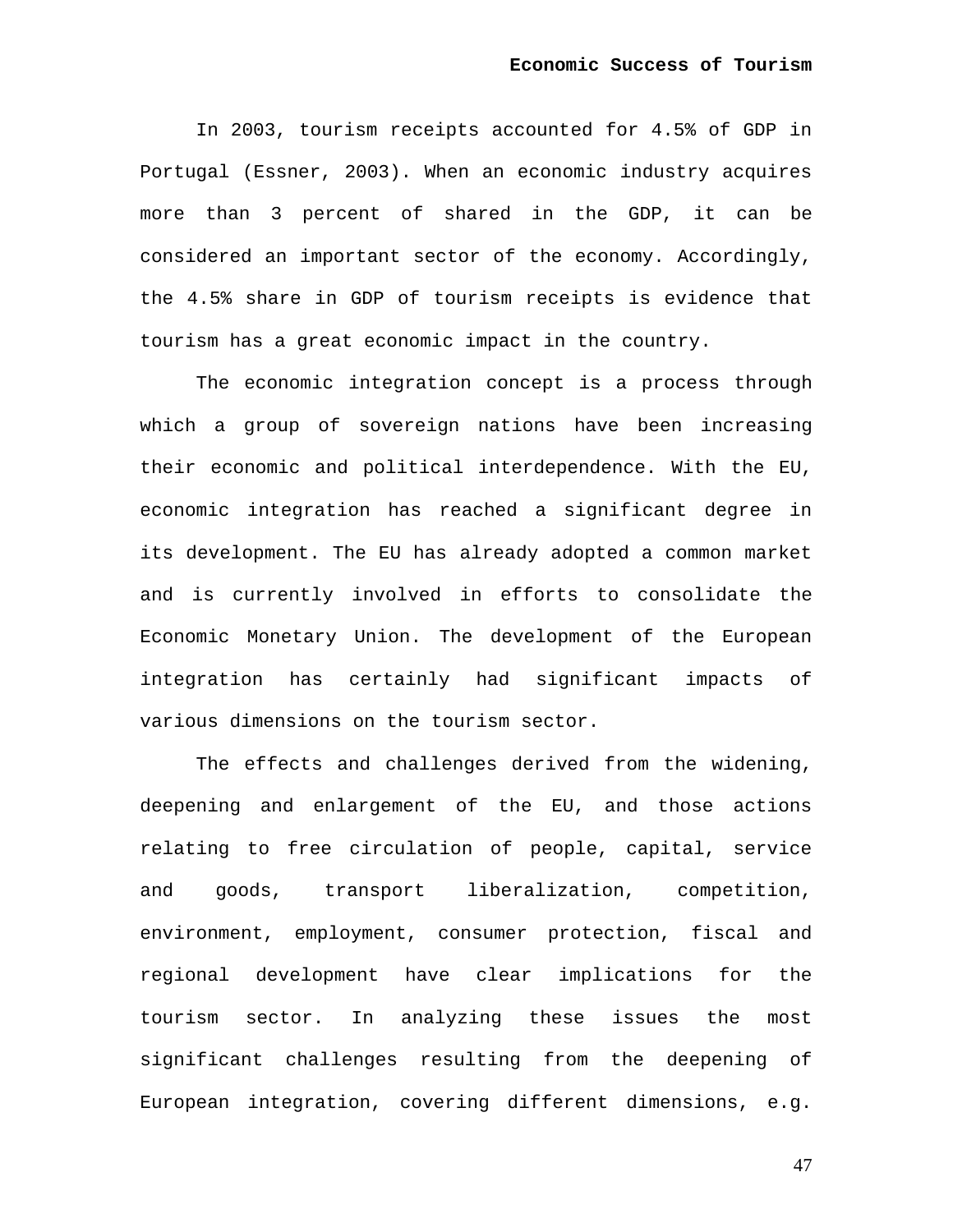regional, political and economic, were explored and analyzed.

Attention should also be given to the economic role of tourism. In fact, tourism represents an important contribution to the balance of payments, investment and development, income and employment.

In Portugal, the tourism sector directly and indirectly provides jobs for around 261,600 people. It accounts for 5.6 per cent of the Gross Domestic Product and offers perspectives of growth. According to the WTTC, between 2000 and 2010, tourism and travel are estimated to grow by 3.3 per cent per annum.

Meanwhile, Portugal, as member of the EU, has received more financial aid from the European Union (within the Community Supporting Framework – QCAI, QCAII and QCAIII). For instance, a total of PTE 65 billion has been approved I in the EU for investments on tourism in Portugal (Theotónio, 2006,p.31). In this context it is hoped that in the next few years the tourism sector may witness an important development. In addition, the consolidation of the European integration process may influence positively the development of the Portuguese tourism sector.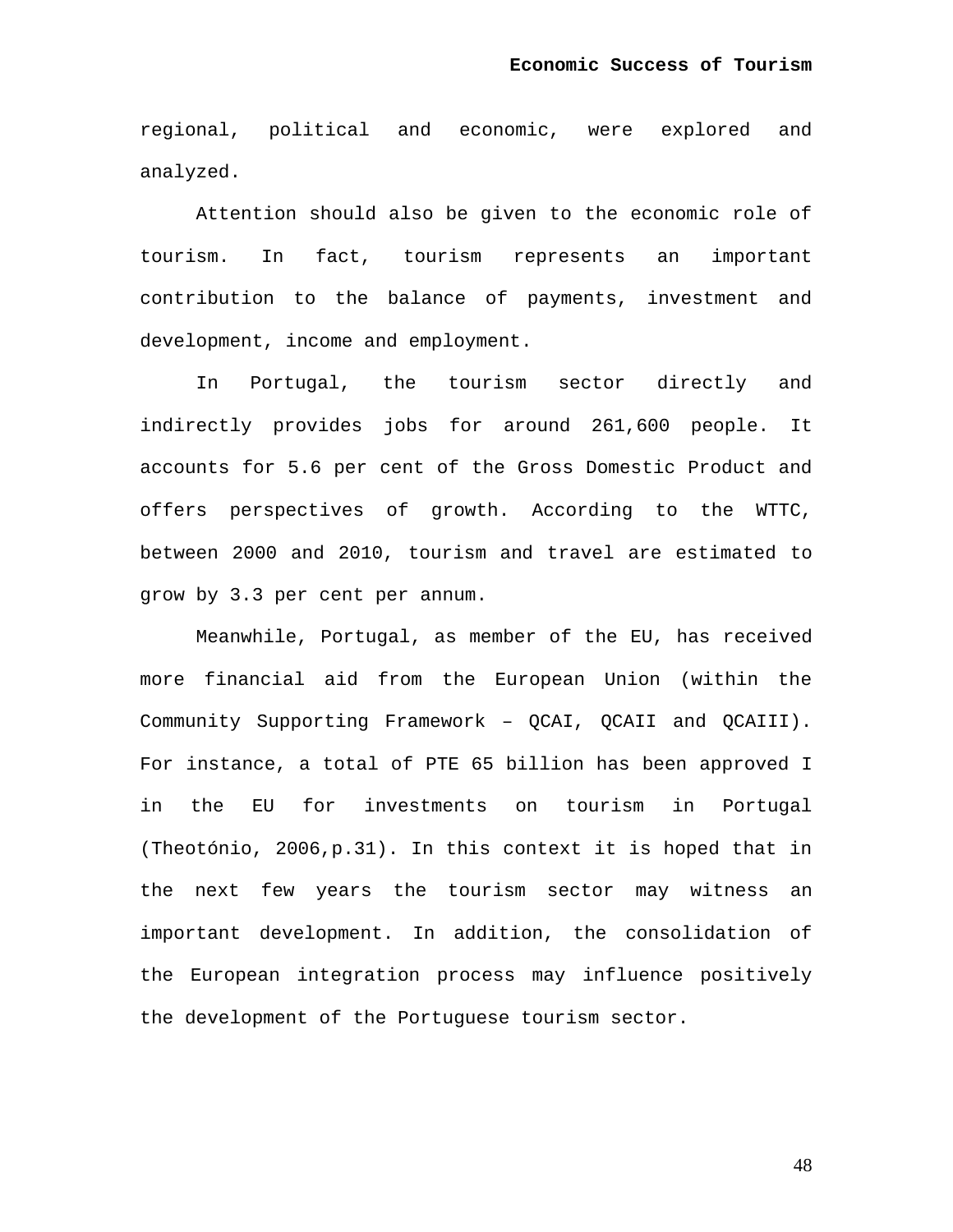## **3. Issues of Tourism in Portugal**

Tourism in Portugal has experienced significant recessions that have affected the country. In the Portuguese tourism proceedings from 2005 and 2006 the main topic arising is the recession faced by the sector. After a growing demand until 1988 the number of tourists started to decline. In 2005, Portugal had 19 million visitors. Although this is a significant figure for a country with a population around nine million, from 2005 to 2005 there was a decline of 5% in the room occupation rate.

Many of the contributors identified factors that led to the declining numbers of tourists. There seems to be a major difficulty in dealing with the key trend developments. One aspect, which was not covered by any of the contributions but has a great impact on the difficulties in adapting the tourism products to demand, is the lack of marketing research. This is further confirmed by the absence of facts and figures from the government and tourism industry representatives.

Another important issue is the high level of government intervention. The majority of the sector representatives complained about the limitations imposed by the regulator. An example of this is the prohibition on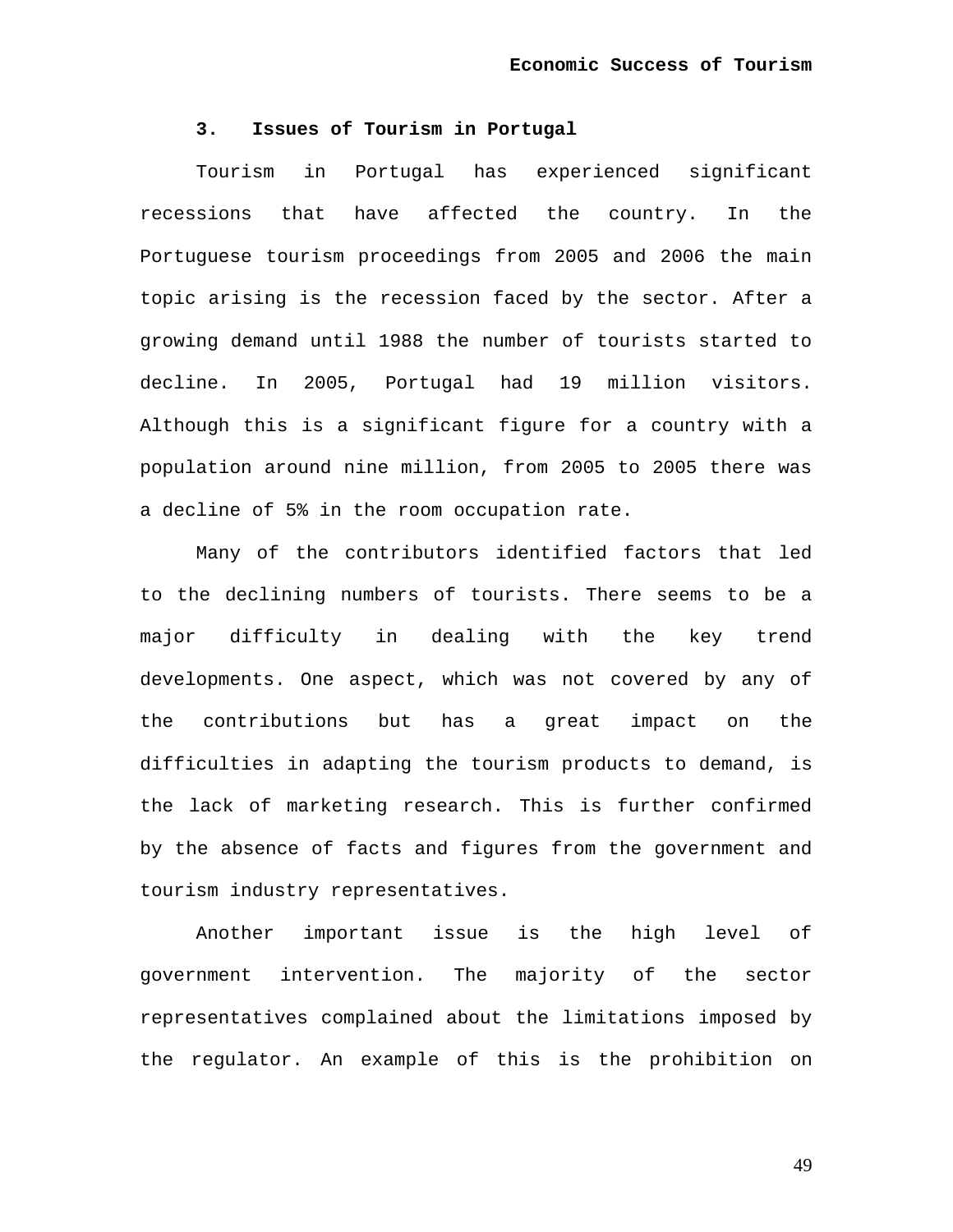selling wine by the glass in a country that is the seventh wine producer in the world.

According to the interviews, Portugal's tourism is only starting to cope up with global tourism and thus, there is still a long way to go in that regard. Moreover, Portugal's tourism strategies seem to fall behind the trends in tourism that's why a tourism observatory is established. In view of that, tourism cannot be developed overnight, and Portugal has already made considerable and crucial efforts on the development of tourism but it definitely needs to focus more on marketing strategies.

## **4. Marketing Strategies for Tourism in Portugal**

According to Vasconcelos (2005,p.13) at the XI Congress of the Portuguese Hotel Association, the EU advocates development programs for the tourism sector in order to support regional development.

The Portuguese government under the Community Supporting Framework (QCA I and in the QCA II), provided investment programme to the sector, in order to increase the performance of this industry. Within the QCA I programme the Tourism Fund, the Portuguese entity responsible for this sector's financing resources supported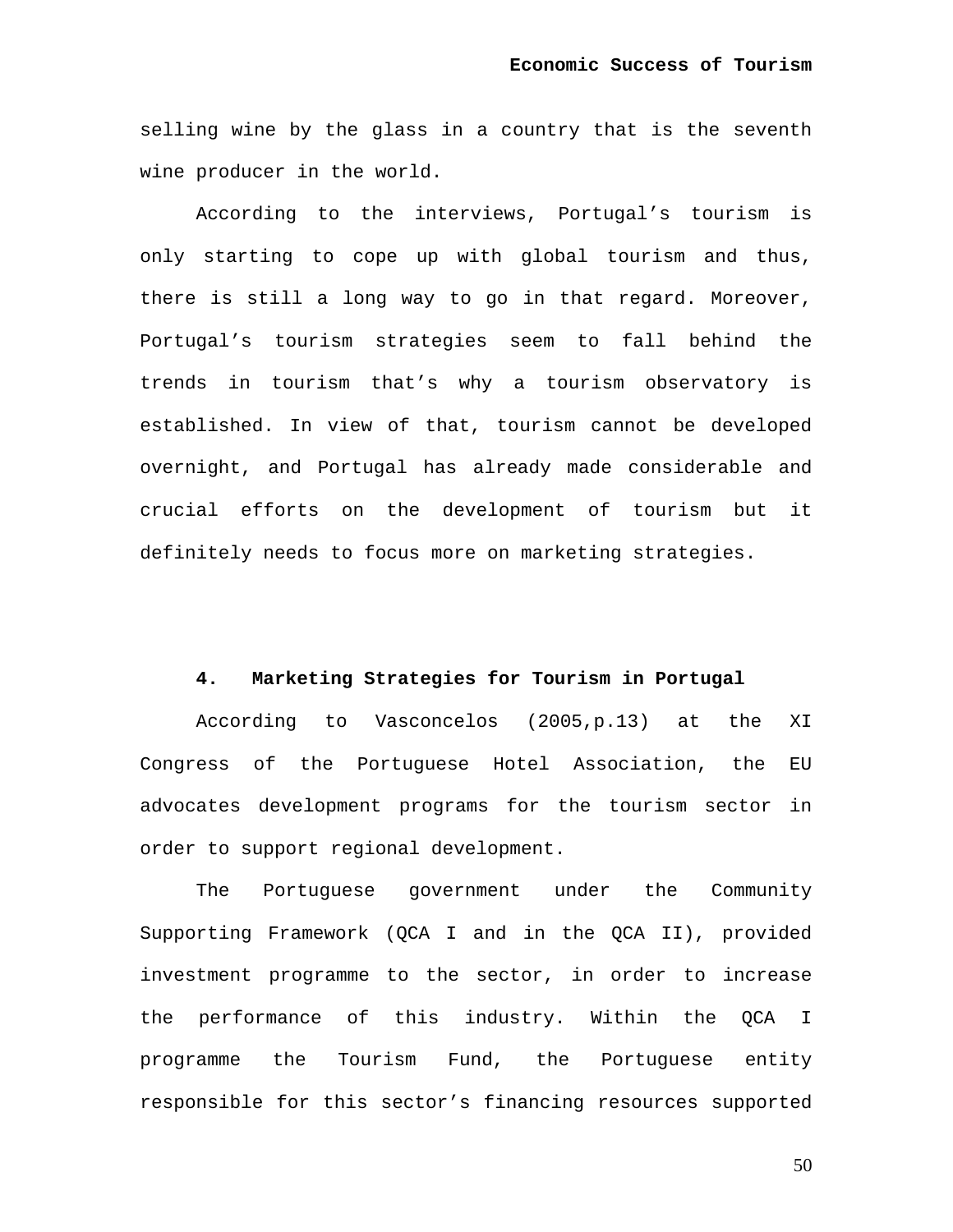more than 550 investment projects, with PTE-30 billion, which contributed to a global investment superior to PTE100 billion. The QCA II programme supported investment projects to the amount of PTE 75 billion, which has contributed to PTE 200 billion in associated investments. With the investment financing tourism programme, between 2006 and 2006, 564 investment projects were approved, which led to a global investment of more than PTE 65 billion (Theotónio, 2006).

Aside from that, considerable steps on tourism development made by the Portuguese government are important to recognize. Griffin et. al. (2003, p. 174) stated:

The Portuguese government has targeted specific, as well as generic, attractions, ranging from the 1998 international exposition in Lisbon to the 2001 designation of Oporto as a cultural capital of Europe to the 2004 hosting of the World Cup.

With that, the Portuguese government attempts to stimulate the productivity and competitiveness of the Portuguese industry as well as its participation in the global market and to develop new potentials of growth. These two main goals have specific objectives for the industry, trade, services and the tourism sector.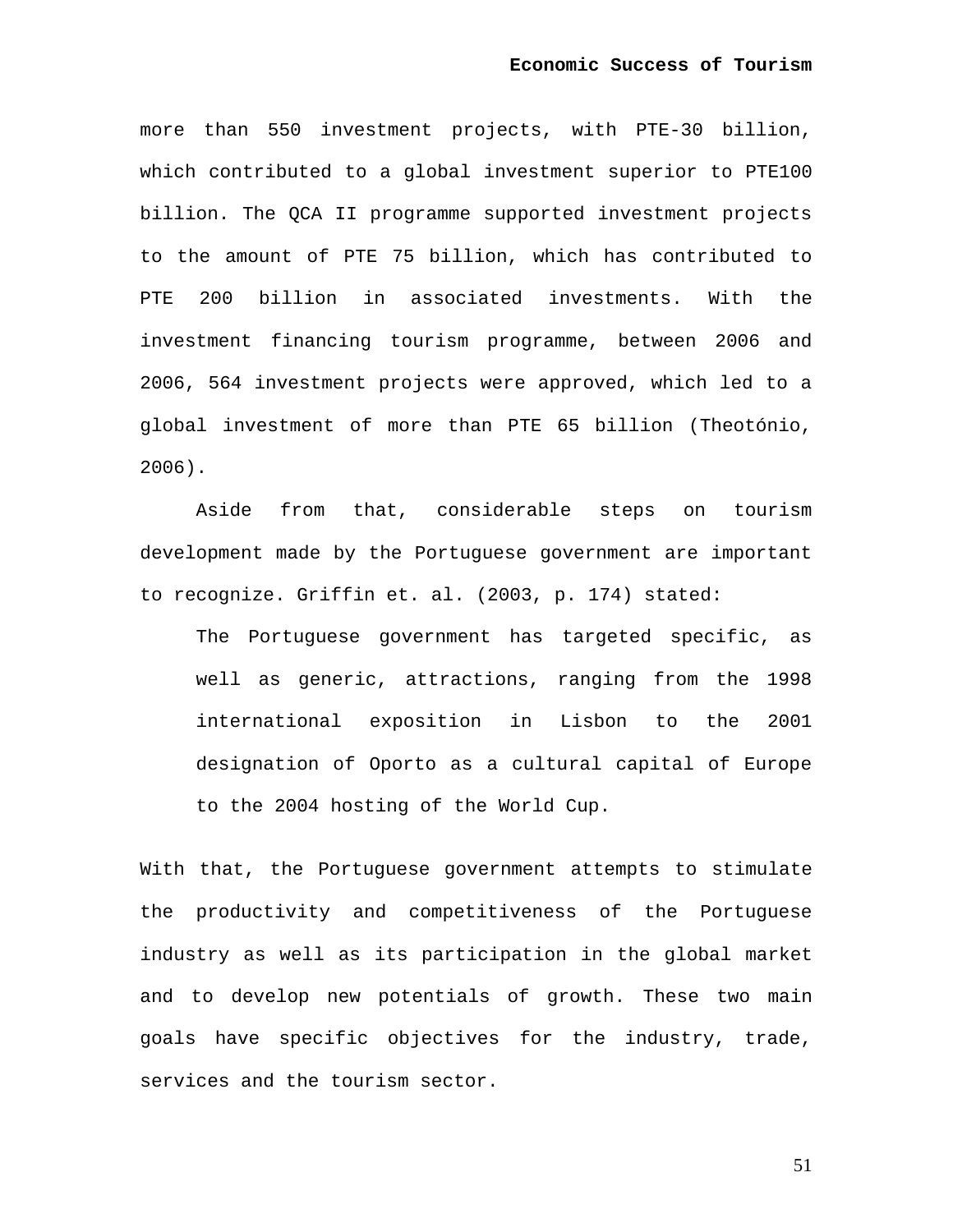## **c. Comparisons of the State of Tourism in Peru and Portugal**

The SWOT analysis was conducted with the objective of summarizing the main findings arising from the proceedings analyzed, and to assess the capabilities of the Peruvian and Portuguese tourism sector to cope with the major changes in the environment. This will be a useful instrument from which some implications taking place can be drawn.

## **1. SWOT Analysis of Peru's Tourism Industry**

## Strengths

The strengths of Peru's tourism lie on its nature and culture tourism. Tourists are attracted by the adventures of becoming one with nature and the Peruvian culture. Tourism organizations of Peru have made use of the marketing strategies focusing on nature and culture. In view of that, tourism authorities have also implemented policies on sustainable development, which is very crucial if tourism will play a vital role in Peru's economy.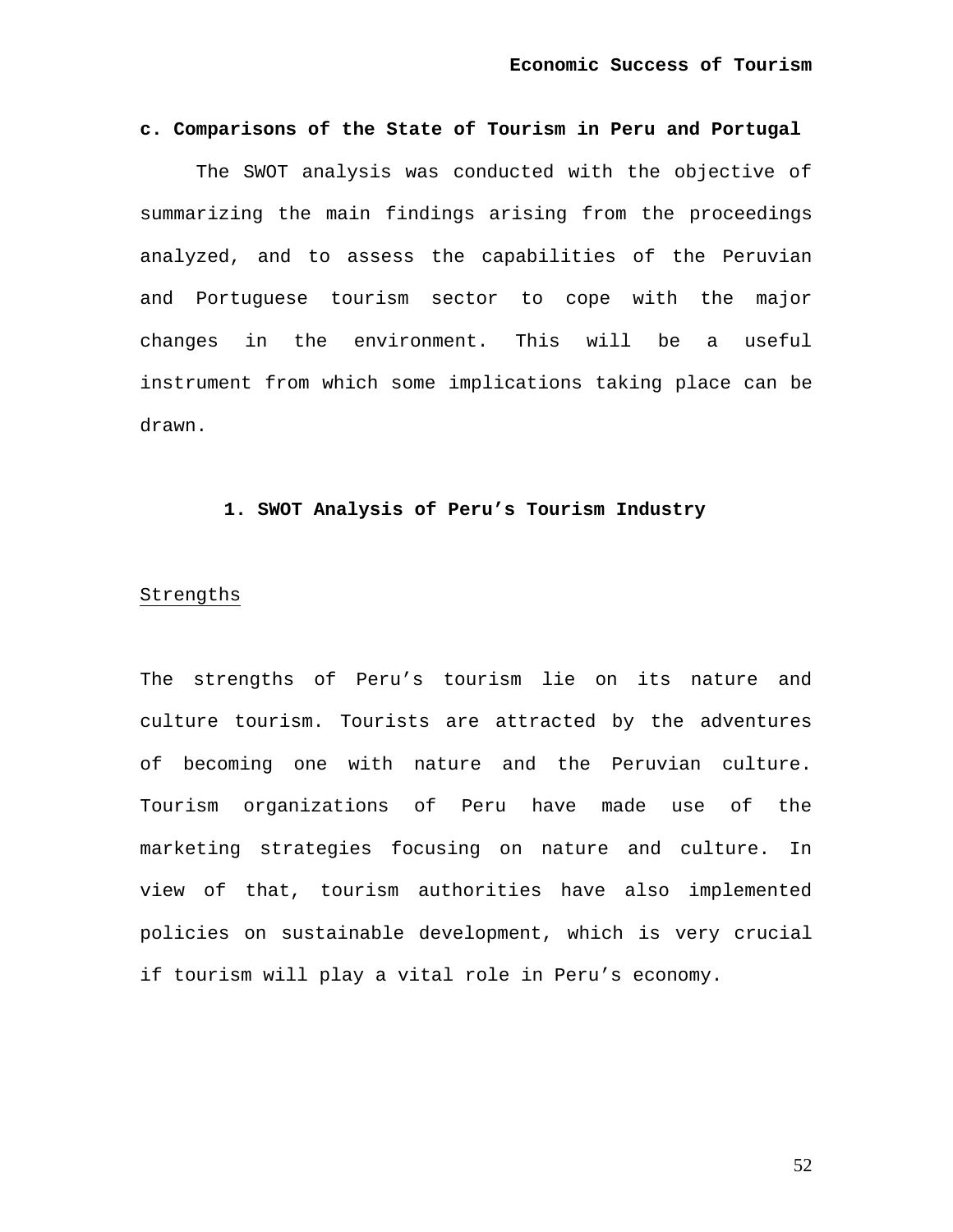#### Weaknesses

The weaknesses of Peru lie on the common issues that have been presented. The environmental issue, although already addressed is still persistent. This means that although the government has implemented programs to protect Peru's environment against tourists, still environmental problems continue to exist. For instance, waste disposal and animal habitat preservation on tourist destinations. However, the socio-cultural issues surrounding tourism may become a major shortcoming for Peru's tourism, as it is not yet addressed. Other cultures may affect or mar the sociocultural richness in the country. Accordingly, the sociocultural aspects of Peru are crucial in the continuous operation of tourism as tourists are primarily attracted on the culture and social practices of the Peruvians. Thus, when it is lost due mainly to tourism itself, as other cultures and practices may continue to influence the Peruvian society, the result maybe drastic. Tourism organizations engage in preserving culture and tradition for tourism, which implies that it could be just a show-off for tourists, which is not a strong strategy. Thus, the lack of strategies on the preservation of socio-cultural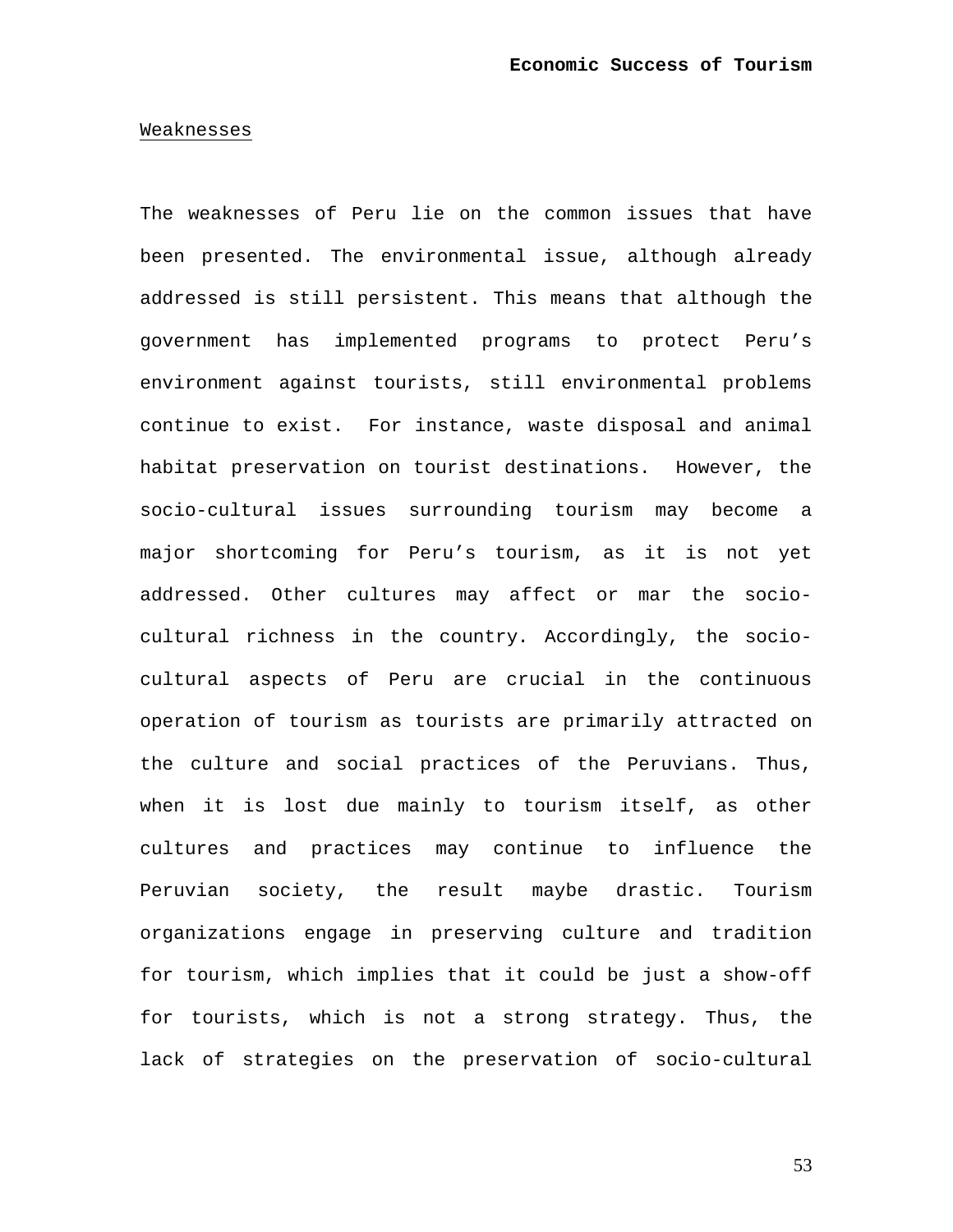practices proves to be where weaknesses lay in Peru's tourism.

## Opportunities

Although faced with issues that have been its weakness, Peru still has promising opportunities to note. Tourism organizations in Peru such as the Promotional Commission of Peru have stated that they are reviving ancient festivals and are doing necessary actions to preserve culture and tradition, which is of vital interest for tourists. The tourism industry can generate significant amount of revenue for the country's economy. If the goal of the tourism authorities succeeds, the one million per year tourists could generate huge income for local and national governments.

#### Threats

The persisting environmental issues in spite of tourism's effort to address them prove threat to Peru's tourism. Although tourism organizations perceive that tourism and ecology go hand-in-hand, the problem on environmental issues, which are out of their control, is threatening.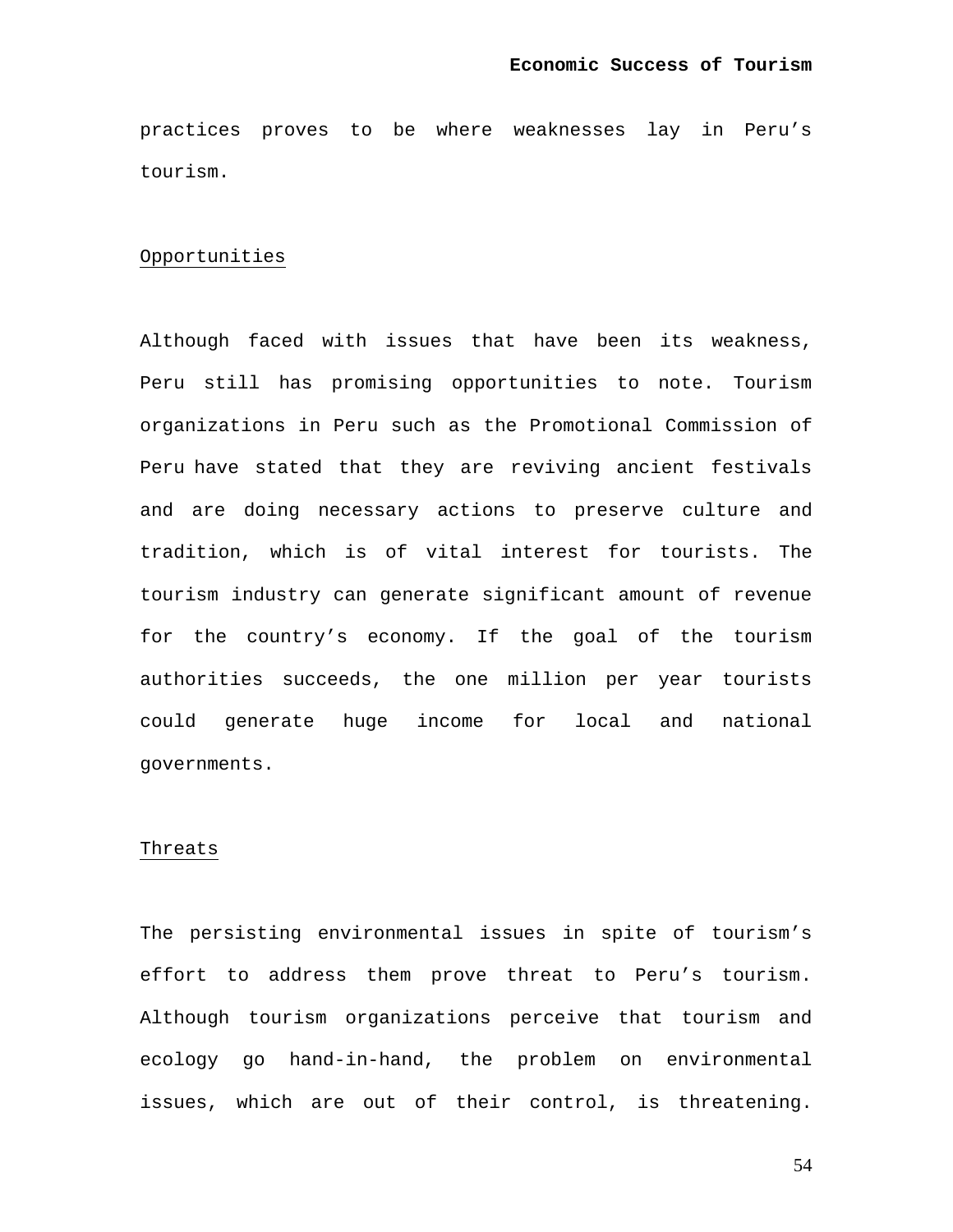Moreover, another threat to Peru's tourism is the marketing strategies of other tourist destination all over the world. For instance, tourists destination in Asia are becoming more and more competitive not to mention that the continent has more to offer for tourists.

# **2. SWOT Analysis of Portugal's Tourism Industry**

# Strengths

The key strengths of Portugal's tourism industry includes the following: the development of a high quality agro-tourism (but still with a low occupation rate corresponding to the introduction stage of its life cycle), golf resorts, and city and event promotion like EXPO 98 (that attracted mainly Spanish and internal tourists) and Porto European Capital of Culture 2001 The strengths largely depend on the social activities in the country, which generally attracts tourists. Much of it is credited on the central sport, football. The development of agrotourism has been in the neighbouring countries of Portugal and thus, the country needs to compete within the frame of agro-tourism. This can be done through the improvement of rural areas in the region.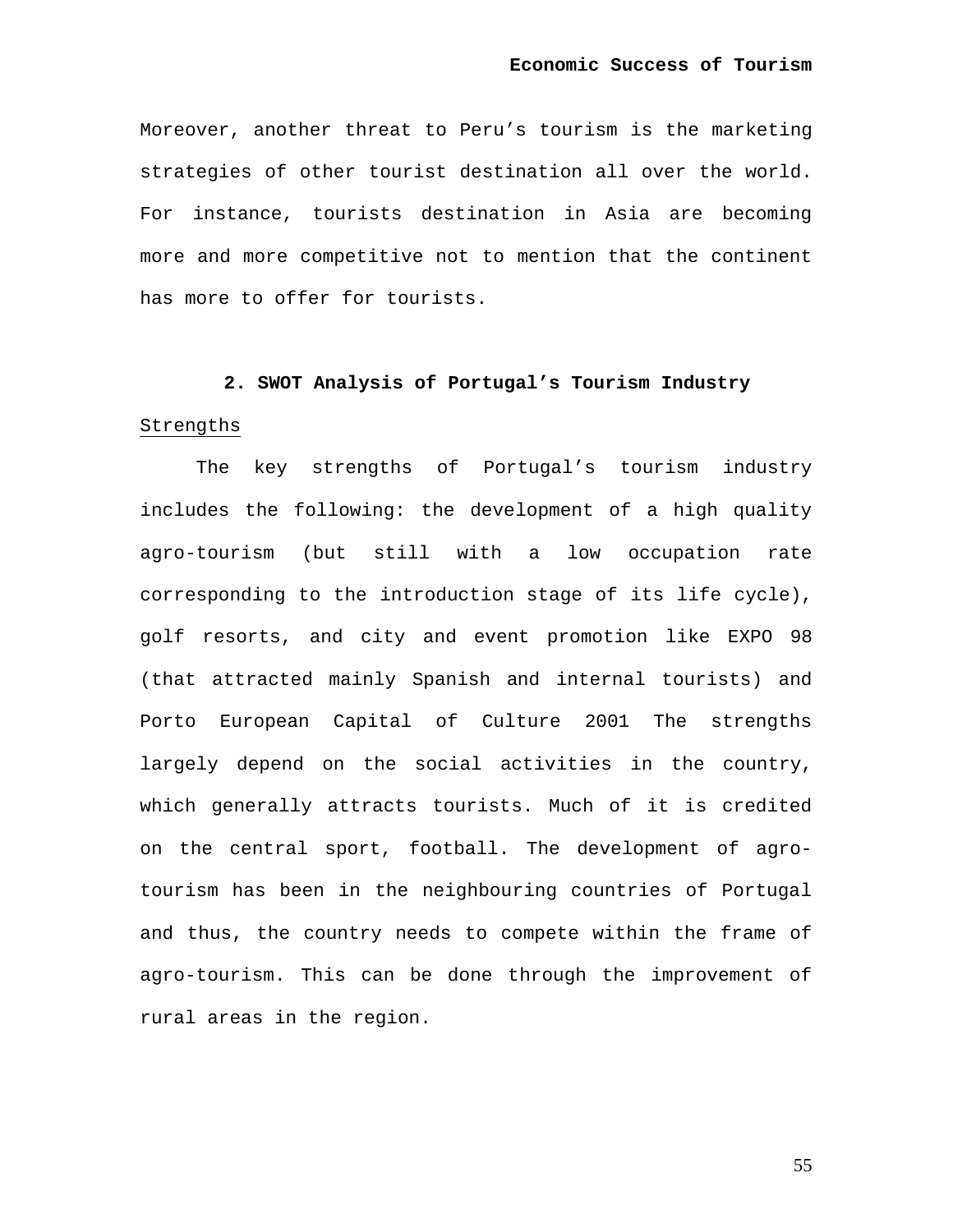#### Weaknesses

The analysis of the main strengths against the key trends indicates a sector that depends too much on the environmental changes such as the trend in tourism arrivals. The recession in the late 1980s and early 2005s seems to be caused by external factors that made clear the weaknesses of the Portuguese tourism sector. The slow recovery that started in 2006 not only confirms this dependency but also the slow response from Portuguese tourism entrepreneurs. Some of the main constraints to this incapacity to capitalize on the key trends are the excess of governmental control, difficulties in reaching new markets, and over-dependence on EU funds for investments. There are five considerable weaknesses of Portugal's tourism.

First, Portugal as a tourist destination suffers from an image problem. It has a limited image of being only a "fun in the sun" destination.

Second, the Portuguese domestic tourism market is underdeveloped and its potential is not realized.

Third, Portugal has many underdeveloped tourism products which are becoming increasingly appealing to growing segments of the global tourism market place.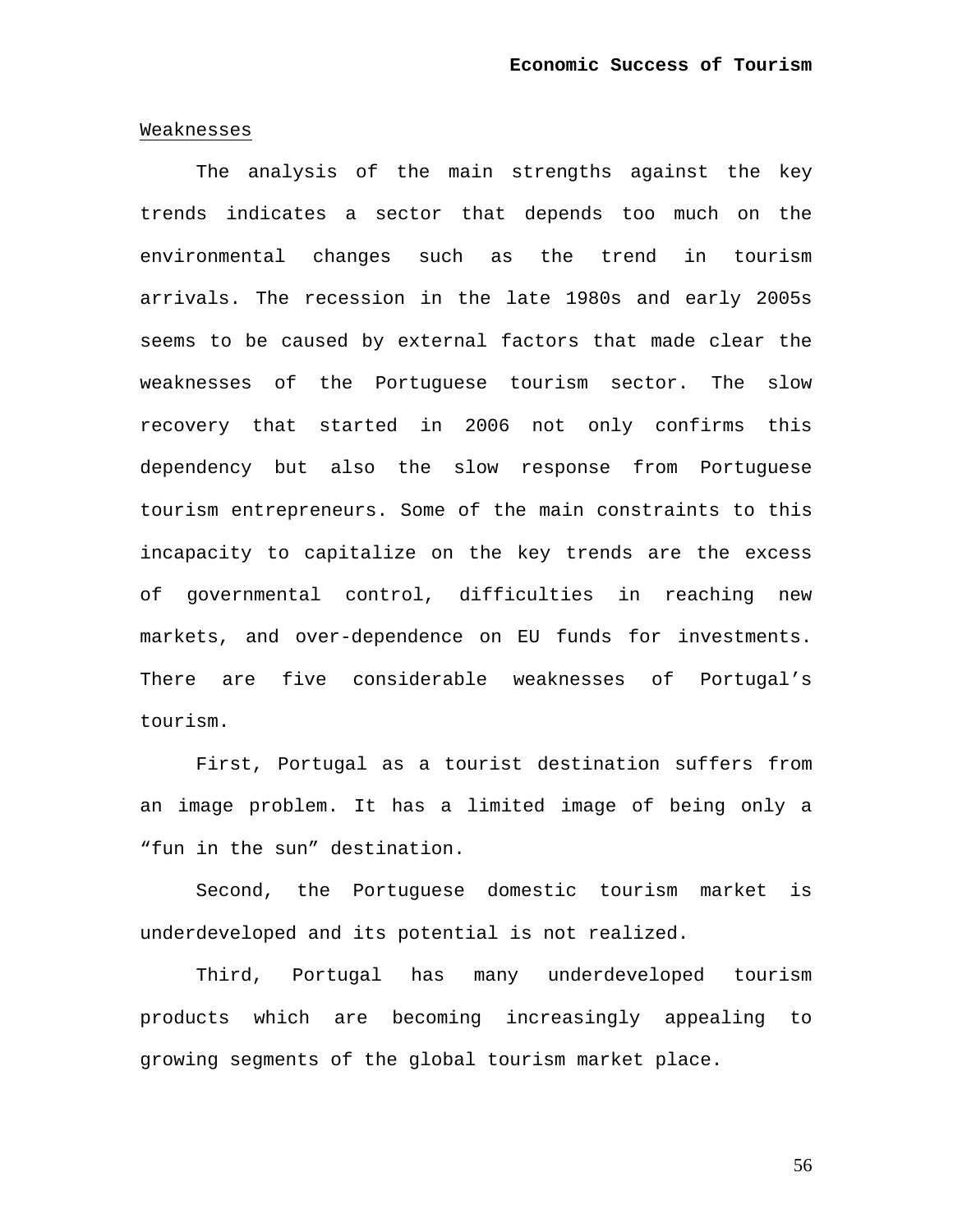Fourth, the main competitive weapon of Portugal in the tourism market place has been traditionally based on affordability. However, in recent years, Portugal became more expensive due to its increased standard of living. As a result, Portugal can no longer compete only based on affordability.

Fifth, the Portuguese tourism promotion efforts are characterized by inconsistency in terms of their scope and target.

## Opportunities

While it is true that the Portuguese tourism industry is suffering from some serious problems, its potential is not in question. This is so, because a tourism observatory has been created to monitor trends in tourism regions, which could affect the overall tourism panning and strategies in the country. This could in turn make up for other problems on tourism. Moreover, tourism in Portugal is also generating efforts on reviving its culture to attract tourists.

#### Threats

The major threats to Portuguese tourism are the inevitability of recession due to uncontrollable factors in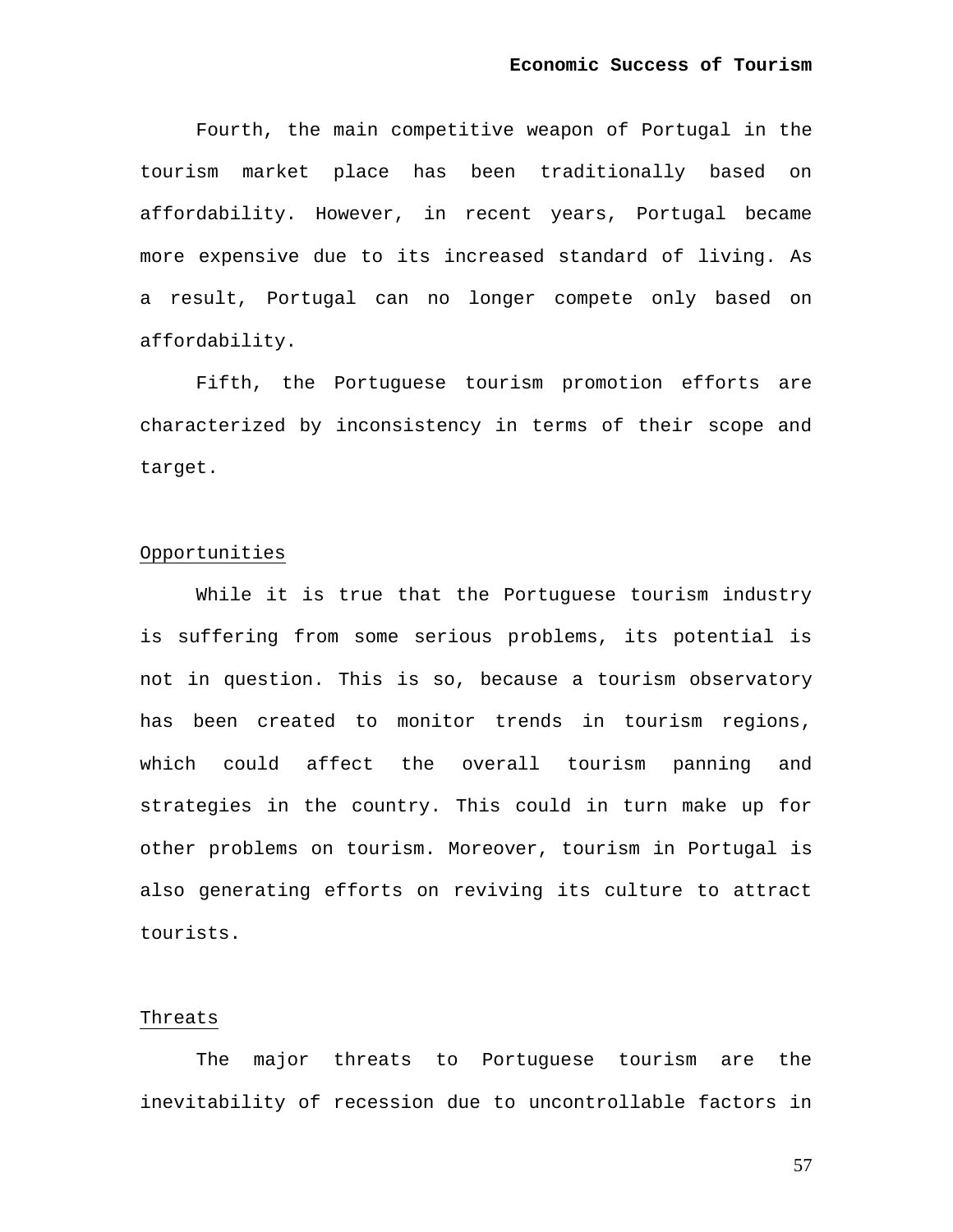the global tourism market. This is because the decline of tourists in Europe is an external dilemma, which is out of control of Portugal. Due to recessions, tourist arrival and of course, tourists receipts experience recession as well.

## **3. Comparative Analysis**

The SWOT analysis presented the economic state of tourism in both countries. Thus, comparative analysis is crucial in order to determine the economic success of both countries.

The SWOT comparison table help identifies the differences and similarities of the SWOT analyses.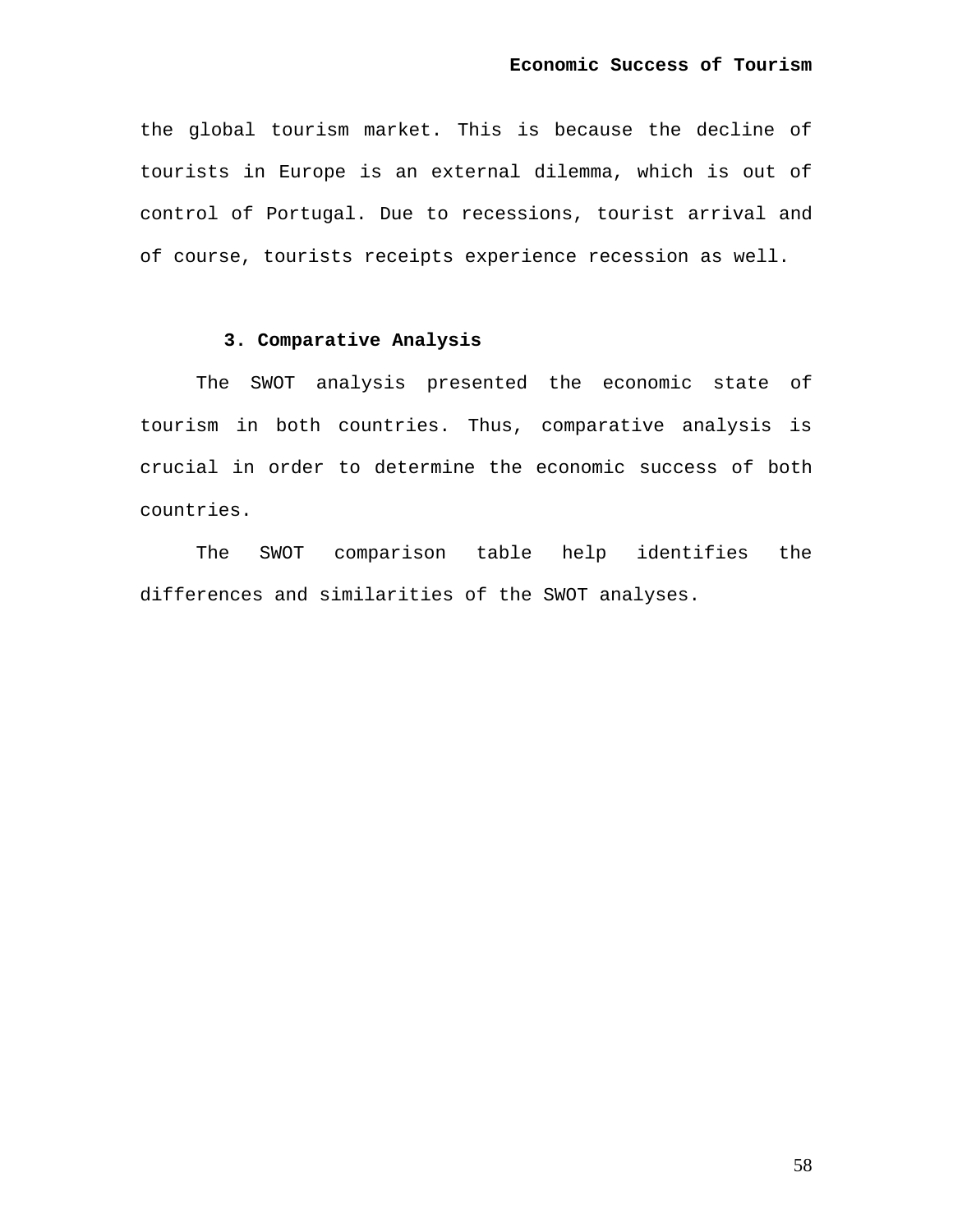| SWOT Analysis | <b>PERU</b>                                                                                                       | <b>PORTUGAL</b>                                                                              |
|---------------|-------------------------------------------------------------------------------------------------------------------|----------------------------------------------------------------------------------------------|
| Strengths     | Nature or<br>adventure and<br>cultural tourism                                                                    | Cultural tourism                                                                             |
| Weaknesses    | Environmental and<br>socio-cultural<br>issues                                                                     | Government control<br>leads to<br>constraints, EU<br>dependence,<br>unsuitable<br>strategies |
| Opportunities | Marketing<br>strategies,<br>revival of ancient<br>festivals,<br>environmental<br>efforts                          | Tourism<br>observatory,<br>culture revival                                                   |
| Threats       | Out-of-control<br>environmental<br>issues, socio-<br>cultural<br>degradation,<br>intensive tourism<br>competition | Tourism income<br>recession, decline<br>of tourists,<br>global tourism<br>market changes     |

**SWOT Comparison table** 

The table identifies that the countries differ in strengths and weaknesses, but are somehow similar on opportunities and threats. It is important to note that strengths and weaknesses are internal aspects, which makes them actually differ given the different systems of tourism in each country. Conclusively, the economic success of tourism in Peru and Portugal lies on their internal strategy coupled with the considerations of external factors that affect tourism.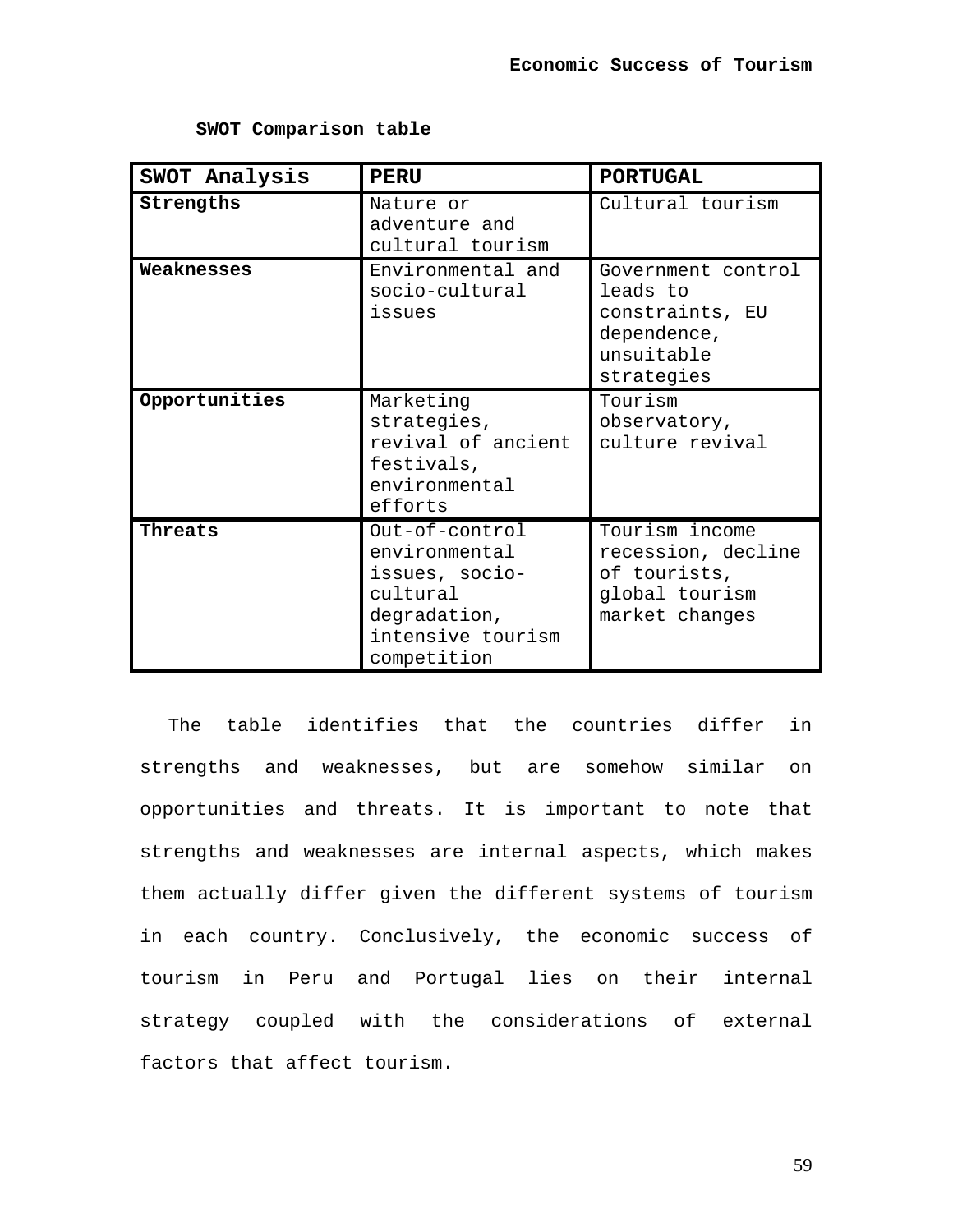The strengths of both countries lie on the type of tourism they employ. In Peru, nature or adventure tourism attracts more tourists while culture tourism is promising. On the other hand, the strength of tourism in Portugal lies on cultural tourism with regards to its castles and other historical attractions. Portugal is considered as a cultural centre in Europe given its historical position in the history not only of Europe but of the world as well.

The weaknesses of the countries greatly differ. Peru's weaknesses are on issues which are quite uncontrollable while Portugal's issues are more controllable. In Peru, environmental and socio-cultural issues persist, which are considered as somehow a very difficult issue to solve even with perfect strategy. On the other hand, in Portugal, the issues that are considered as weaknesses lie mainly on controllable factors. Government control that leads to restraints and EU dependence that leads to complacency could certainly be solved through right strategies and yet, the establishment of the right strategies is also Portugal's weakness.

On opportunities, the countries have both similarities and differences. First, similarities on the efforts to revive or further develop culture-related activities are crucial on these countries whose histories are popular.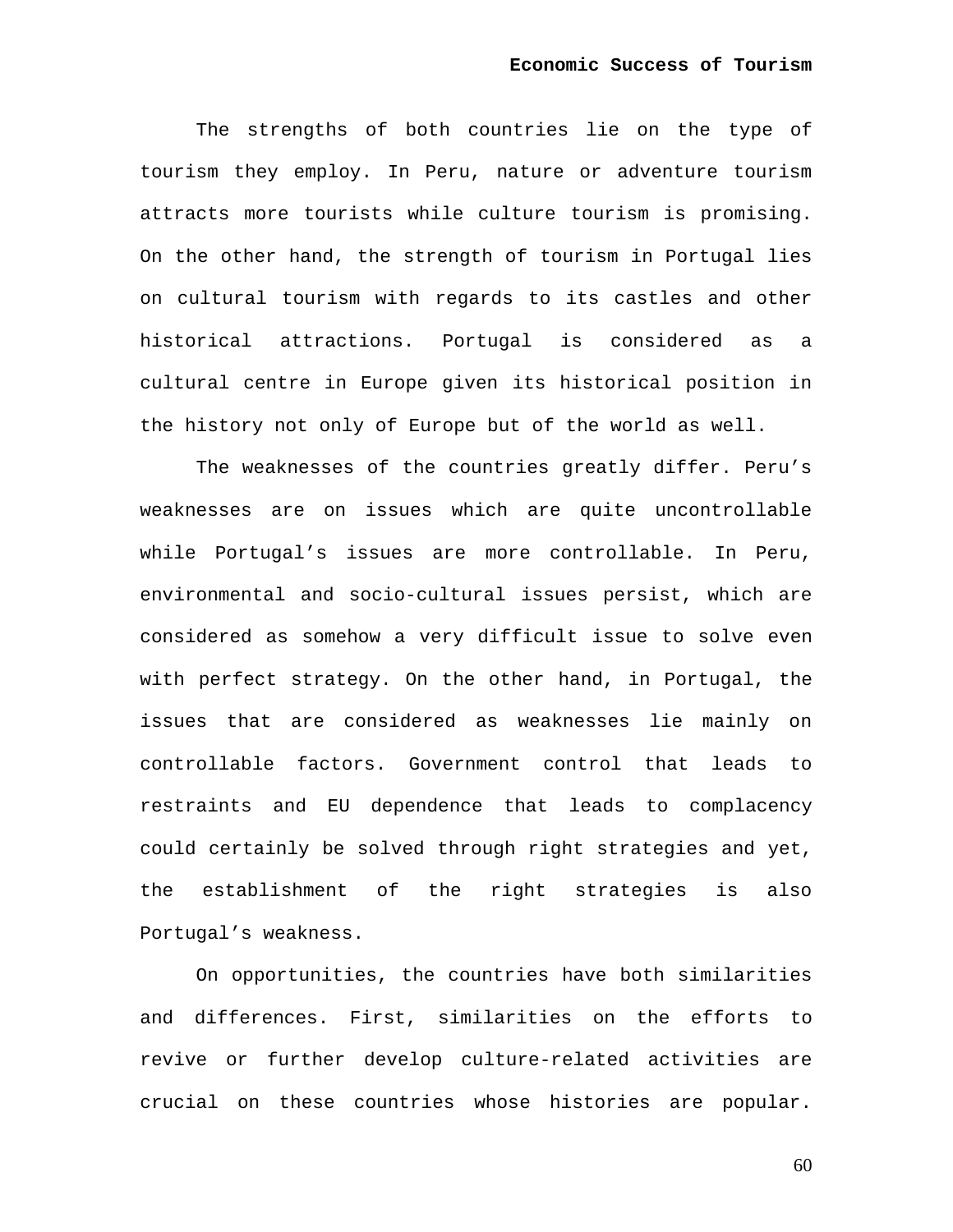Second, on differences, Peru's opportunities are brought about by its marketing strategies while Portugal on its tourism observatory. These two are different because on Peru, strategies are already established and implemented while on Portugal, strategies are yet to be created. In this sense, opportunities are more favoured on Peru than in Portugal.

Portugal's tourism observatory is a yet pending program that intends to facilitate on probing global tourism trends that affects specifically tourism in Portugal. Also the observatory intends to monitor the development of tourism in the country. This includes the implementation of policies, establishment of marketing strategies and the overall improvement of tourism destinations in the country.

In view of what Portugal's tourism observatory can do on the operation of tourism in the country, it can be expected that the success of the observatory mean success for the tourism industry.

Finally, the countries share quite similar threats. The decline of tourist is affecting tourism in the countries. Perhaps, this is much more felt in Portugal due to the already mentioned inefficiency of strategies. In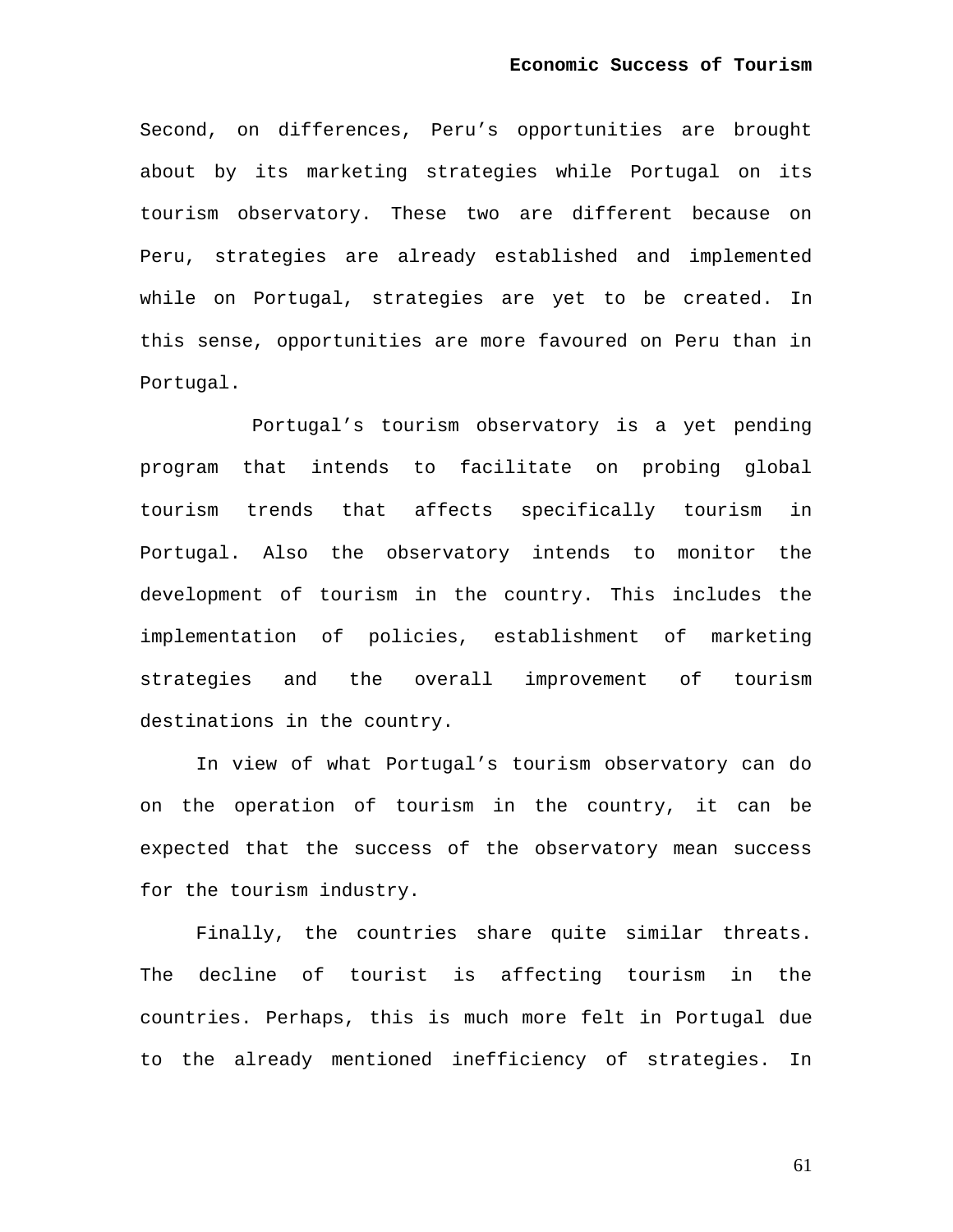Peru, there is the stress of threats on environmental and socio-cultural issues' effects on tourism.

Conclusively, Peru and Portugal's SWOT analyses yielded that the countries have hopes on further development of the tourism industry. However, Peru seems to be thriving more with little or no help from external organization, which is prevalent in Portugal.

## **V. Conclusions**

Conclusively, the analysis attained the objectives and answered the research questions, of which there are five. First, based on the experiences of Peru and Portugal, the study found that tourism really contributes to economic success. It should not be mistaken that economic success does not mean to be extravagant, but it means to contribute even just a little on the whole economy of the country. In view of that, both tourism in Peru and Portugal have contributed to the economy of the countries. The evidence lies on the efforts towards improving tourism.

In response to the second research question, the economic success of tourism happened in the 1960s in Peru and only in the year 2000 although it experienced recession in 2005. In Peru, the factors that lead to the development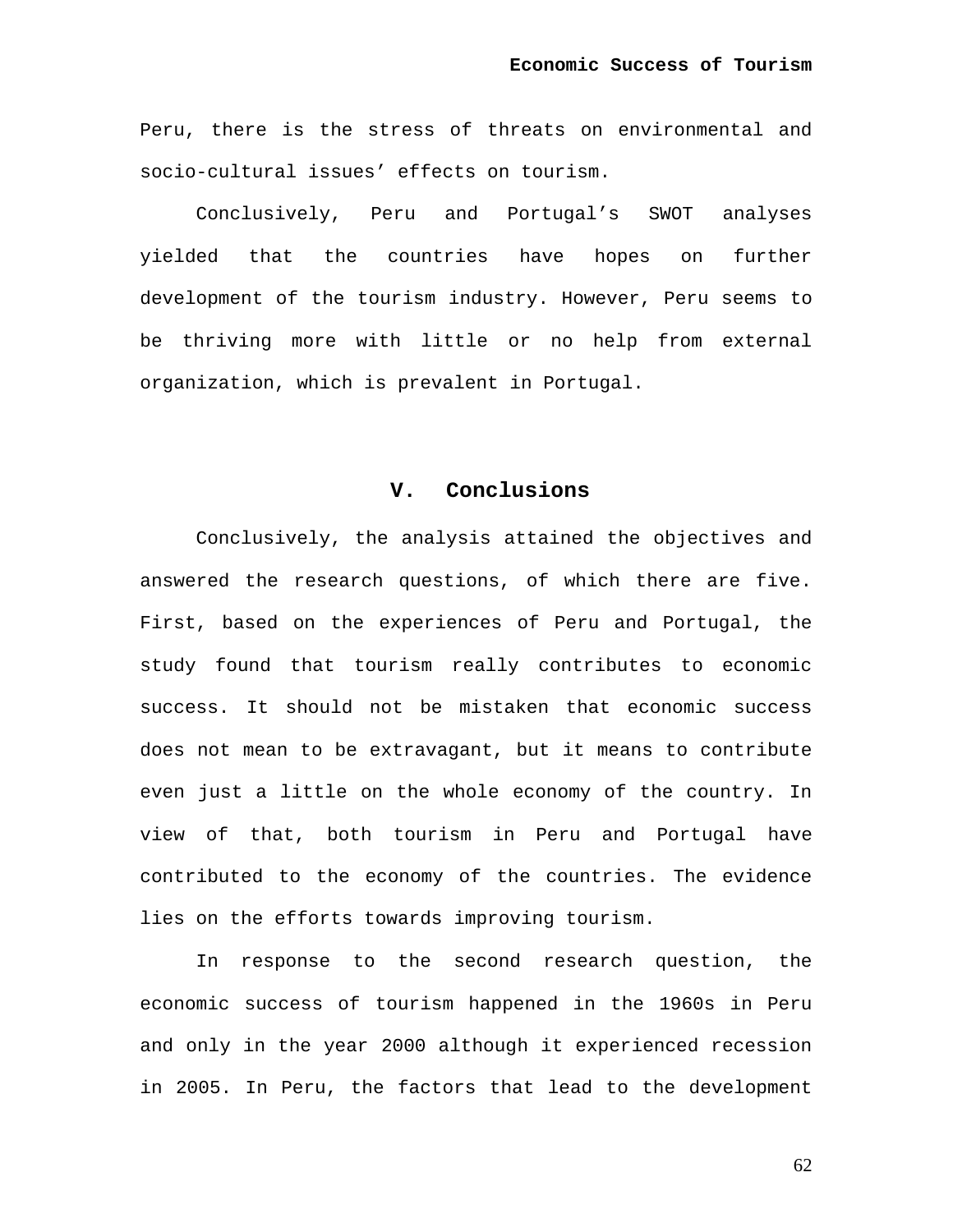of tourism are basically internal contrary to Portugal that is basically external. Tourism in Peru is the by-product of government efforts to industrialize the country while tourism in Portugal is the by-product of EU integration.

In response to the third questions, the factors that lead to the success of tourism in Peru and Portugal greatly differ. In Peru, the factors include, the efforts of the government and tourism organizations, meaning both public and private sectors work together to pursue success. On the other hand, the success in Portugal includes mostly external factors. Only since the integration with the EU, did Portugal come up with tourism strategies. Therefore, the recurring factor is EU integration. However, other similar factors include the type of tourism in the countries, which fuels the success of the industry.

In response to the fourth question, Peru and Portugal share quite the same issues but different experiences. Both countries face the following issues: environmental, social and cultural. Peru focuses more on the environmental issues and a bit on socio-cultural. Nevertheless, strategies must be revised. Portugal on the other hand, has not completed strategies addressing the issues.

Finally, in response to the fifth question, the similarities and differences in the economic success are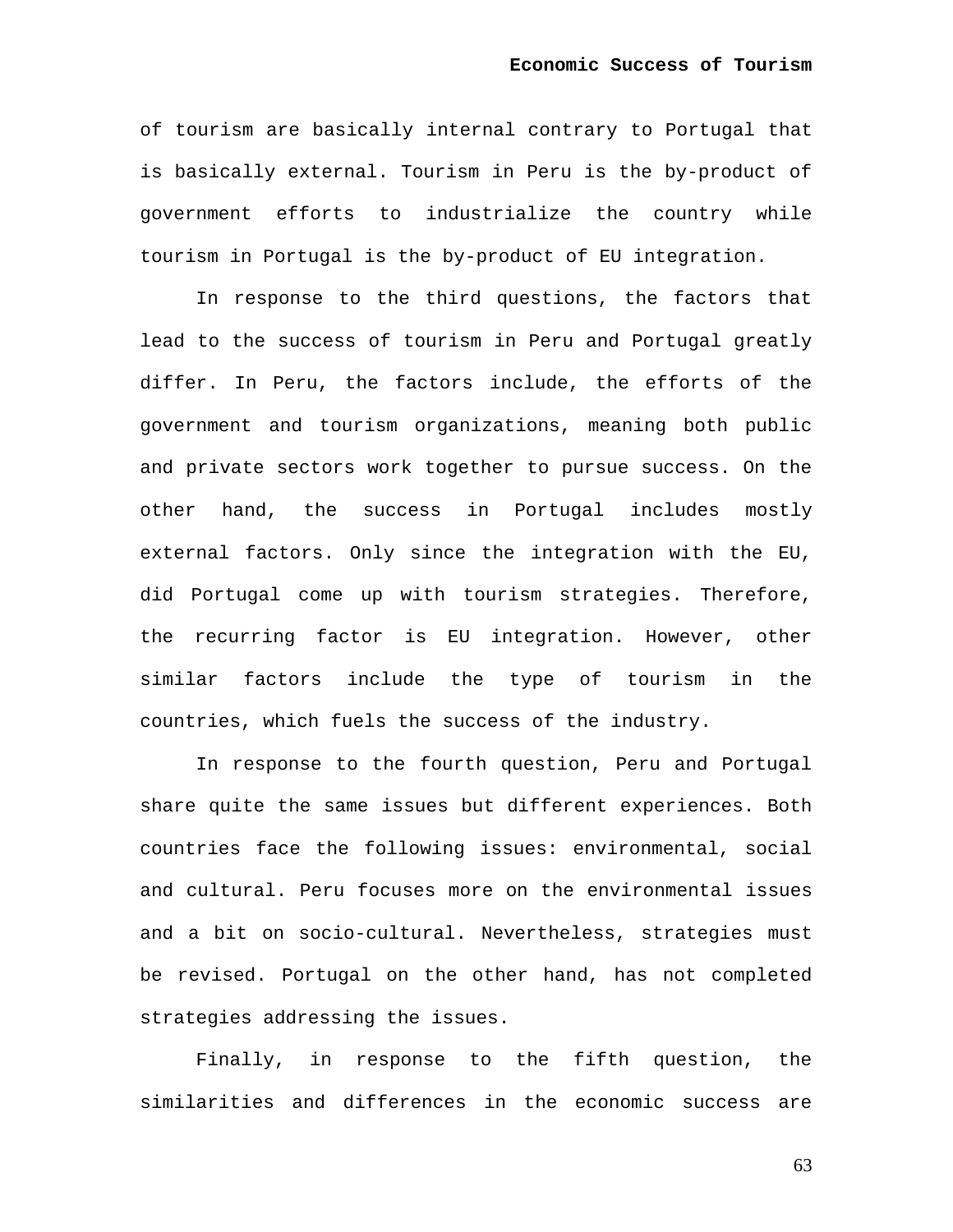determined. The similarities include the following: on the percentage contribution on the countries' GDP, on the effort on developing tourism, and on the attention given to tourism as an economic sector. The differences include the following: on strategies of development and on the treatment of tourism issues.

## **VI. Recommendations**

Based on the characteristics of the Portuguese and Peru tourism industry, in light of the analyses and the results of this study, nine recommendations are advanced. These recommendations are aimed at Portuguese tourism industry leaders as they formulate tourism strategies and plans of actions to improve the short-run and long-run competitiveness of their industry:

1. Formulate long-range strategic tourism visions and plans.

2. Conduct image analysis to determine the right image for the right market target.

3. Promote domestic tourism through organized public service promotions.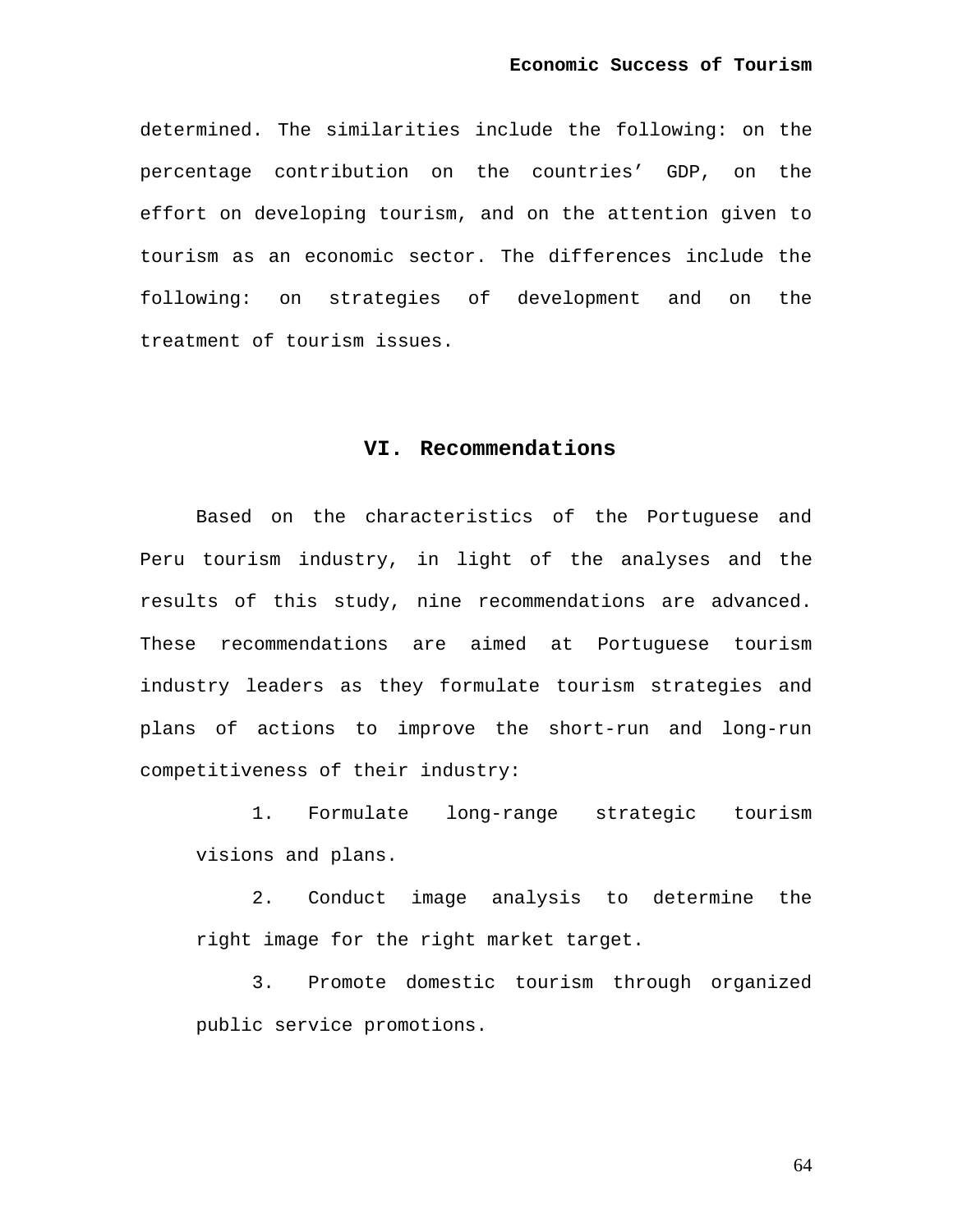4. Establish joint ventures with the private sector and public sectors to promote tourism products such as cultural and historical tourism, rural tourism, adventure tourism, eco tourism and religious tourism.

5. Benchmark the tourism practices and strategies of Peru and Portugal. Such benchmarking efforts should focus on lessons learned in terms of how to broaden product offerings and image, in addition to the role of private and public sectors in the process of tourism.

6. Establish joint ventures with the private sector to modernize the tourism infrastructure.

7. Establish promotional campaigns aimed at regions where tourism has an advantage. These are regions where the extent of tourist arrivals has gained considerable increase.

8. View tourism activities, efforts, programs, action plans and strategies as an ongoing process in need of continuous improvement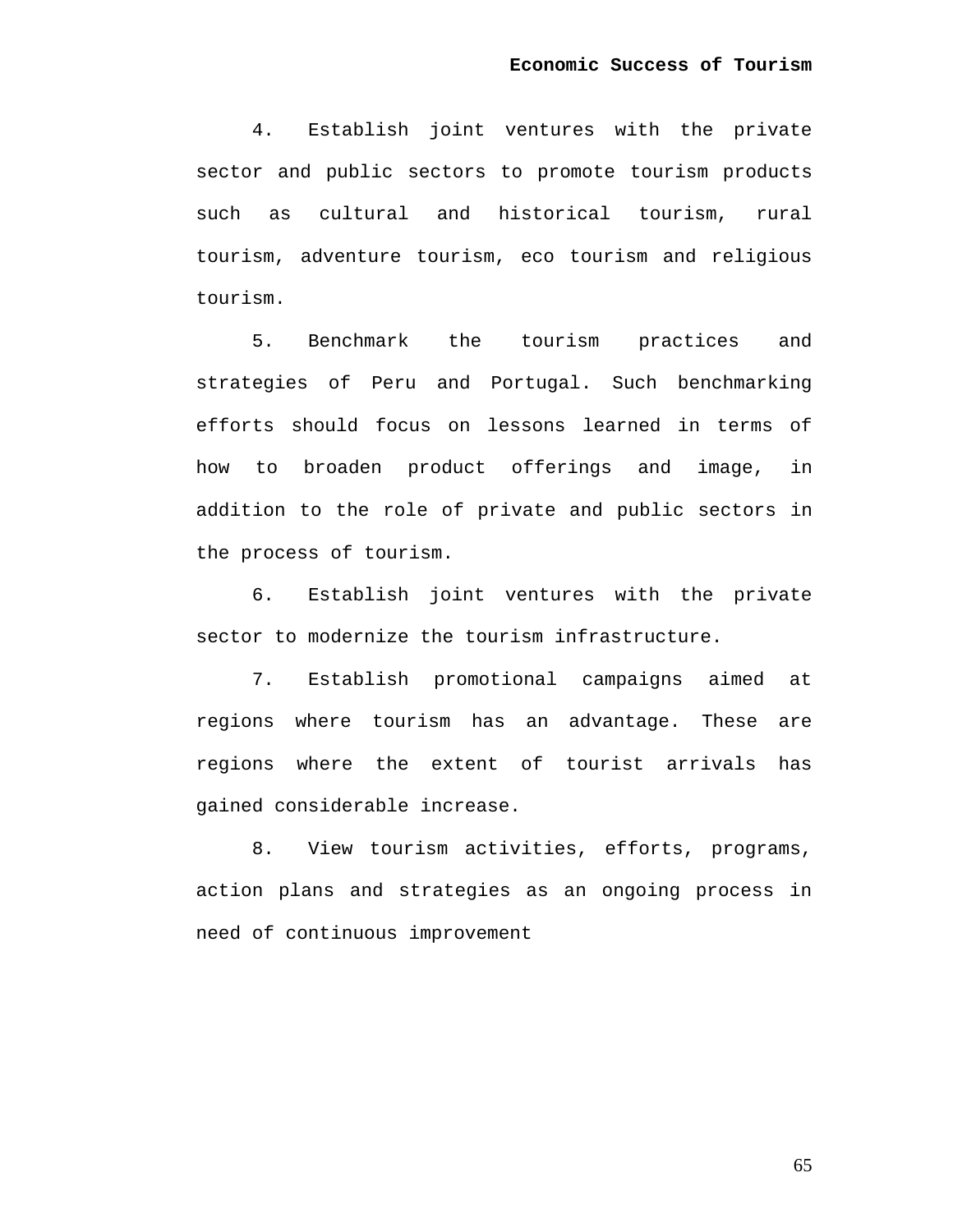## **VII. References**

Baloglu, S. & Bringberg, D. (2006). Affective images of tourism destinations. *Journal of Travel Research*, 35(4), pp.11-15.

Baretje, R. (2005). Tourism's external account and balance of payments, *Annals of Tourism Research*. 9(2) pp.57-67.

Blank, J. & Chiesa, T. Eds. (2007). *The Travel and Tourism Competitiveness Report 2007*. World Economic Forum, Geneva Switzerland.

Boissevain, J. ed. (1996). *Coping with Tourists: European Reactions to Mass Tourism*. Providence, RI: Berghahn Books.

Bull, A. (2006). *The Economics of Travel and Tourism*. Australia: Longman.

Cabrini, L. (2003). Performance and Trends of International Tourism in Europe. *VI CEI Summit Economic Forum.* Warsaw, Poland: World Tourism Organization. *Available at*  <http://www.worldtourism.org/regional/europe/PDF/SPEECHES/20> 03/Presentation%20CEI%20Warsaw%202003%20\_revised\_.pdf

Creswell, J.W. (1994) *Research design. Qualitative and quantitative approaches*. Thousand Oaks, California: Sage.

Cooper, C, & Wahab, S. eds. (2001). *Tourism in the Age of Globalisation*. London: Routledge.

De La Cadena, M. (2000). Indigenous Mestizos: *The Politics of Race and Culture in Cuzco, Peru, 1919-1991*. Durham, NC: Duke University Press.

Roe, D., Ashley, C., Page, S. and Meyer, D. (2004). *Tourism and the Poor: Analysing and Interpreting Tourism Statistics from a Poverty Perspective*. PPT Working Paper No. 16. London, available from [http://www.propoortourism.org.uk/16\\_stats.pdf](http://www.propoortourism.org.uk/16_stats.pdf)

Eadington, W. & Smith, V. eds. (1992). *Tourism Alternatives: Potentials and Problems in the Development of Tourism*. Philadelphia: University of Pennsylvania Press.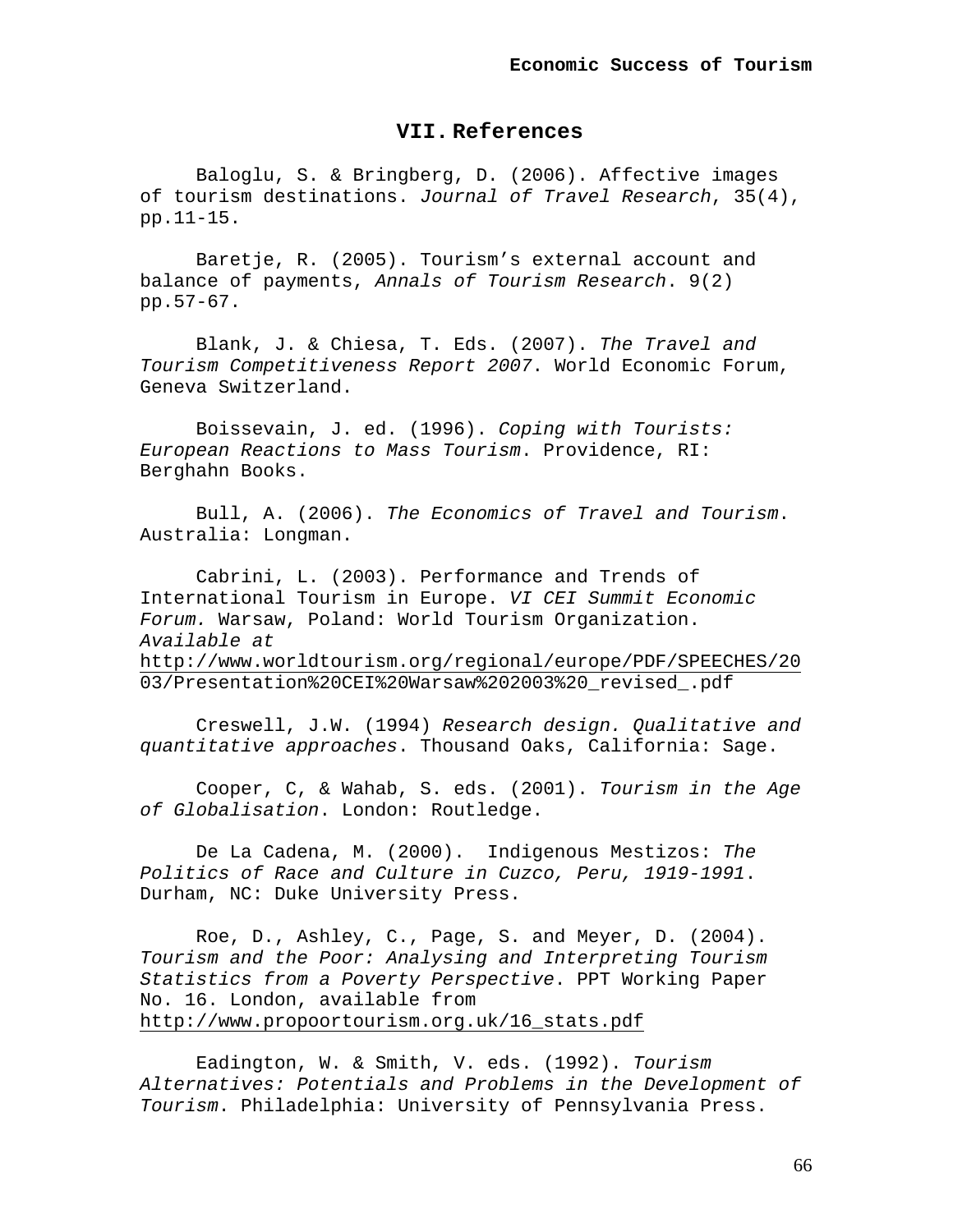Eagles, P.F. (2005). The travel motivations of Canadian tourists. *Journal of Travel Research*. 31, pp.3-7.

Elliot, J. (1997). *Tourism: Politics and Public Sector Management*. London: Routledge.

Essner, J. (2003). Terrorism's Impact on Tourism: What the Industry May Learn from Egypt's Struggle with *al-Gama'a al Islamiya.* IPS 688 – Security and Development. Available from [http://sand.miis.edu/research/student\\_research/Essner\\_Touri](http://sand.miis.edu/research/student_research/Essner_Touri) st%20Terrorism.pdf

Freedman, A.J. (2006). Ecotopia. *National Review*, 47, p. 10.

Freire, A. (2006). Internacionalização – Desafios para Portugal. *Editorial Verbo*.

Griffin, W. & Ortiz-Griffin, O. (2003). *Spain and Portugal Today*. New York: Peter Lang.

Holloway, J.C. (2006). *The Business of Tourism*. UK: Longman.

Jorge, A., Salazar-Carrillo , J. & West, B. Eds. (2000). *Capital Markets, Growth and Economic Policy in Latin America*. Westport, CT: Praeger Publishers.

Jusko, J. (2006). CHIC addresses threats to tourism. *Hotel and Motel Management*. 209, pp.6.

Krippendorf, J. (1987). *The Holiday Makers. Understanding the Impact of Leisure and Travel*. Oxford: Heinemann.

Mathieson, A. & Wall, G. (1982). *Tourism: Economic, Physical, and Social Impacts*. New York, NY: Longman.

Padgett, T. & Begley, S. (2006). Beware of the humans. *Newsweek*. 127, p. 13-15.

Peru Tourism Board (2005). *Domestic Travel Segmentation Study.* Wellington: Peru Tourism and Publicity Department.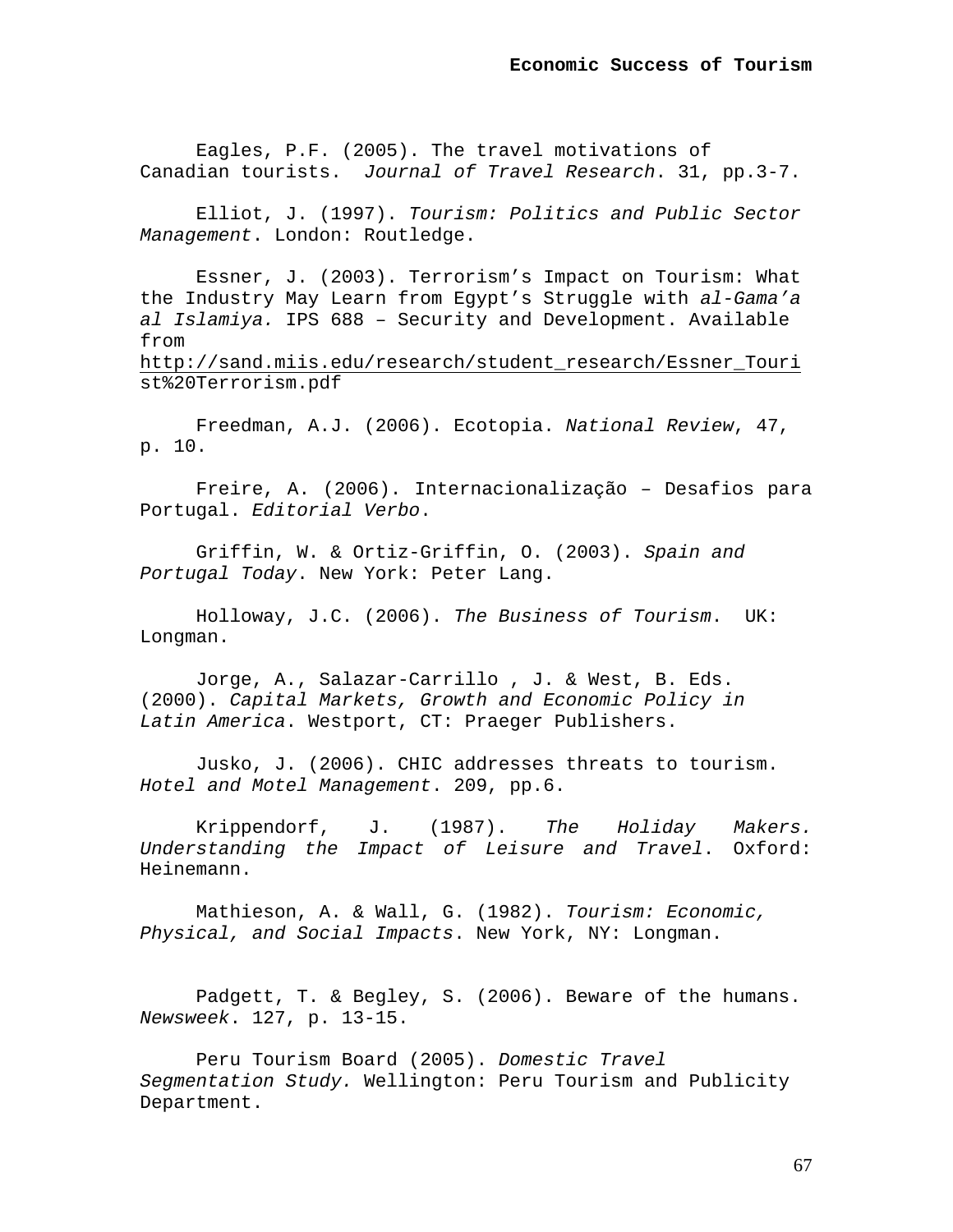Proença, S.A. & Soukiazis, E. (2005). Demand for Tourism in Portugal: A Panel Data Approach. Portugal: COIMBRA.

Saunders, M., Lewis, P., Thronhill, A., (2003). *Research Methods for Business Students 3rd Edition*. Harlow: Prentice Hall

Sheldon, P.J. (2005). Forecasting tourism: expenditure versus arrivals. *Journal of Travel Research*. 32(1), pp.13-  $20.$ 

Sheridan, E. (2006). Leaders link Peru's prosperity to tourism. *Hotel and Motel Management*. 209, p. 12.

Sinclair, M.T. & Stabler, M. (1997). *The Economics of Tourism*. London: Routledge.

Speer, L.J. (2005), "Once popular tourist Mecca looking to bounce back", Hotel and Motel Management, Vol. 208.

Tamborini, C.R. (2005). The 'Reinvented' State in Emerging Industries: A Comparison of Tourism in Peru and Chile. Dissertation, The University of Texas at Austin.

Theoto´nio, J. (2006). *Investimento e internacionalização turística*. XIV Conference on Hospitality and Tourism, Conference Proceedings, AHP, Barcelona.

UN (2006). *Statistical Yearbook 2006, United Nations Department of Economic and Social Affairs*. New York, NY Statistical Division.

Vasconcelos, P. (2005). *Financiamento e apoios ao Turismo*. XI Conference on Hospitality and Tourism, Conference Proceedings, AHP,Estoril .

Williams, A. & Shaw, G. (1994). Tourism: Opportunities, Challenges and Contradictions in the EC**.** In M. Blacksell & A. Williams (eds), *The European Challenge: Geography and Development in the European Community*. Oxford: Oxford University Press, pp. 301-322.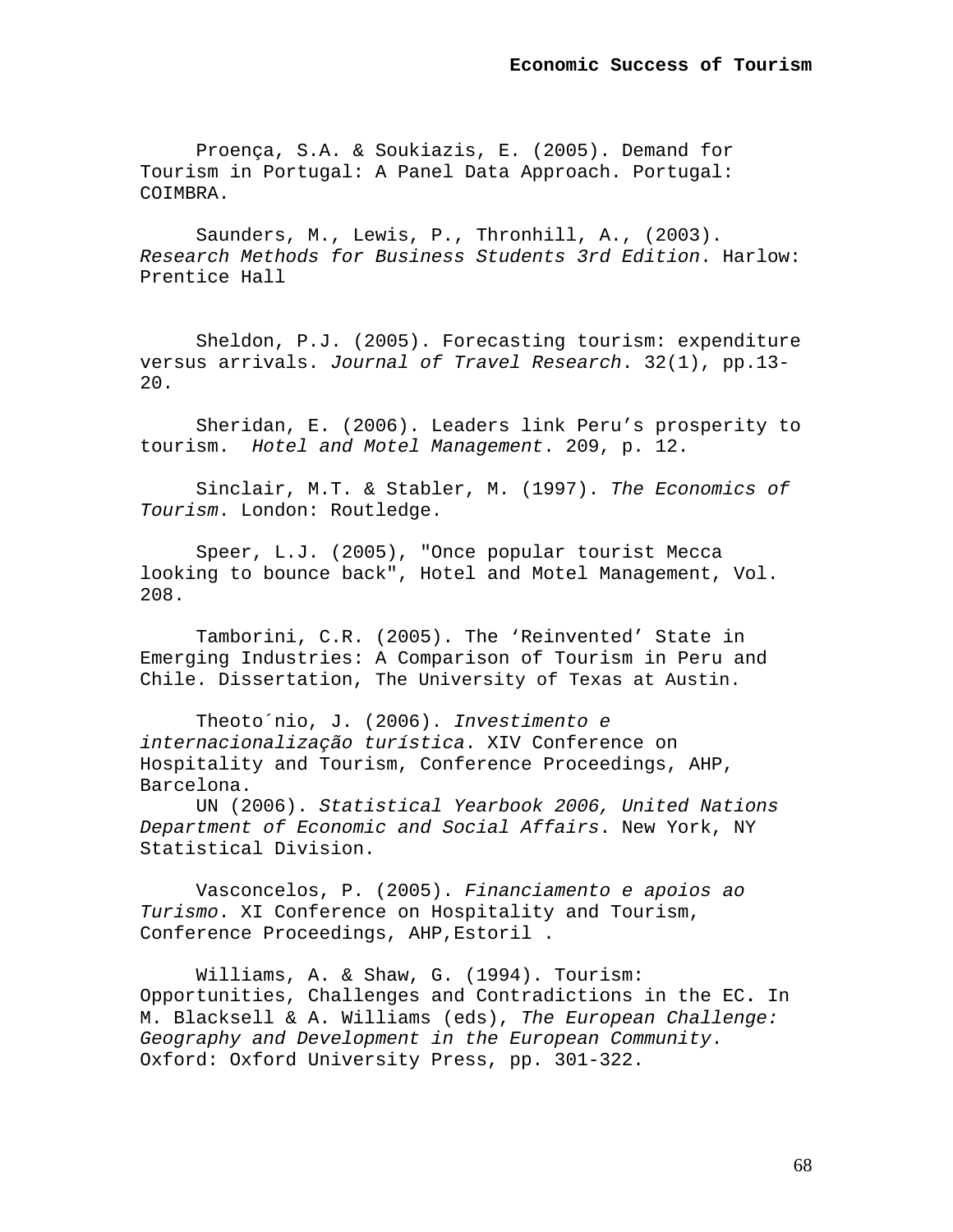Williams, C.T. ed. (1998). *Travel Culture: Essays on What Makes Us Go*. Westport, CT: Praeger.

Williams, S. (1998). *Tourism Geography*. London: Routledge.

World Tourism Organization (2000). *Marketing*. Madrid: WTO.

World Travel and Tourism Council (2000). *Year 2000 World Travel & Tourism Report*, London: WTTC.

Whelan, T. (2005). *Nature Tourism: Managing for the Environment*. Washington, DC: Island Press.

World Tourism Organisation (2005). *Economic Review of World Tourism*. Madrid, Spain: WTO.

World Tourism Organization (2006). *Tourism 2020 Vision: A New Forecast*. Madrid: WTO.

Wright, P. (2005). Tourism: ethics or eco-sell? *Journal of Travel Research*. 32, pp.3-9.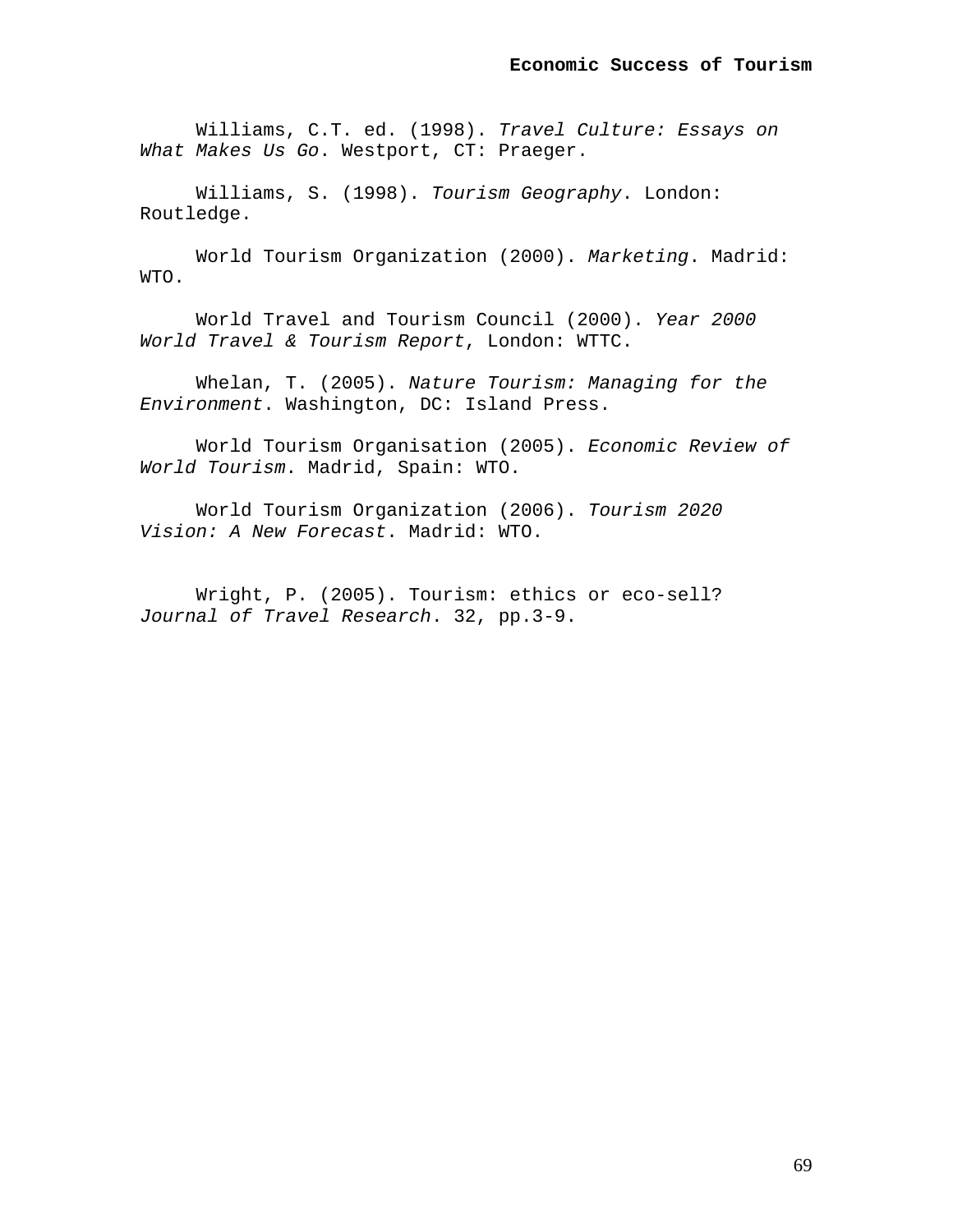# **List of Appendices**

- **Appendix A: Interview Information**
- **Appendix B: Questionnaire for the Tourists**
- **Appendix C: Analysis of the Questionnaire for Tourists**
- **Appendix D: Questions for the Travel Agencies**
- **Appendix E: Analysis of the Questionnaire for the Travel Agencies**
- **Appendix F: Questionnaire for the Local People**
- **Appendix G: Analysis of the Questionnaire for the Local People**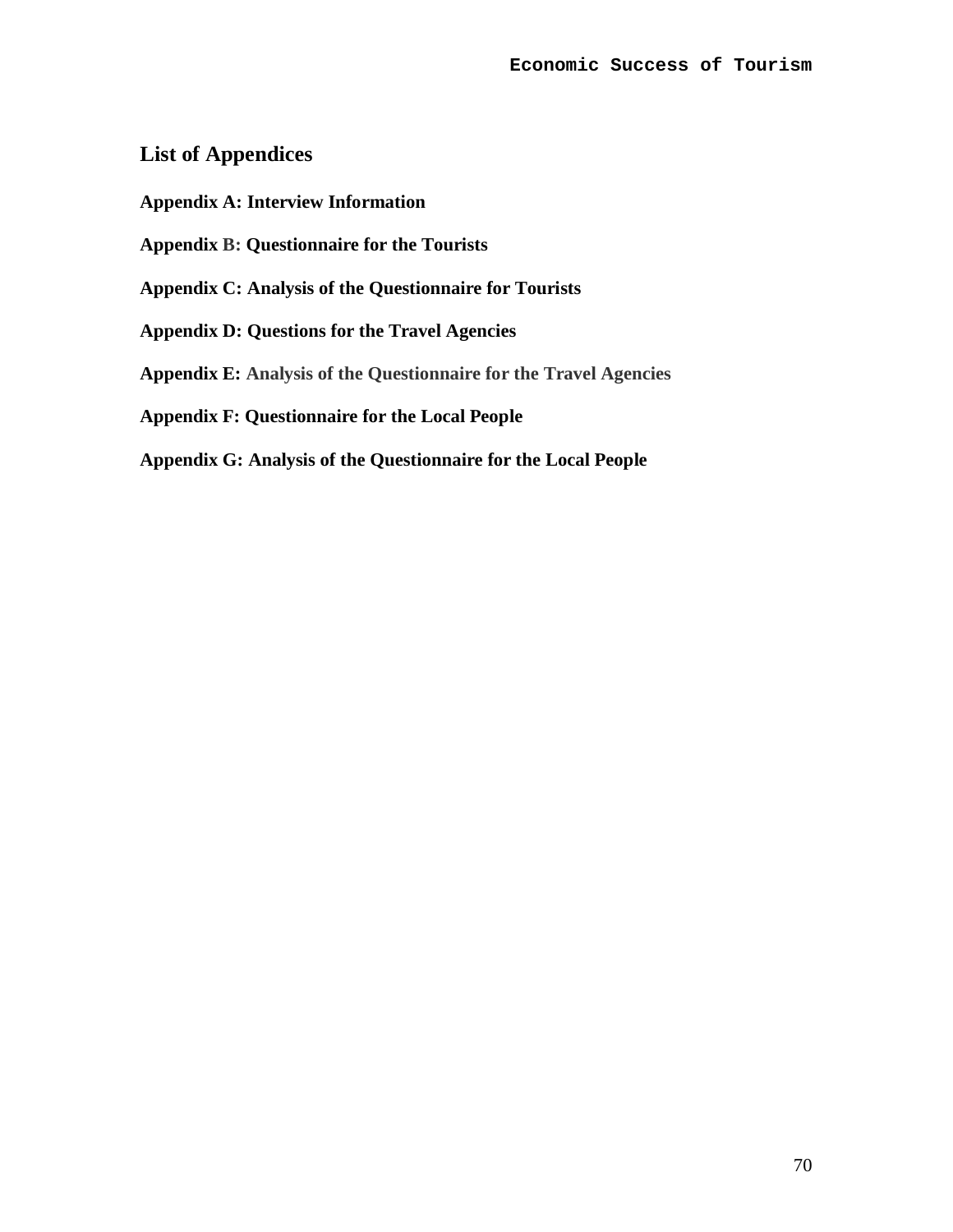# **Appendix A: Interview Information**

I performed investigations in Evora, in order to relate my studies to a European context. This 3 week period of independent research started on the  $19<sup>th</sup>$  of March 2006 and ended on the  $6<sup>th</sup>$  of April 2006. The interviews in Evora were conducted with 20 tourists, which could be identified due to their outside features on the central square in Evora. The internship duration for the Non Profit organization "South American Explorers" was 4 months it started on April 18th and ended September 10th, 2006. During this period I conducted tourists, local people and Travel-agencies for the interviews. In the following you will find the complete overview of the interviews in Evora and Cusco. Many of the asked questions in the interviews relate to the research of my field-study, where I researched about: How does tourism impact the third-world nation of Peru, in particular the region of Cusco; and how can tourism practices be sustained, altered and improved for all players involved?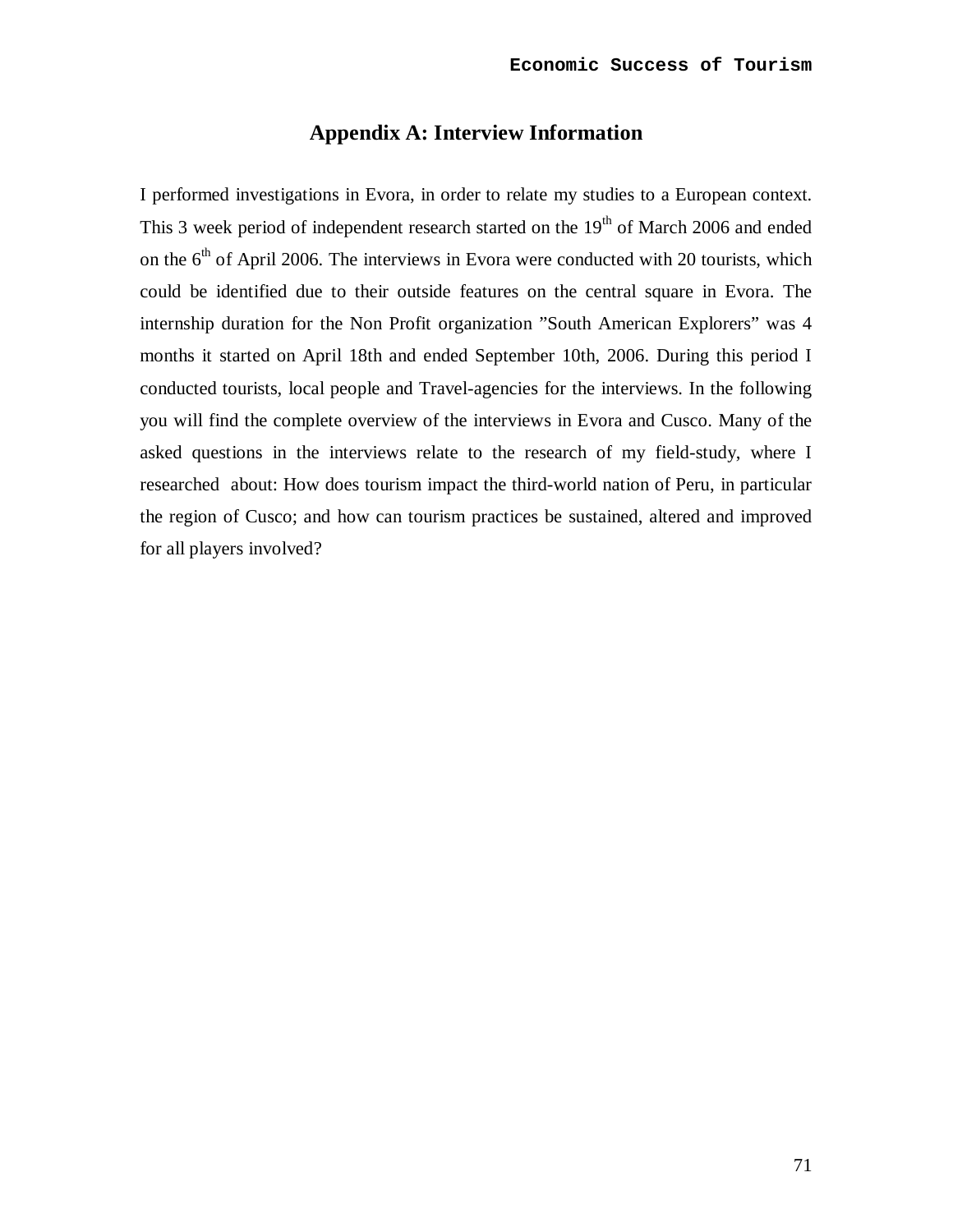# **Appendix B: Questionnaire for the Tourists in Cusco and Evora**

(The questions where asked in a free interview without mentioning the purpose for each question)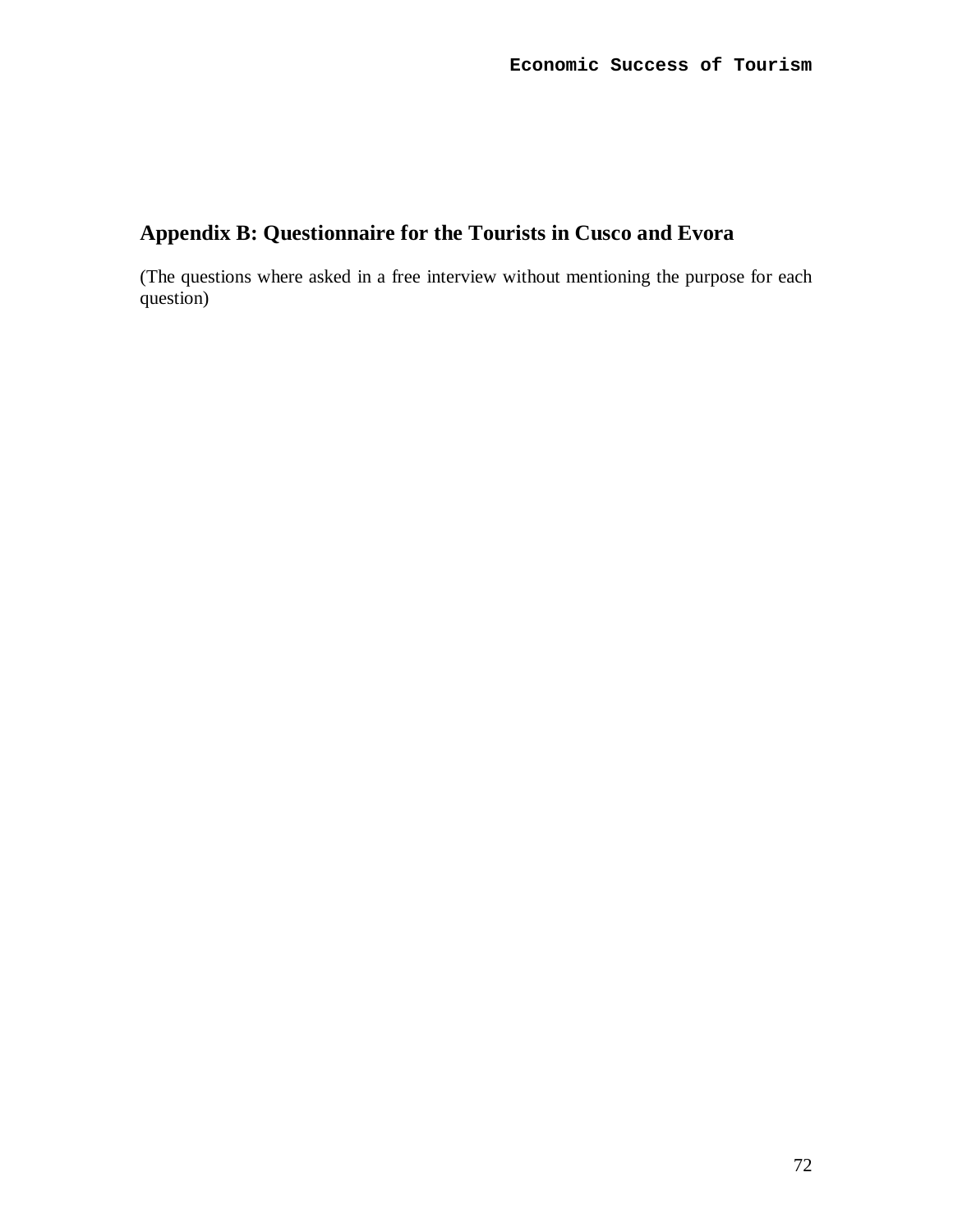| <b>Question</b>                                                                                                                                       | <b>Purpose</b>                                                                                                                                                                                                                                                                                                    |
|-------------------------------------------------------------------------------------------------------------------------------------------------------|-------------------------------------------------------------------------------------------------------------------------------------------------------------------------------------------------------------------------------------------------------------------------------------------------------------------|
| Where are you from?                                                                                                                                   | To get a friendly start into the conversation and to<br>identify tourist characteristics                                                                                                                                                                                                                          |
| To which age group do you belong?<br>$\Rightarrow$ 0-15<br>$\Rightarrow$ 15-30<br>$\Rightarrow$ 30-45<br>$\Rightarrow$ 45-60<br>$\Rightarrow$ Over 60 | Same purpose as above.                                                                                                                                                                                                                                                                                            |
| Why are you visiting Cusco?                                                                                                                           | To find out which kind of travelling the tourist is<br>doing (recreational tourism, sport tourism, eco-nature<br>tourism, ethno tourism, historical tourism), different<br>tourist have different needs, tourist planners try to<br>enhance the needs of the tourist by establishing<br>alternative travel kinds. |
| Do you prefer to visit historical sites and museums<br>or to be involved in outdoor activities like trekking<br>and rafting?                          | Same purpose as above.                                                                                                                                                                                                                                                                                            |
| How did you hear about Cusco? W here did you<br>get your travel information's from?                                                                   | Shows what kinds of stereotypes are present. What is<br>actually attractive in this area for tourists?                                                                                                                                                                                                            |
| What did you expect?                                                                                                                                  | Places and traditions which can be examined in<br>particular.                                                                                                                                                                                                                                                     |
| Is it what you have expected?                                                                                                                         | Disappointment or satisfaction? Does what the<br>prospects promised exist here?                                                                                                                                                                                                                                   |
| What is typical for Cusco?                                                                                                                            | What does the tourist want to visit, and again what<br>kind of stereotyping exists about this region?                                                                                                                                                                                                             |
| What are your particular interests and why?                                                                                                           | Find out if the cultural change is obvious for the<br>tourists.                                                                                                                                                                                                                                                   |
| How do you feel about physical improvements<br>blocks on the Inca Trail?                                                                              | made to cater for tourist needs such as toilet To find out if tourists are aware of infrastructural<br>changes and their attitudes towards these.                                                                                                                                                                 |
| How long are you going to stay?<br>$\Rightarrow$ Less than a week<br>$\Rightarrow$ 1-2 weeks<br>$\Rightarrow$ 3-4 weeks<br>$\Rightarrow$ Over 4 weeks | To compare with known statistics regarding visit<br>length                                                                                                                                                                                                                                                        |

# **Appendix C: Analysis of the Questionnaire for Tourists in Cusco**

Interviews were conducted with 100 tourists, which could be identified due to their outside features in and around the Plaza de Armas in the city of Cusco.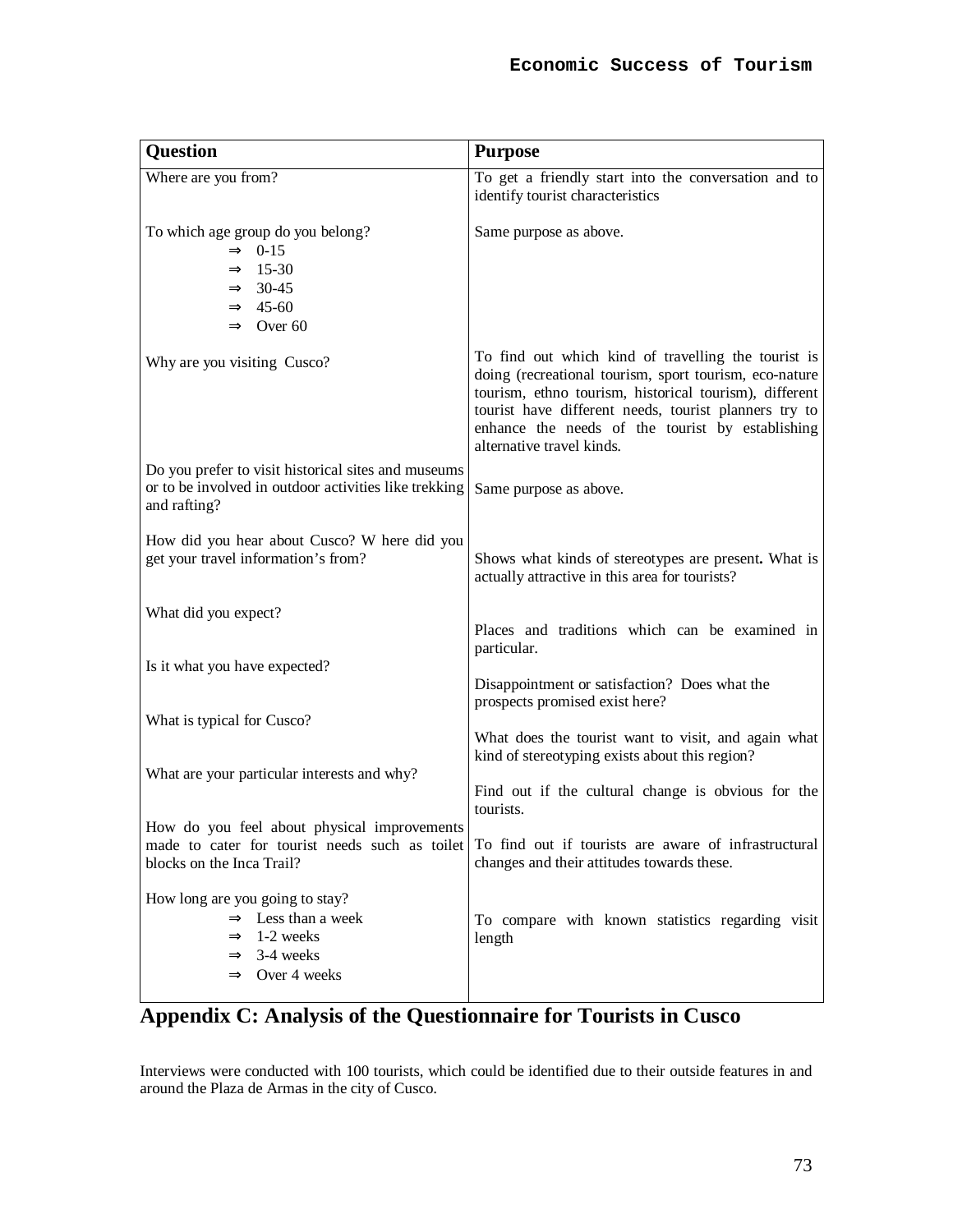# Typical answers included:

Where are you from?

|               | $\Rightarrow$ United States        | 18% of respondents |
|---------------|------------------------------------|--------------------|
|               |                                    |                    |
| $\Rightarrow$ | England                            | 15% of respondents |
| $\Rightarrow$ | Germany                            | 12% of respondents |
| $\Rightarrow$ | Holland                            | 11% of respondents |
|               | $\Rightarrow$ Australia            | 10% of respondents |
|               | $\Rightarrow$ Canada               | 9% of respondents  |
|               | $\Rightarrow$ France               | 7% of respondents  |
|               | $\Rightarrow$ Israel               | 5% of respondents  |
|               | $\Rightarrow$ Belgium              | 3% of respondents  |
|               | $\Rightarrow$ Peru (non-Cusqueñan) | 3% of respondents  |
| $\Rightarrow$ | Italy                              | 2% of respondents  |
| $\Rightarrow$ | Brazil                             | 2% of respondents  |
|               | $\Rightarrow$ Argentina            | 1% of respondents  |
|               | $\Rightarrow$ Slovenia             | 1% of respondents  |
| $\Rightarrow$ | Spain                              | 1% of respondents  |

*To which age group do you belong?* 

| $\Rightarrow$ 0-15    | 0% of respondents  |
|-----------------------|--------------------|
| $\Rightarrow$ 15-30   | 59% of respondents |
| $\Rightarrow$ 30-45   | 27% of respondents |
| $\Rightarrow$ 45-60   | 4% of respondents  |
| $\Rightarrow$ Over 60 | 10% of respondents |

*Why are you visiting Cusco?* 

- ⇒ To go to Machu Picchu
- $\Rightarrow$  Climbing and trekking
- ⇒ For Inti Raymi
- ⇒ Rafting
- ⇒ To see Incan historical sites
- $\Rightarrow$  To learn Spanish
- ⇒ To meet local people and learn about Peru
- ⇒ Voluntary work

Do you prefer to visit historical sites and museums or to be involved in outdoor activities like trekking and *rafting?* 

- $\Rightarrow$  Sport tourism 65% of respondents
- ⇒ Historical tourism35% of respondents

*How did you hear about Cusco? W here did you get your travel information's from?* 

- ⇒ Travel agent brochures
- ⇒ Media / TV Documentaries
- $\Rightarrow$  Travel books
- ⇒ Friends
- ⇒ Magazines
- ⇒ Internet

*What did you expect?* 

- ⇒ To see llamas
- $\Rightarrow$  Traditional activities and locals in traditional colourful clothing and work
- $\Rightarrow$  Mountains to climb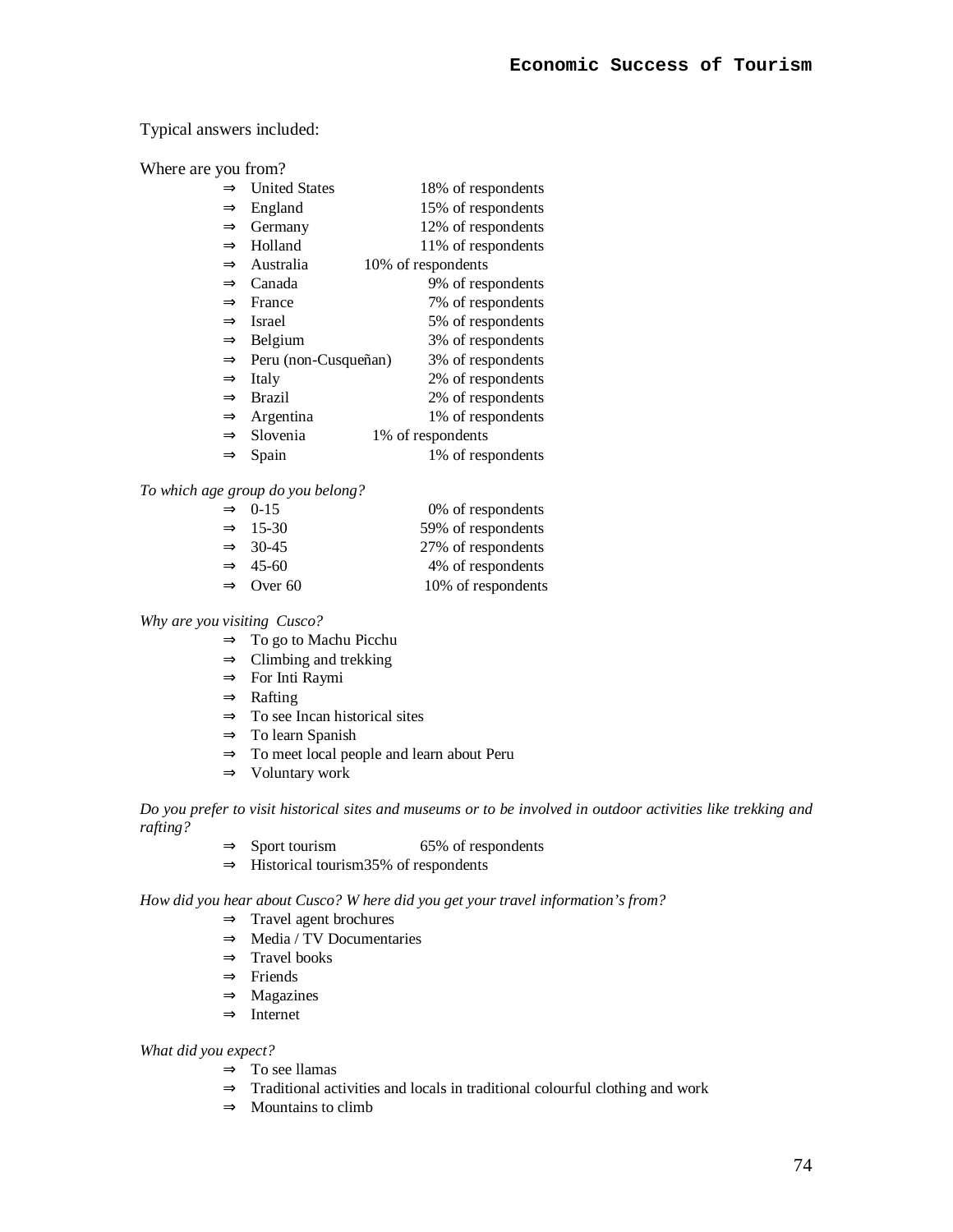- ⇒ Cold
- $\Rightarrow$  To need to adjust to the altitude
- $\Rightarrow$  Pan flute players
- ⇒ Sharmans
- ⇒ Poverty
- $\Rightarrow$  To learn Spanish

### *Is it what you have expected?*

- $\Rightarrow$  No, I thought there would be hot water
- ⇒ The food is different to what I expected
- $\Rightarrow$  It is so beautiful, much better than I imagined
- $\Rightarrow$  There is so many dances and festivals all the time
- $\Rightarrow$  I am annoyed by all the beggars and children trying to sell postcards all the time
- $\Rightarrow$  Too many women and children always want you to take pictures of them with a lamb or a llama
- ⇒ I was surprised by how western everyone looks and dresses
- $\Rightarrow$  The nightlife is raging and full of tourists everywhere I love the free drinks
- ⇒ There are less Peruvians around here than I thought, everyone seems westernised
- $\Rightarrow$  I can't believe for US\$3 I can have a 3 course meal
- $\Rightarrow$  The altitude makes me ill, I can't walk up the stairs without getting puffed out

# *What is typical for Cusco?*

- ⇒ Pisco Sours
- ⇒ Machu Picchu
- ⇒ Incan Ruins
- ⇒ Inca Trail
- ⇒ Mountains
- ⇒ Traditional People
- $\Rightarrow$  Lots of parades and dances

## *What are your particular interests and why?*

- $\Rightarrow$  I love history
- $\Rightarrow$  I like to travel and meet new people
- $\Rightarrow$  I like sightseeing and new places
- ⇒ I wanted to learn Spanish
- ⇒ I always wanted to see Machu Picchu
- $\Rightarrow$  I like trekking and being outdoors
- $\Rightarrow$  I am travelling all around South America

How do you feel about physical improvements made to cater for tourist needs such as toilet blocks on the *Inca Trail?* 

- ⇒ Preference for untouched historical sites 78% of respondents
- $\Rightarrow$  Welcoming of infrastructural changes 22% of respondents
- $\Rightarrow$  (Additional comments I wouldn't do it again because of the touristy nature) 23% of respondents

*How long are you going to stay?* 

- $\Rightarrow$  Less than a week 48% of respondents
- $\Rightarrow$  1-2 weeks 33% of respondents
- $\Rightarrow$  3-4 weeks 16% of respondents
- $\Rightarrow$  Over 4 weeks 3% of respondents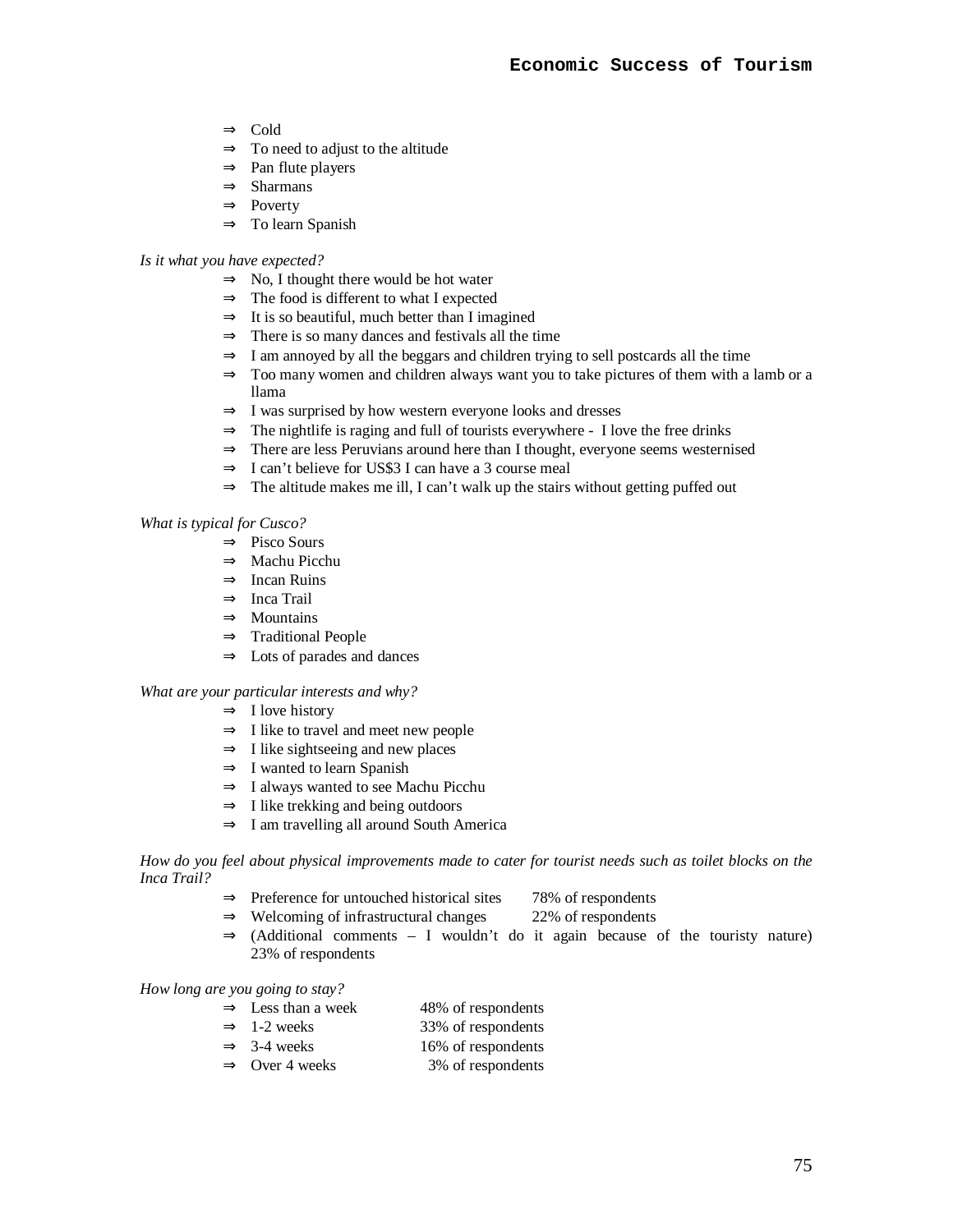# **Appendix D: Analysis of the Questionnaire for Tourists in Evora**

Interviews were conducted with 20 tourists, which could be identified due to their outside features in and around the Plaza de Armas in the city of Cusco.

Typical responses to the questions included:

*Where are you from?* 

| $\Rightarrow$ Germany  | 30% respondents  |
|------------------------|------------------|
| $\Rightarrow$ Spain    | 25% respondents  |
| $\Rightarrow$ Holland  | 25 % respondents |
| $\Rightarrow$ Belgium  | 10% respondents  |
| $\Rightarrow$ Italy    | 5% respondents   |
| $\Rightarrow$ Slovenia | 5% respondent    |
|                        |                  |

*To which age group do you belong?* 

| $\Rightarrow$ 0-15    | 0% of respondents  |
|-----------------------|--------------------|
| $\Rightarrow$ 15-30   | 30% of respondents |
| $\Rightarrow$ 30-45   | 40% of respondents |
| $\Rightarrow$ 45-60   | 20% of respondents |
| $\Rightarrow$ Over 60 | 10% of respondents |

### *Why are you visiting this place?*

- $\Rightarrow$  walking and trekking
- $\Rightarrow$  for relaxation
- $\Rightarrow$  to see historical sites
- ⇒ To learn the language
- $\Rightarrow$  To meet local people

Do you prefer to visit historical sites and museums or to be involved in outdoor activities like trekking and *rafting?* 

> $\Rightarrow$  Sport tourism 45% of respondents  $\Rightarrow$  Historical tourism 55% of respondents

*How did you hear about the area? W here did you get your travel information's from?* 

- $\Rightarrow$  Travel agent brochures
- ⇒ Travel books
- ⇒ Friends
- ⇒ Magazines
- ⇒ Internet

*What did you expect?* 

- $\Rightarrow$  Historical sites
- ⇒ Lovely people
- $\Rightarrow$  Nice weather
- ⇒ Nice food
- $\Rightarrow$  Traditional crafts

*Is it what you have expected?* 

- ⇒ No, I thought there would be better weather
- $\Rightarrow$  It is so beautiful, much better than I imagined
- $\Rightarrow$  To many tourists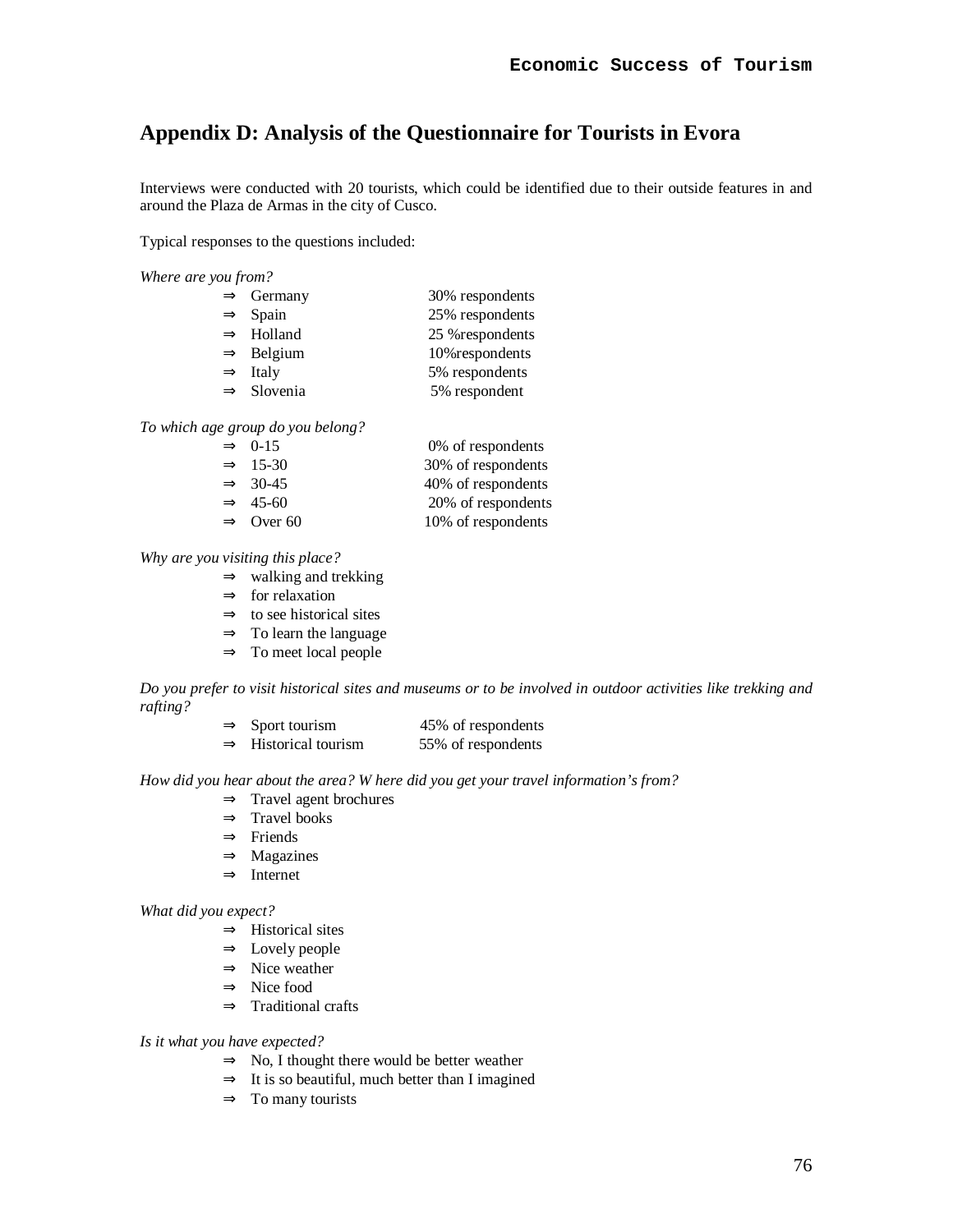- $\Rightarrow$  Tourist places are too expensive
- ⇒ To many robbers, I don't feel save

*What is typical for this region?* 

- $\Rightarrow$  The food, especially made of fish
- $\Rightarrow$  The castle and the ruins around
- ⇒ Many trekking paths

*What are your particular interests and why?* 

- $\Rightarrow$  I love history
- ⇒ I like to travel and meet new people
- $\Rightarrow$  I like sightseeing and new places

# *How do you feel about physical improvements made to cater for tourist needs?*

- ⇒ Welcoming of infrastructural changes 50% of respondents
- $\Rightarrow$  Preference for untouched historical sites 50% of respondents

*How long are you going to stay?* 

- $\Rightarrow$  Less than a week 75% of respondents  $\Rightarrow$  1-2 weeks 15% of respondents
- $\Rightarrow$  3-4 weeks 10% of respondents
- 
- $\Rightarrow$  Over 4 weeks 0% of respondents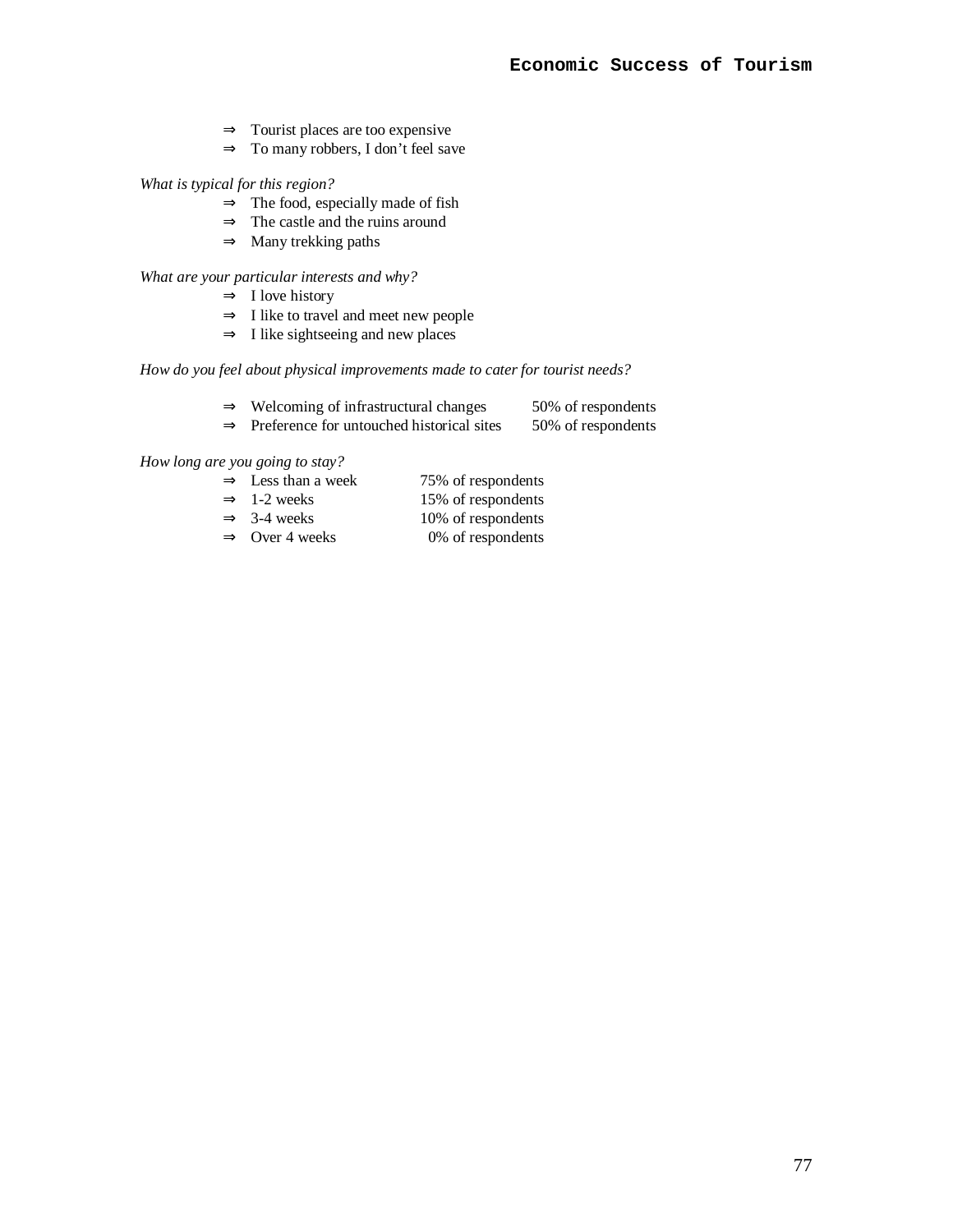# **Appendix E: Questions for the Travel Agencies**

(The questions where asked in a free interview without mentioning the purposes of each question)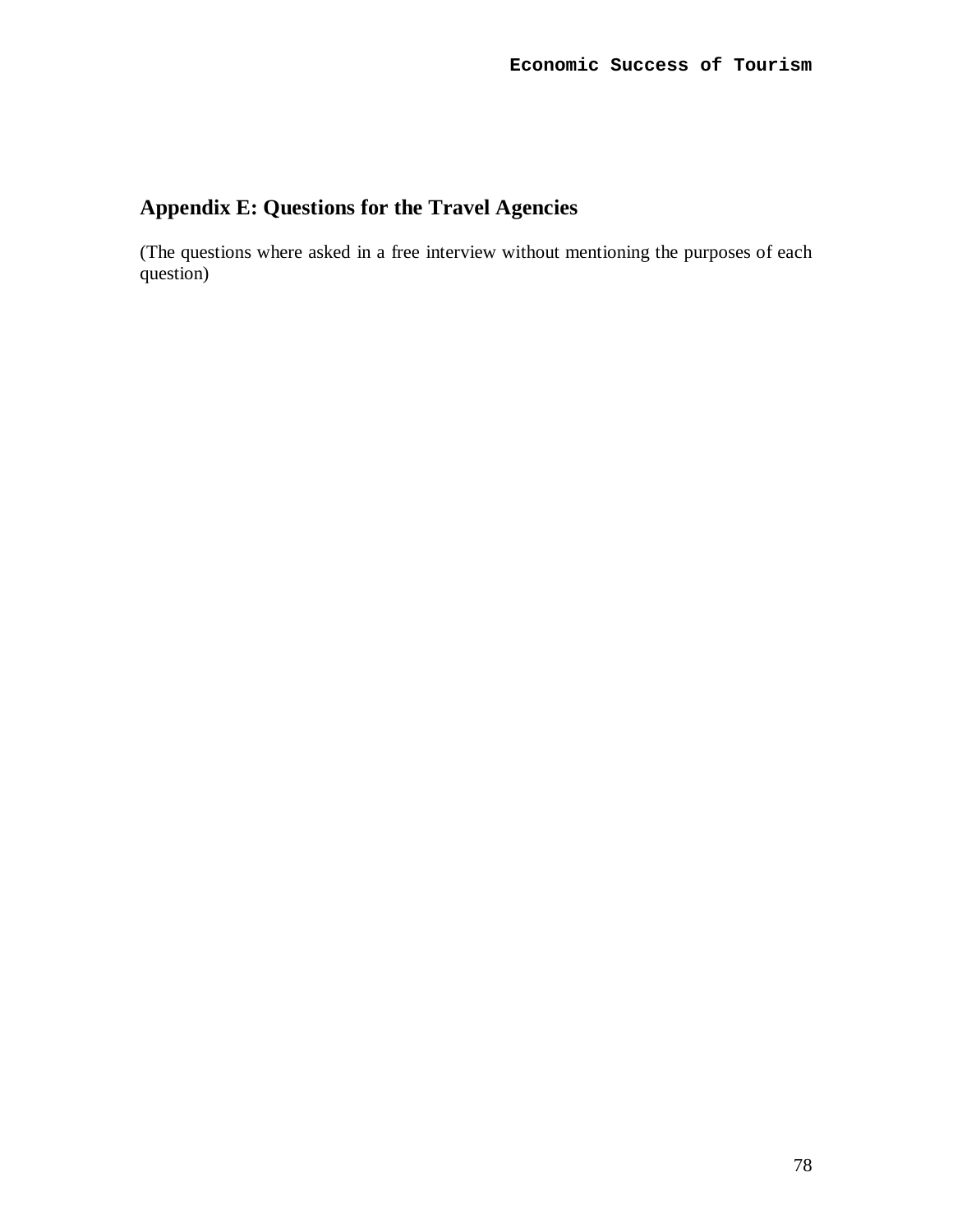| <b>Question</b>                                                                                                                                                                                                                                                                                                                                                               | <b>Purpose</b>                                                                                                                                                                                                                                                                                                          |
|-------------------------------------------------------------------------------------------------------------------------------------------------------------------------------------------------------------------------------------------------------------------------------------------------------------------------------------------------------------------------------|-------------------------------------------------------------------------------------------------------------------------------------------------------------------------------------------------------------------------------------------------------------------------------------------------------------------------|
| What kind of tourist attractions do you offer?                                                                                                                                                                                                                                                                                                                                | To find out which kind of travelling the tourist is doing<br>(recreational<br>tourism,<br>sport tourism,<br>eco-nature<br>tourism, ethno tourism, historical tourism), different<br>tourist have different needs, tourist planners try to<br>enhance the needs of the tourist by establish alternative<br>travel kinds. |
| What are the most popular choices made by the<br>different kinds of travellers?<br>What languages are you and your tour guides are<br>speaking?                                                                                                                                                                                                                               | Places which can be examined in particular. What did<br>already happen to be up to date with tourist interests?<br>How they try to accomodate tourist needs                                                                                                                                                             |
| What destinations do tourists know about when<br>approaching you for travel advice?                                                                                                                                                                                                                                                                                           | This shows where the stereotyping is being produced.<br>Internet resources, travel books, travel agencies, TV-<br>Programs<br>Shows which kind of tourist can be targeted.                                                                                                                                              |
| Where is the average tourist from?                                                                                                                                                                                                                                                                                                                                            |                                                                                                                                                                                                                                                                                                                         |
| How do you advertise?                                                                                                                                                                                                                                                                                                                                                         | Shows what kinds of stereotypes are present. How<br>they sell it. What is actually attractive in this area for<br>tourists?                                                                                                                                                                                             |
| What traditional events do you offer?                                                                                                                                                                                                                                                                                                                                         | For example native dance shows, riding on Ilamas and<br>donkeys. To find out which traditions are being sold to<br>tourists.                                                                                                                                                                                            |
| Is this a local company?                                                                                                                                                                                                                                                                                                                                                      | To see if the agency is owned by a foreign company,<br>this will be helpful to see if native people are<br>employed.<br>Same purpose as above                                                                                                                                                                           |
| Are you working with foreign travel agencies?                                                                                                                                                                                                                                                                                                                                 | To determine the public perception of the political                                                                                                                                                                                                                                                                     |
| Do you have any interactions with governmental<br>personnel in regard to tourism planning, and if so<br>can you describe these interactions?                                                                                                                                                                                                                                  | impact of tourism.<br>Same purpose as above                                                                                                                                                                                                                                                                             |
| Do you know of other individuals or private<br>organisations that consult with governmental<br>departments in relation to tourism planning or<br>policy making? Can you give an example of<br>where this has occurred? If not, why do you<br>believe governmental departments do not or have<br>limited consultation with involved parties when<br>creating tourism policies? |                                                                                                                                                                                                                                                                                                                         |

# **Appendix F: Analysis of the Questionnaire for the Travel Agencies**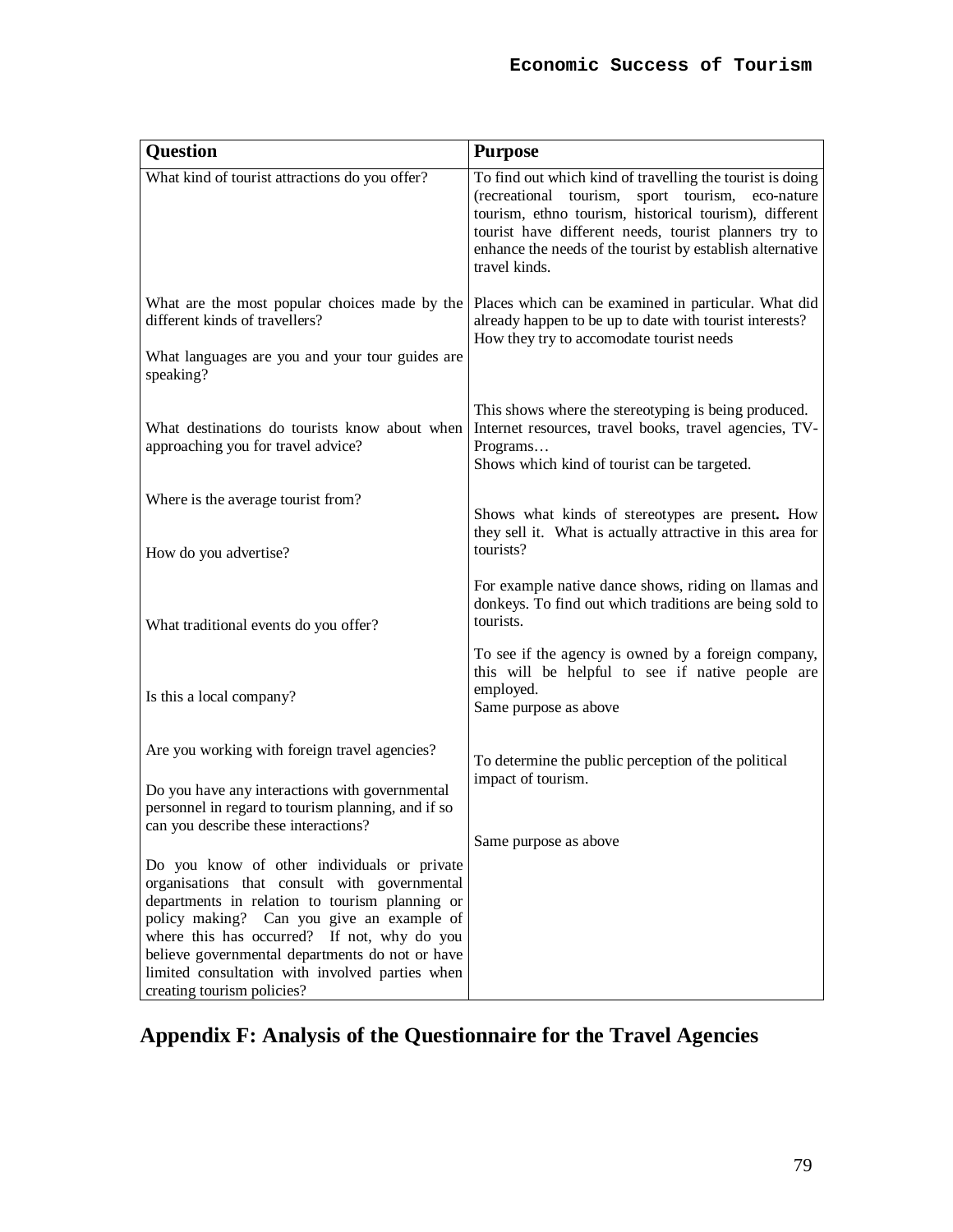Interviews were conducted with 25 people working in travel agencies or tour operators in and around the Plaza de Armas in the city of Cusco.

Typical responses to the questions included:

# *What kind of tourist attractions do you offer?*

- ⇒ Inca Trail Treks to Machu Picchu
- ⇒ Alternative Treks to Machu Picchu
- $\Rightarrow$  Train and guided tours of Machu Picchu
- $\Rightarrow$  City Tours and Museum visits
- $\Rightarrow$  River rafting trips
- ⇒ Manu Park Jungle Tours
- $\Rightarrow$  Domestic and international flights

# *What are the most popular choices made by the different kinds of travellers?*

 $\Rightarrow$  The majority of tourists are younger travellers, and want to be active (Sport tourism)

⇒ Young single travellers often choose trekking or rafting trips, often motivated by price and seeking adventure

⇒ Older travellers choose City tours, museums visits and a train trip to see Machu Picchu (historical tourism)

*What languages are you and your tour guides are speaking?* 

| $\Rightarrow$ English              | 100% of respondents |
|------------------------------------|---------------------|
| $\Rightarrow$ Castellano (Spanish) | 100% of respondents |
| $\Rightarrow$ Quechua              | 80% of respondents  |
| $\Rightarrow$ German               | 24% of respondents  |
| $\Rightarrow$ French               | 20% of respondents  |
| $\Rightarrow$ Dutch                | 8% of respondents   |
| $\Rightarrow$ Japanese             | 4% of respondents   |
|                                    |                     |

*What destinations do tourists know about when approaching you for travel advice?* 

- ⇒ Machu Picchu
- ⇒ Inca Trail
- ⇒ Rafting

*Where is the average tourist from?* 

- ⇒ American
- ⇒ Canadian
- $\Rightarrow$  English
- ⇒ Australian
- ⇒ German
- ⇒ Dutch
- ⇒ Israeli

*How do you advertise?* 

| $\Rightarrow$ Signs  | 100% of respondents |
|----------------------|---------------------|
| $\Rightarrow$ Flyers | 40% of respondents  |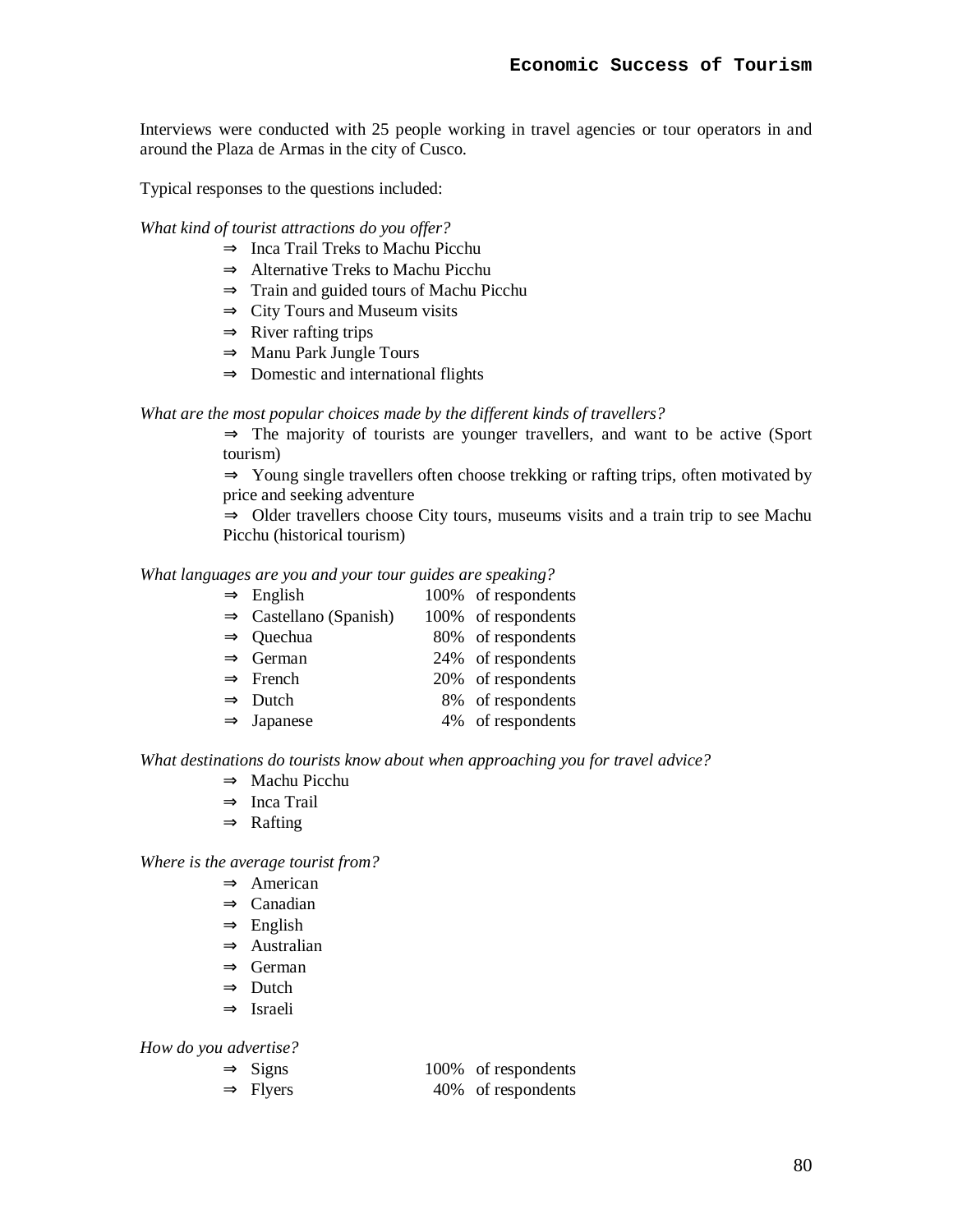| $\Rightarrow$ Internet adverts | 24% of respondents |
|--------------------------------|--------------------|
| $\Rightarrow$ Travel books     | 12% of respondents |
| $\Rightarrow$ Local TV         | 4\% of respondents |

*What traditional events do you offer?* 

- ⇒ Qosqo Native Folk Dance Centre
- ⇒ Sharmanism Ceremonies and San Pedro Cleansing Rituals

*Is this a local company?* 

| $\Rightarrow$ Yes | 52% of respondents |
|-------------------|--------------------|
| $\Rightarrow$ No  | 48% of respondents |

*Are you working with foreign travel agencies?* 

| $\Rightarrow$ No  | 72% of respondents |
|-------------------|--------------------|
| $\Rightarrow$ Yes | 28% of respondents |

*Do you have any interactions with governmental personnel in regard to tourism planning, and if so can you describe these interactions?* 

 $\Rightarrow$  No  $100\%$  of respondents

*Do you know of other individuals or private organisations that consult with governmental departments in relation to tourism planning or policy making? Can you give an example of where this has occurred?* 

| $\Rightarrow$ Yes, no example given 64% of respondents |                    |
|--------------------------------------------------------|--------------------|
| $\Rightarrow$ No                                       | 36% of respondents |
| $\Rightarrow$ Yes, example given                       | 0% of respondents  |

*If not, why do you believe governmental departments do not or have limited consultation with involved parties when creating tourism policies?* 

- $\Rightarrow$  Information is not supplied to agencies
- $\Rightarrow$  No organisation by governments for the consulations
- $\Rightarrow$  A lot of paperwork would be involved and this takes a long time
- $\Rightarrow$  No resources or money for consulting
- ⇒ The government doesn't ask people I would be involved if I was asked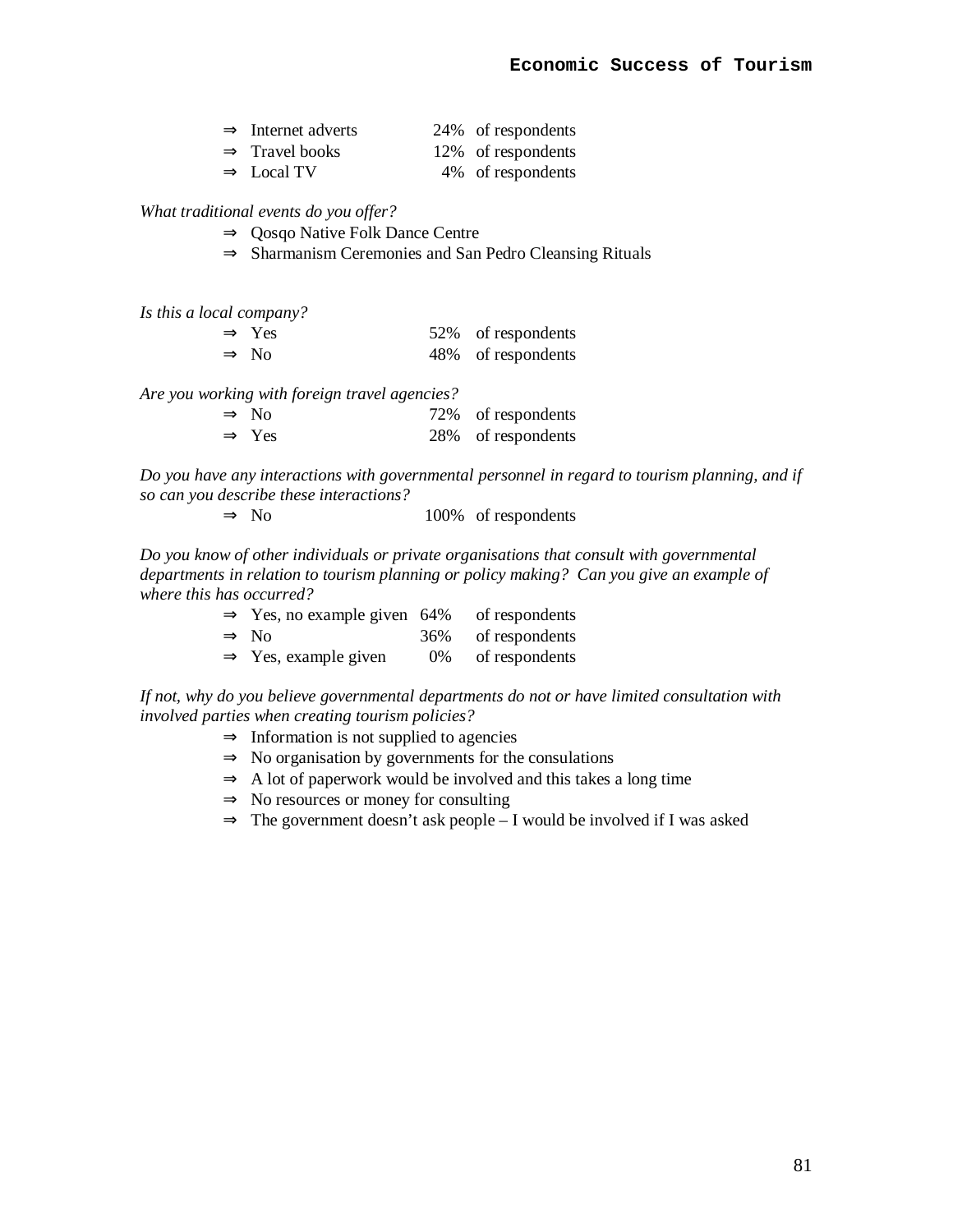# **Appendix G: Questionnaire for the Local People**

(The questions where asked in an free interview without mentioning the purpose for each question Interviews were conducted with 100 tourists, which could be identified due to their outside features in and around the Plaza de Armas in the city of Cusco.

| <b>Question</b>                                                                                               | <b>Purpose</b>                                                                                                               |
|---------------------------------------------------------------------------------------------------------------|------------------------------------------------------------------------------------------------------------------------------|
| Where are you from?                                                                                           | To get a friendly start into the conversation.                                                                               |
| $\Rightarrow$ Cusco                                                                                           | To determine the ties the person has to the community.                                                                       |
| $\Rightarrow$ Village nearby<br>$\Rightarrow$ Rest of Peru                                                    |                                                                                                                              |
| How long have you been living in Cusco?                                                                       | To see if the person adapted foreign customs, and also<br>to see if the local dialect is still being spoken.                 |
| What languages do you speak?                                                                                  | To find out if the person is related to its culture and<br>lives the culture and tradition.                                  |
| Do you wear traditional clothes?                                                                              | This shows what impact the tourism locally has                                                                               |
| What cultural changes can you see in your area?                                                               | This shows if the person is in any kind interrelated to                                                                      |
| Are you working in the tourism industry?                                                                      | tourism and depending on it.                                                                                                 |
| Do you like going to tourist places?                                                                          | Is the person avoiding tourists or enjoys mixing up<br>with them?<br>Same purpose as above.                                  |
| Do you have foreign contacts?                                                                                 |                                                                                                                              |
| What do you think tourists most like to visit?                                                                | Shows what kinds of stereotypes are present. What is<br>actually attractive in this area for tourists?                       |
| Do you still follow traditional cultural practices?<br>If so- in what way?                                    | Shows the interrelation to the native tradition.                                                                             |
| Do you think tourism is important for your region?                                                            | This shows the opinion of the person about tourism<br>and if the people know about the impact of tourism in<br>their region. |
| What kind of positive and negative impacts do you<br>believe tourists have?                                   | Same purpose as above.                                                                                                       |
| Have you ever had any interactions with Peruvian<br>government departments in regard to tourism<br>practices? | To determine the public perception of the political<br>impact of tourism.                                                    |
| Are you aware of current tourism policies and how<br>do you feel about them?                                  | Same purpose as above.                                                                                                       |
| How do you believe the government supports<br>tourism?                                                        | Same purpose as above.                                                                                                       |
| What are mistakes of the government?                                                                          | Same purpose as above.                                                                                                       |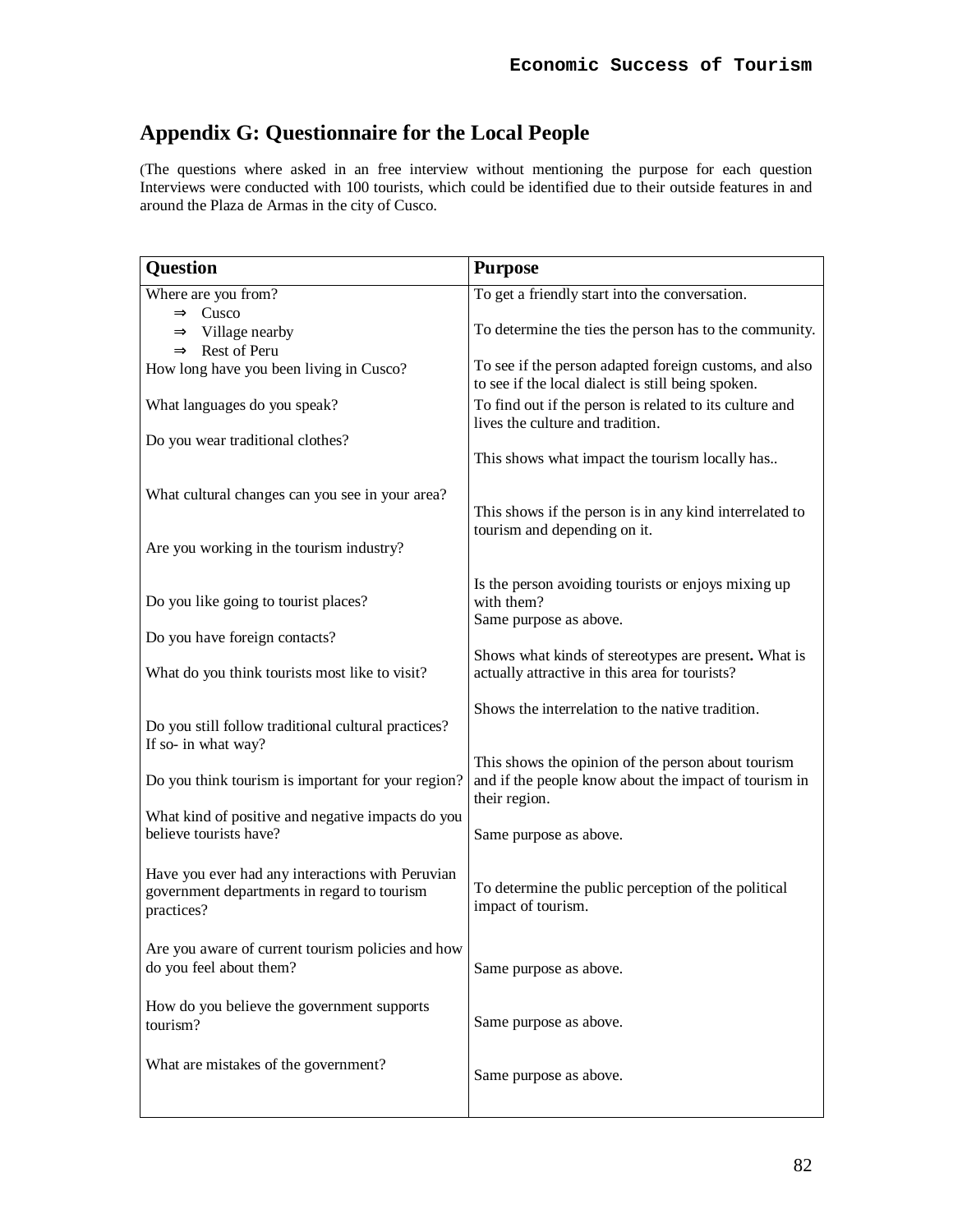# **Appendix F: Analysis of the Questionnaire for the Local People**

Interviews were conducted with 50 local people be identified due to their outside features in and around the Plaza de Armas in the city of Cusco.

Typical responses to the questions included:

| Where are you from?          |                    |  |  |
|------------------------------|--------------------|--|--|
| $\Rightarrow$ Cusco          | 55% of respondents |  |  |
| $\Rightarrow$ Village nearby | 40% of respondents |  |  |
| $\Rightarrow$ Rest of Peru   | 5% of respondents  |  |  |
|                              |                    |  |  |

*How long have you been living in Cusco?* 

| $\Rightarrow$ All my live       | 52% of respondents |
|---------------------------------|--------------------|
| $\Rightarrow$ 10 years and over | 24% of respondents |
| $\Rightarrow$ 5-10 years        | 18% of respondents |
| $\Rightarrow$ 1-5 years         | 8% of respondents  |

*What languages do you speak?* 

- ⇒ Spanish
- ⇒ Quechua
- $\Rightarrow$  English
- ⇒ German
- ⇒ French

*Do you wear traditional clothes?* 

| $\Rightarrow$ Yes, I do every day  | 36% of respondents |
|------------------------------------|--------------------|
| $\Rightarrow$ Yes, only for events | 56% of respondents |
| $\Rightarrow$ No, never            | 8% of respondents  |

# *What cultural changes van you see in your area?*

- $\Rightarrow$  Many tourists in Bars and Restaurants
- ⇒ Many Fast-food chains and western food
- $\Rightarrow$  To sexy dressed local girls
- ⇒ Many drunken people at night on the streets
- ⇒ Rockconcerts
- ⇒ Drugs
- ⇒ Prostitution

### *Are you working in the tourism industry?*

| $\Rightarrow$ Yes | 38% of respondents |
|-------------------|--------------------|
| $\Rightarrow$ No  | 62% of respondents |

### *Do you like going to tourist places?*

| $\Rightarrow$ Yes | 86% of respondents |
|-------------------|--------------------|
| $\Rightarrow$ No  | 14% of respondents |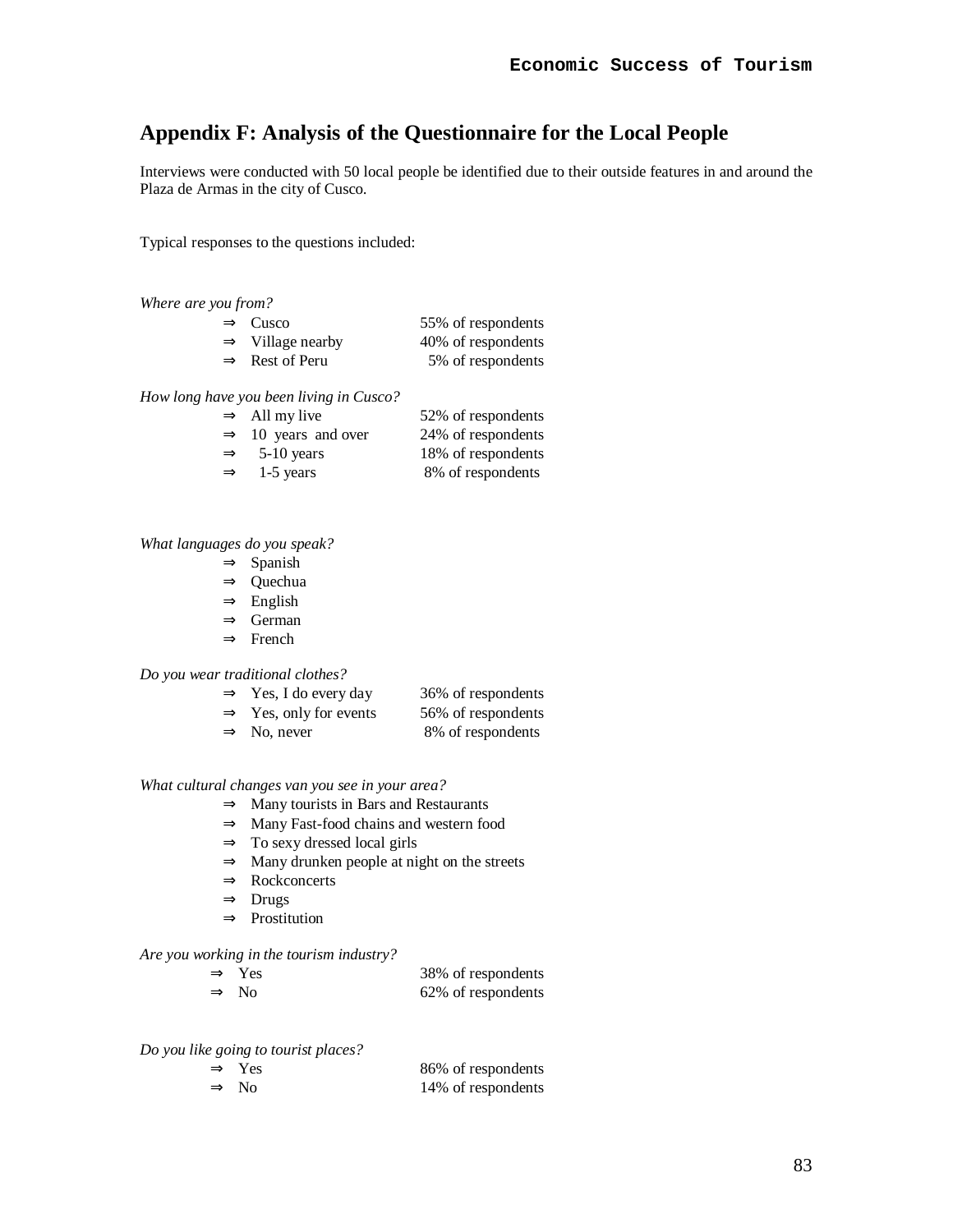*Do you have foreign contacts?* 

| $\Rightarrow$ Yes | 24% of respondents |
|-------------------|--------------------|
| $\Rightarrow$ No  | 76% of respondents |

*What do you think tourists most like to visit?* 

- ⇒ Machu Picchu
- $\Rightarrow$  The Temple of the Moon
- ⇒ The Inti Raymy Festival
- $\Rightarrow$  Camino del Inka ( the Inca trail)

*Do you still follow traditional cultural practices?* 

| $\Rightarrow$ Yes | 76% of respondents |
|-------------------|--------------------|
| $\Rightarrow$ No  | 24% of respondents |

## *If so- in what way?*

- $\Rightarrow$  Member of a traditional -dance club
- ⇒ Regular Shamanism cleaning sessions
- $\Rightarrow$  Local parades and dances

*Do you think tourism is important for your region?* 

| $\Rightarrow$ No  | 52% of respondents |
|-------------------|--------------------|
| $\Rightarrow$ Yes | 48% of respondents |

*What kind of positive/ negative impacts do you believe tourists have? Negativ* 

- $\Rightarrow$  Many drugs in the city
- ⇒ Prices rises
- ⇒ Western to sexy clothing for young people
- ⇒ No Cusqueñans in the bars around the plaza
- ⇒ Prostitution
- $\Rightarrow$  Thief's
- ⇒ Beggars

Positiv

- ⇒ Infrastructure improves
- $\Rightarrow$  The government gets more money
- $\Rightarrow$  Better social services
- ⇒ Western fast food
- $\Rightarrow$  Intercultural exchange
- ⇒ The need to learn languages

*Have you ever had any interactions with Peruvian government departments in regard to tourism practices?*